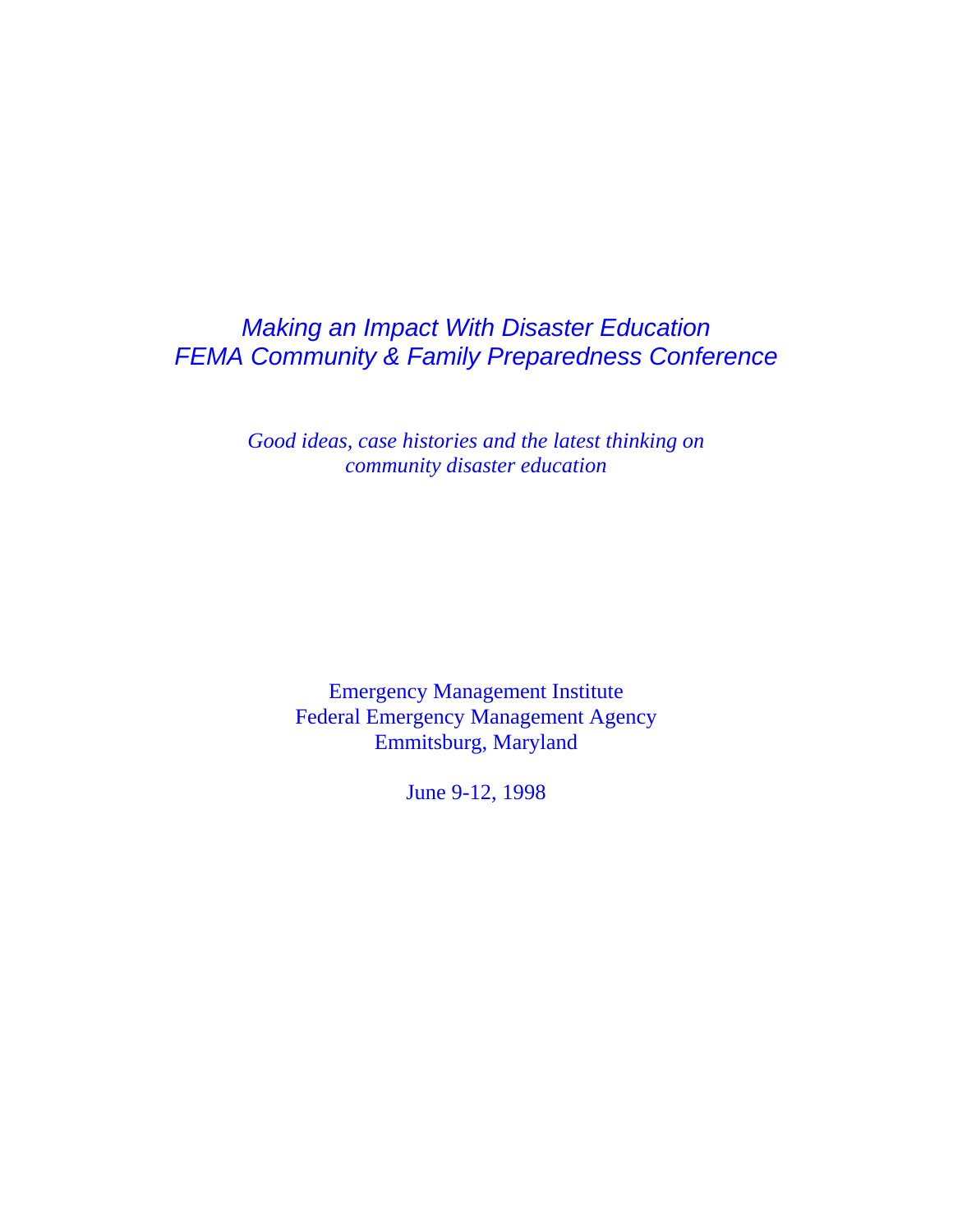# **Table of Contents**

| Disaster Education in Deerfield Beach and Broward County, Florida 10 |  |
|----------------------------------------------------------------------|--|
|                                                                      |  |
|                                                                      |  |
|                                                                      |  |
|                                                                      |  |
|                                                                      |  |
|                                                                      |  |
|                                                                      |  |
|                                                                      |  |
|                                                                      |  |
|                                                                      |  |
|                                                                      |  |
|                                                                      |  |
|                                                                      |  |
|                                                                      |  |
|                                                                      |  |
|                                                                      |  |
|                                                                      |  |
|                                                                      |  |
|                                                                      |  |
|                                                                      |  |
|                                                                      |  |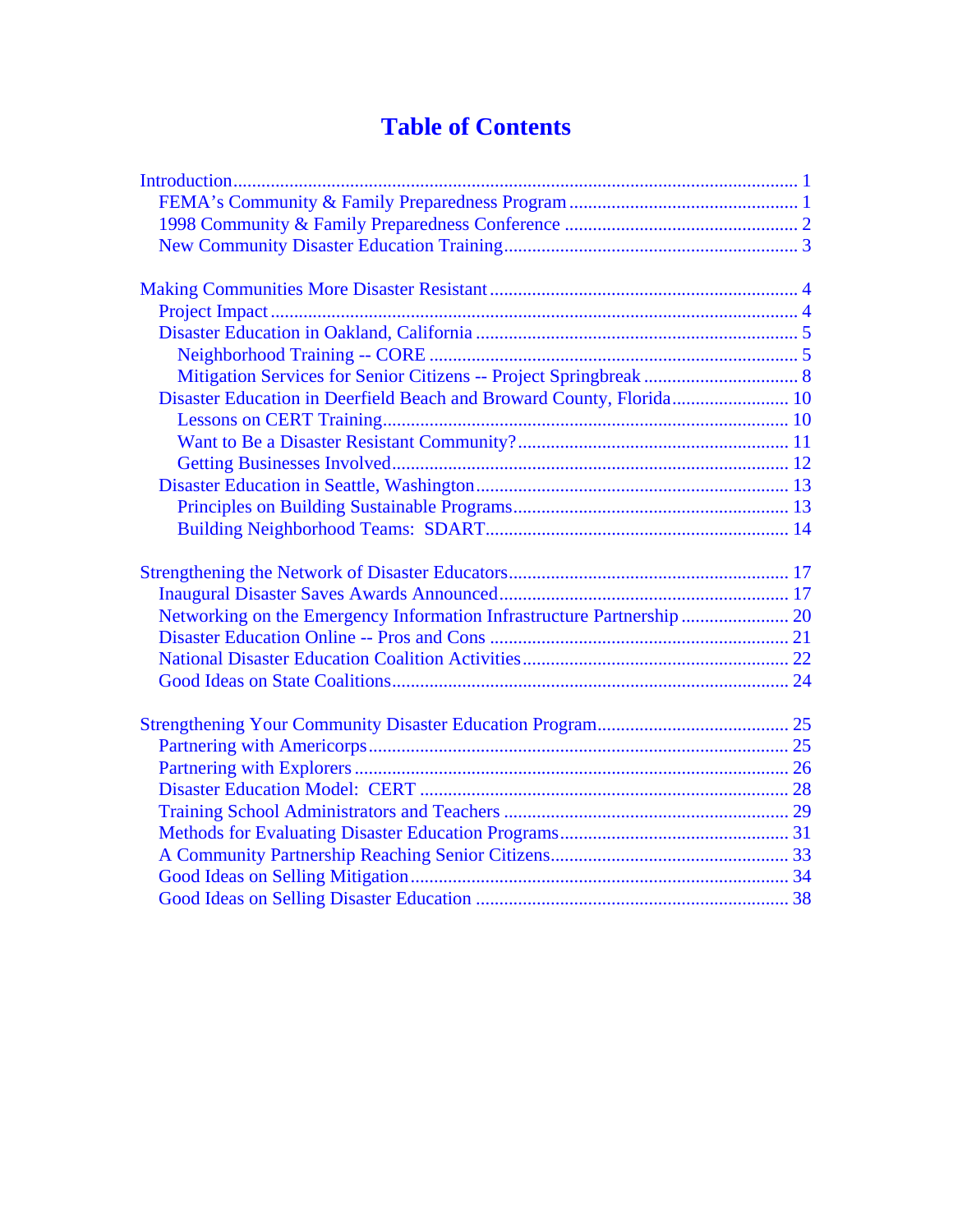# **Introduction**

# *FEMA's Community & Family Preparedness Program*

Strengthening the network of disaster educators nationwide; documenting good ideas and effective programs; testing messages on disaster preparedness and mitigation; building an internet-based library of partners, case studies and materials; providing information and resources to state and local programs; forming partnerships with businesses and voluntary organizations; hosting an annual conference; developing training on community disaster education: Such is the work of FEMA's Community & Family Preparedness Program.

The program's goal is to ensure that all Americans have the necessary information, education and skills to protect themselves, their families, their neighbors, people in the community who have special needs, and their homes and businesses from the devastating consequences of disaster.

#### **Community & Family Preparedness Program**

The Community & Family Preparedness Program (CFP) is in FEMA's Preparedness, Training, and Exercises Directorate. The CFP Program's leadership at the time of the conference was:

- Kay Goss, Associate Director for Preparedness, Training, and Exercises
- John McKay, Director of the Training Division
- John Peabody, Chief, Preparedness Branch
- Ralph Swisher, Program Manager

To learn more, please contact:

Ralph Swisher CFP Program Manager Federal Emergency Management Agency Washington, D.C. 20472 Phone: 202-646-3561 Fax: 202-646-4371 E-mail: ralph.swisher@fema.gov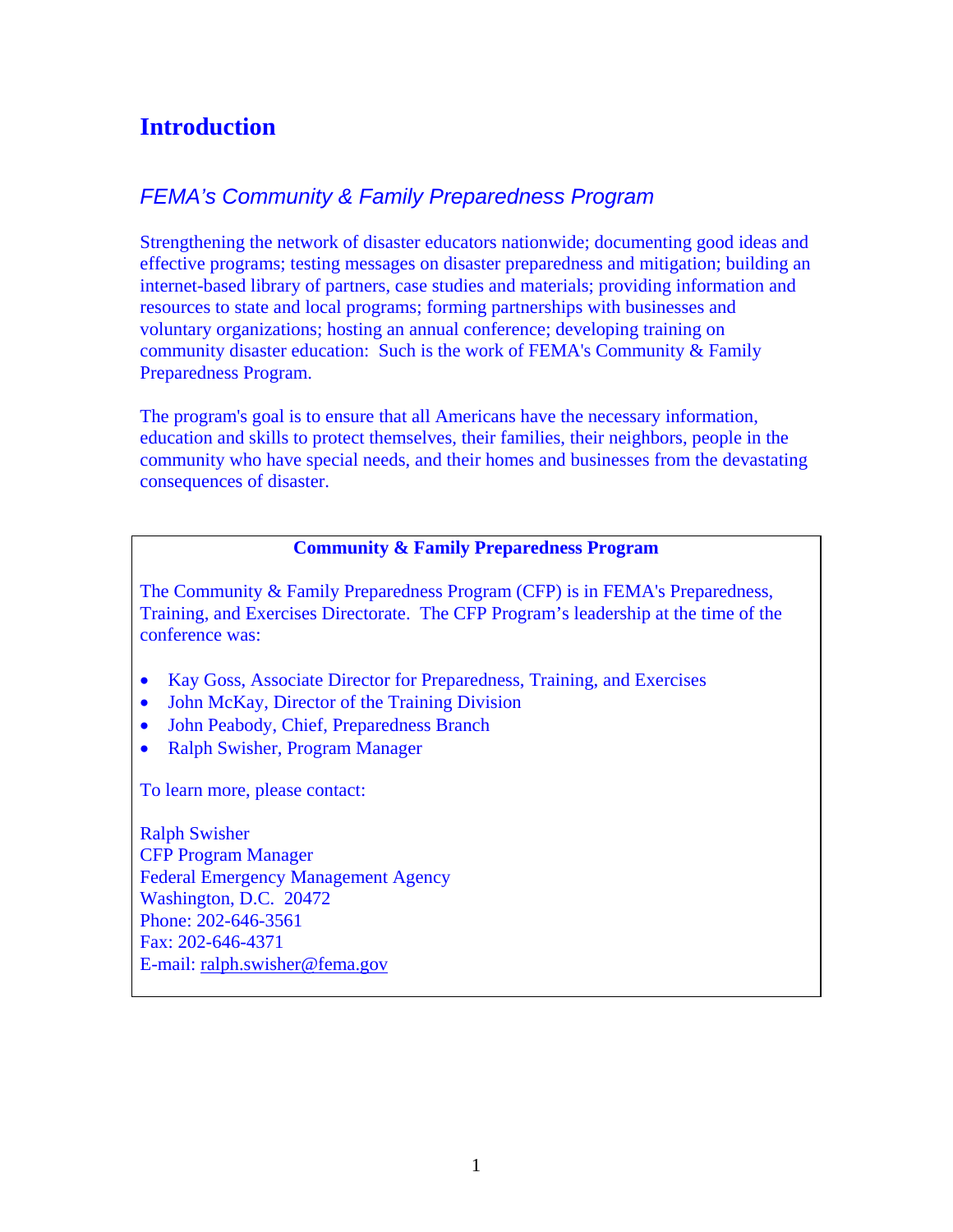# *1998 Community & Family Preparedness Conference*

Every year FEMA brings together emergency managers, American Red Cross volunteers, representatives from other government agencies and voluntary organizations, and leaders from business and the academic community to exchange information, form partnerships, and tackle the great challenges in disaster education. The event has been a catalyst in the development of a body of knowledge on how to conduct a successful community disaster education program.

The American Red Cross -- FEMA's long-standing partner -- plays a major role in organizing and sponsoring the event.

FEMA's 8<sup>th</sup> annual disaster education conference brought 80 disaster educators together at the Emergency Management Institute (EMI) in Emmitsburg, Maryland on June 9-12, 1998. Through group discussions, presentations, a public education fair, and various network building exercises, participants shared ideas and information around the theme, *Making an Impact With Disaster Education*.

Conference objectives:

- Explore how disaster education can make communities more disaster resistant
- Share good ideas for building comprehensive disaster education programs
- Strengthen the network of disaster educators
- Foster the development of partnerships at all levels.

This report summarizes participants' suggestions and experiences in organizing programs that educate the public about disasters. Included are reports on public education activities from Project Impact pilot communities, approaches for involving young people and older populations in disaster preparedness; lessons learned from community and neighborhood-based programs; and information about leveraging resources, evaluating programs, and working the internet.

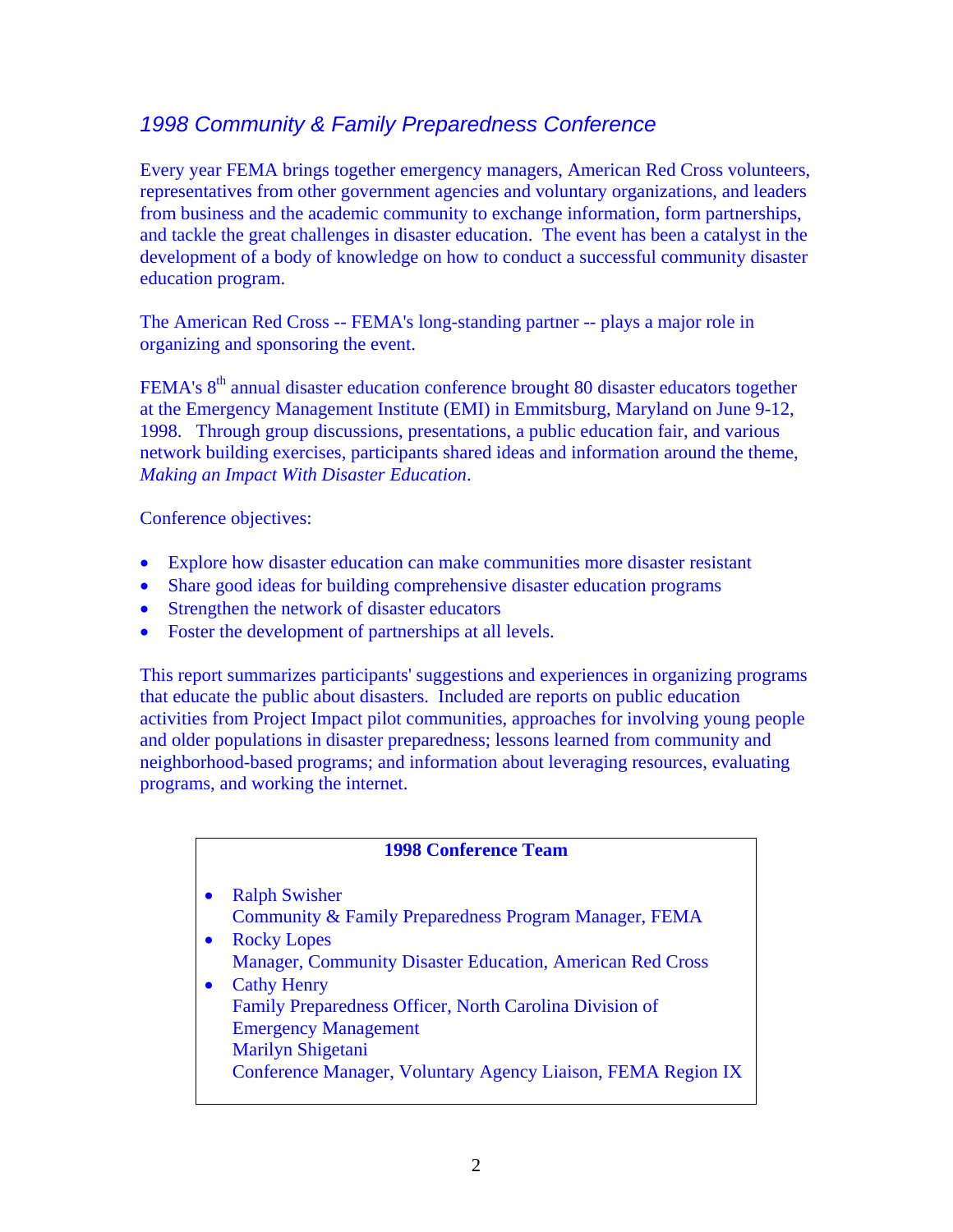## *New Community Disaster Education Training*

The nation's first training on how to organize and run a community disaster education program was initiated by FEMA's Community & Family Preparedness Program in 1997 and pilot tested at the Emergency Management Institute in June 1998, prior to the disaster education conference. A second pilot test is scheduled to be held in North Carolina.

The Organizer's Course, being developed in cooperation with the American Red Cross, is designed to teach state and local emergency managers, American Red Cross personnel, and others how to plan, implement, evaluate, and maintain a successful community disaster education program. Ideas on course content, methodology, and delivery of this and other potential public disaster education courses were offered during the pilot and conference. Participants' comments will be reflected in revised course materials and plans for future training. The Organizer's Course will be completed toward the end of 1998.

# *Act Now Preparedness Update Now available online or by email*

Thanks to the Emergency Information Infrastructure Partnership (EIIP), the Community & Family Preparedness Program distributes its periodic disaster education newsletter - the Act Now Preparedness Update -- to an electronic network of 750 disaster educators nationwide.

The Update offers practical ideas, case histories, information about partners' activities and resources, and other news about the growing field of disaster education.

To subscribe, visit http://www.emforum.org/vlibrary/pubs.htm. Or simply browse the Update online at http://www.emforum.org/vlibrary/actnow.htm.

For more information about the Update, email Ralph Swisher, Community & Family Preparedness Program Manager, at ralph.swisher@fema.org.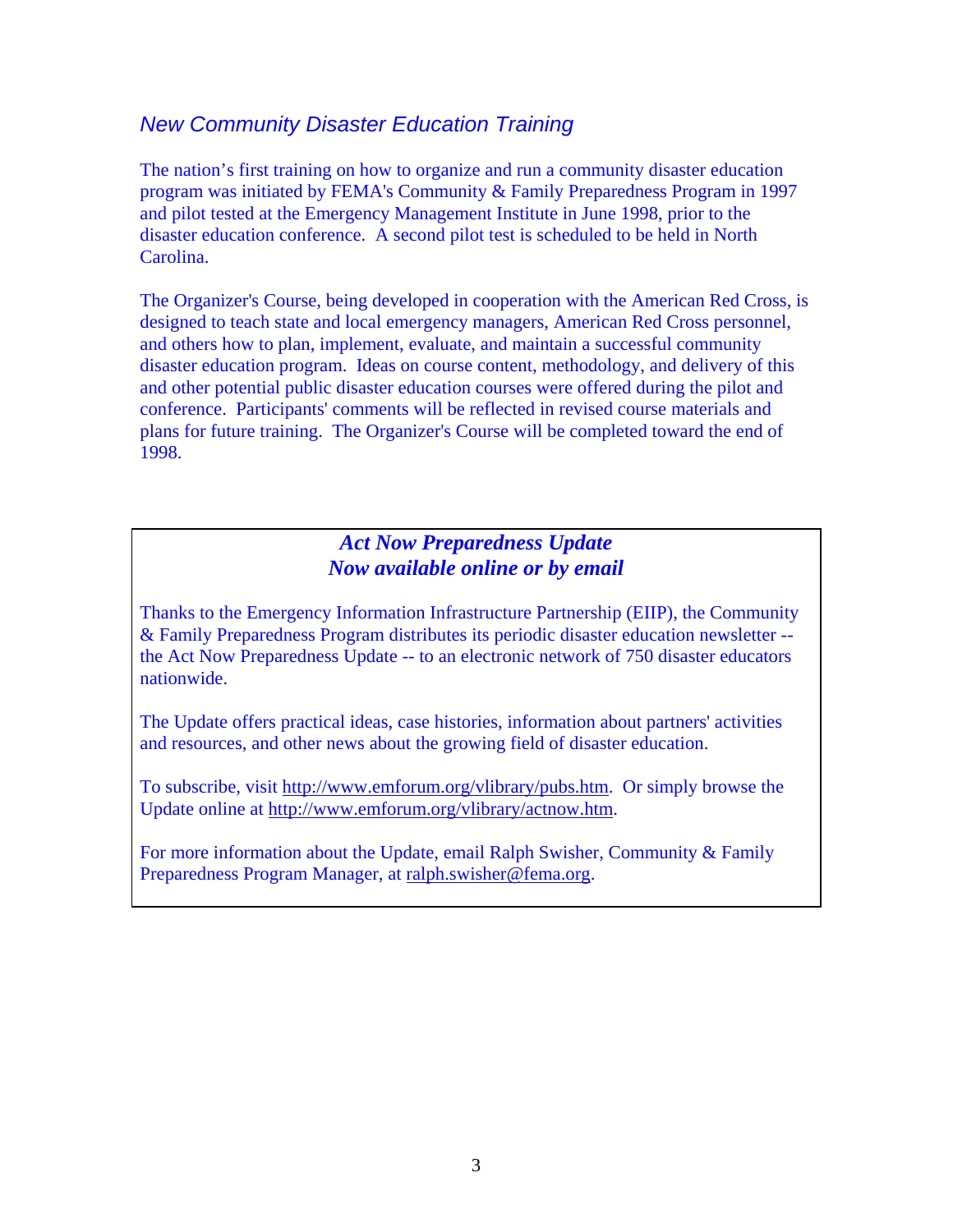# **Making Communities More Disaster Resistant**

*"Education is vitally important to reducing the personal and economic hardships caused by disasters," said Kay Goss, FEMA Associate Director for Preparedness, Training, and Exercises. "This is why disaster education is a central component of Project Impact."* 

*Representatives from Project Impact pilot communities were invited to the community and family preparedness conference to talk about their disaster education programs, and to learn how others are using public education to make their communities more resistant to natural disasters. Highlights of their remarks begin on the next page.* 

## *Project Impact*

Project Impact is a national effort to reduce the personal hardships and financial costs of disasters. In Project Impact communities, government agencies, businesses, voluntary organizations and individuals come together in a partnership to assess their community's vulnerabilities and work to protect families, homes, businesses and communities from disasters -- to make their community more disaster-resistant. FEMA provides technical support and funding to the initiative.

FEMA is partnering with seven communities to pilot the program: Allegany County, Md.; Deerfield Beach, Fla.; Oakland, Cal.; Pascagoula, Miss.; Seattle, Wash.; Tucker and Randolph Counties, W.V.; and Wilmington/New Hanover County, N.C. In officially launching the program in a Washington, D.C. news conference on June 3, 1998, FEMA Director James L. Witt invited 50 local towns and cities to become disaster resistant communities.

#### **Project Impact Resources**

Visit http://www.fema.gov to obtain a Project Impact Guidebook, factsheets and other publications that you can download and use.

To obtain the Disaster Resistant Communities Resource Kit, call 1-800-480-2520. The kit is for Project Impact organizers and partners.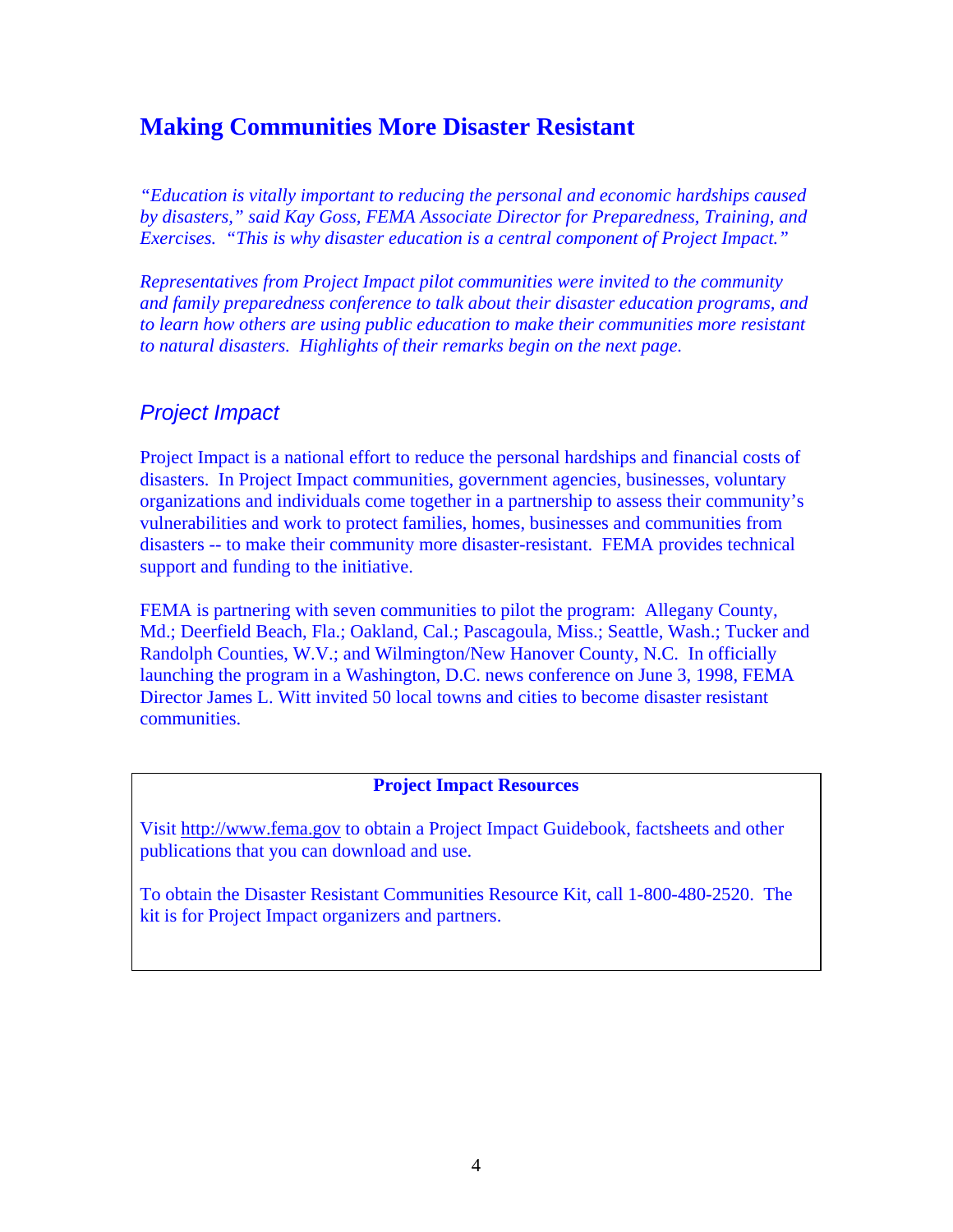# *Disaster Education in Oakland, California*

#### Presented by: **The Oakland Fire Services Agency, Office of Emergency Services**

| <b>Carrie Barnecut</b>                      | <b>Coleen Bell</b>          | Mary O'Toole                |
|---------------------------------------------|-----------------------------|-----------------------------|
| <b>Emergency Planning</b>                   | <b>Project Coordinator</b>  | <b>Media and Outreach</b>   |
| Coordinator                                 | <b>Project SAFE/Project</b> | Committee                   |
| <b>Project SAFE/Project Impact   Impact</b> |                             | <b>Project SAFE/Project</b> |
| cbbarnecut@oaklandnet.com                   | cabell@oaklandnet.com       | Impact                      |
|                                             |                             |                             |

Promoted by eight federally declared disasters in the last 16 years and millions of dollars in infrastructure damage from El Nino, Oakland's Office of Emergency Services has been actively developing programs to educate the public and mitigate the effects of disasters. The office's success in collaborating with city and neighborhood organizations was a major factor in the selection of Oakland as a Project Impact pilot community, according to Coleen Bell, project coordinator for Project SAFE / Project Impact.

Project SAFE -- Safety and Future Empowerment -- is the city's own name for Project Impact. "We wanted to give a local feel to the national initiative," said Carrie Barnecut, Emergency Planning Coordinator for the program. The goal of the program is to reduce the loss of life and property from disaster, and to reduce costs associated with disaster recovery.

# Neighborhood Training -- CORE

Oakland is making a concerted effort to train people in disaster preparedness at the neighborhood level via CORE -- Citizens of Oakland Respond to Emergencies. "One of the best ways to promote community and family action is face to face, and CORE gives us that interface with people," Barnecut said.

CORE is modeled after the nationally recognized Community Emergency Response Team (CERT) concept. (Please see page 26 for information about CERT.) The training covers disaster preparedness in the home, fire safety and suppression, and neighborhood preparedness, which focuses on how neighbors can respond together as a team.

"People want to know what they can do to protect themselves before, during and after a disaster," said Coleen Bell, program coordinator for Project SAFE. "People want to be empowered, to know they can become self sufficient." About 1000 people participate in the program each year.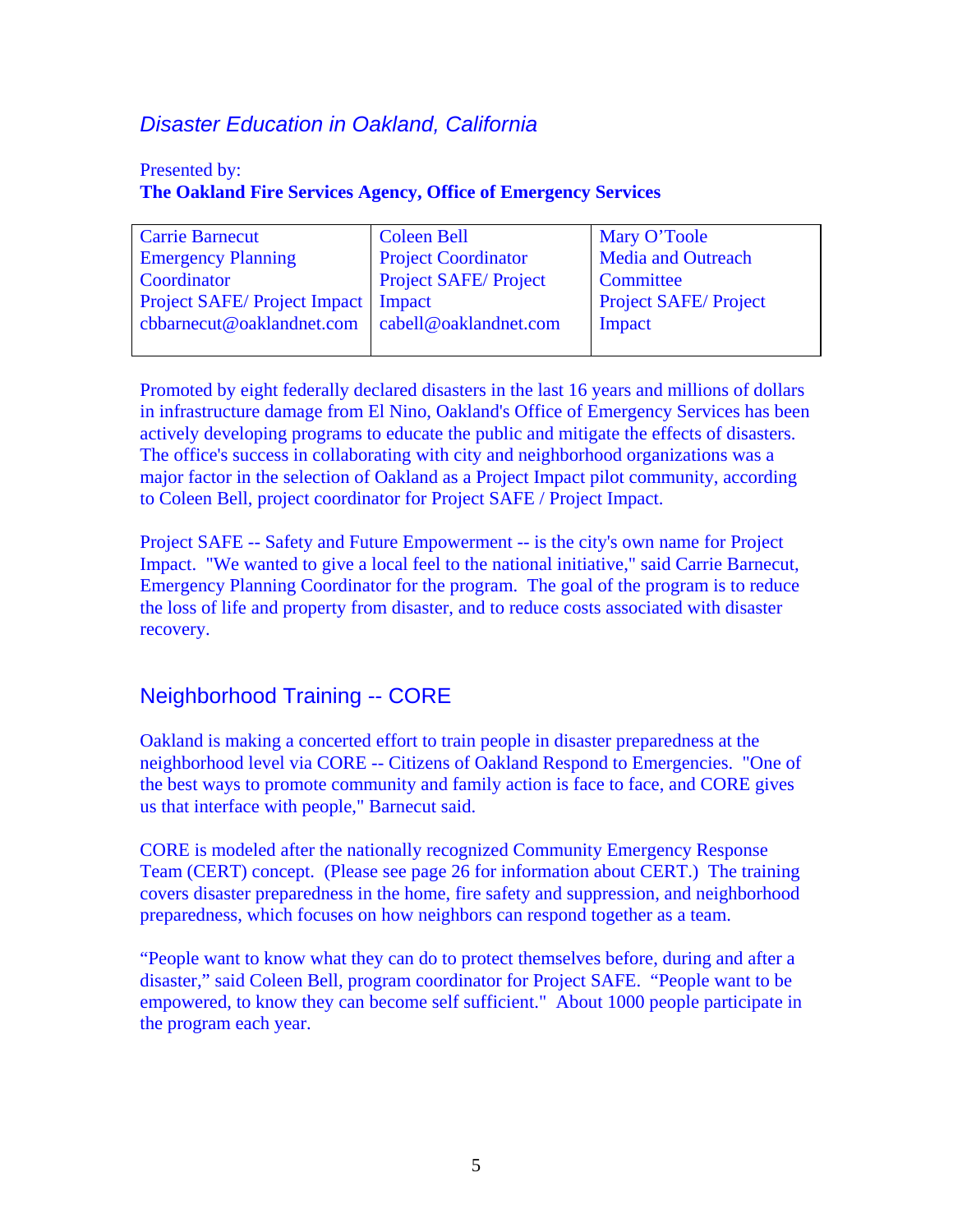So far, CORE has been successful in the higher socioeconomic neighborhoods. It has been difficult working the program in lower income areas. CORE leaders are trying to collaborate with other city programs that reach special populations.

#### **CORE Elements**

#### **CORE I – Home and Family Preparedness**

- One 2-hour class taught in neighborhoods
- Content: family activities necessary to survive for three days following a disaster
- Materials have been translated into Spanish and Chinese (the city is currently working on Vietnamese version)
- About 50% of CORE I participants take the CORE II class. "But everyone who takes CORE I is a major success, whether they go on to CORE II or not," Barnecut said.

#### **CORE II -- Neighborhood Response Organization**

- One 2-hour class taught in the neighborhoods.
- Content: benefits of organizing as a neighborhood and how to respond as a team in a disaster, including light search and rescue, first aid/CPR.

#### **CORE III -- Specialized Fire Safety Training**

- Three 2-hour classes (taught at the Fire Training Center) and an emergency drill
- A 90-minute table-top discussion in the neighborhood
- The instructors are on-duty firefighters

#### **CORE IV -- Citizen-Level Fire Suppression**

- Four 3-hour classes and a fire suppression exercise in the neighborhood
- Content: wildfire hazards, wildfire awareness and neighborhood actions necessary to minimize the risk.

### **What makes CORE work?**

How do you get the public interested in disaster preparedness training? And how do you keep them involved so that the learning will stick? The Oakland presenters offered these suggestions:

- *Work with groups that represent your target audience*. Establish contacts with neighborhood associations and programs that work in neighborhoods. This approach is key to reaching youth, senior citizens and low income populations. About a third of CORE participants belong to other neighborhood groups.
- *Keep participants talking, solving problems*.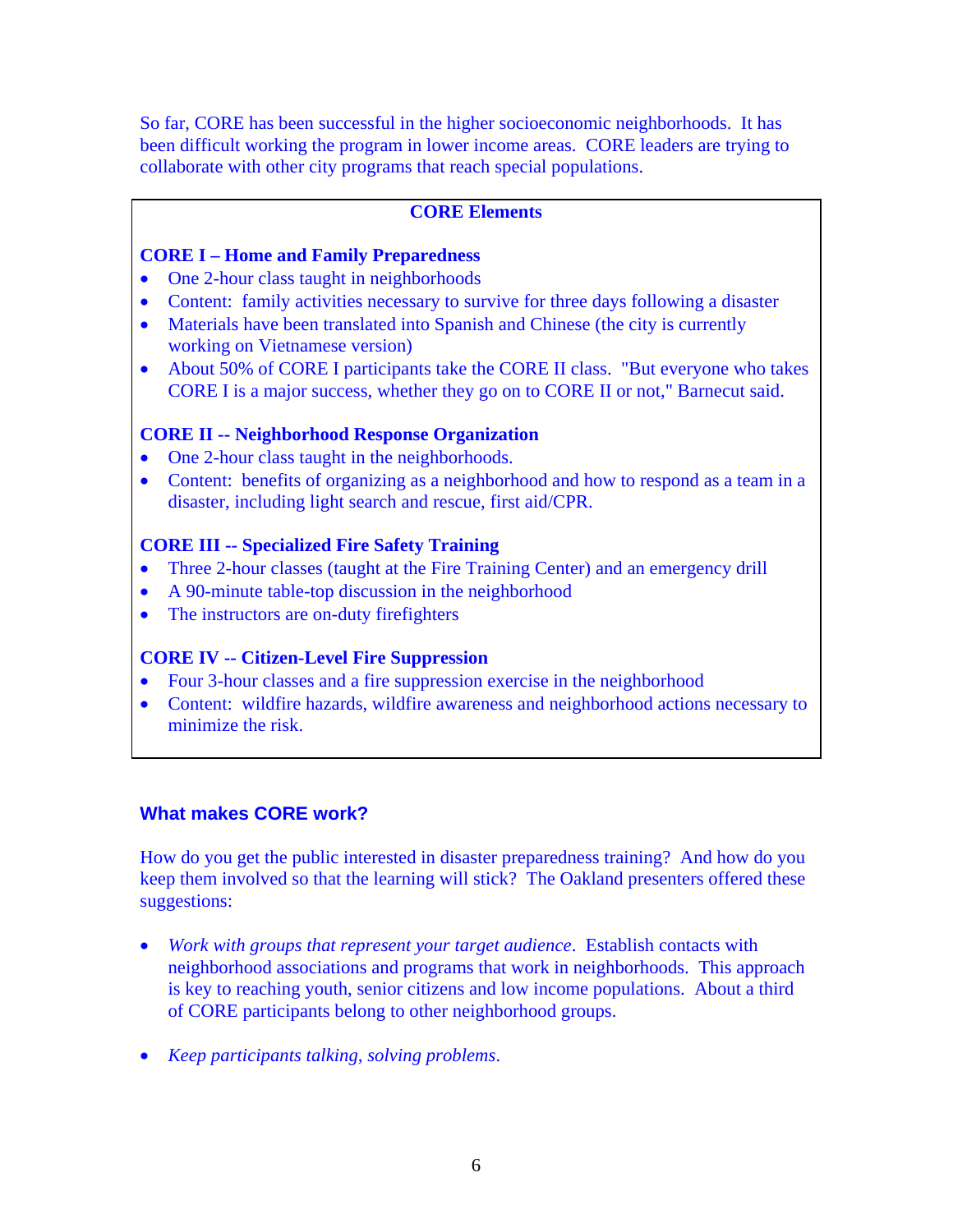- 9 Oakland formed a CORE *Citizens Advisory Task Force* to address program, curriculum, and funding issues. The task force keeps people involved in the effort and enhances collaboration among neighborhood groups. Calling themselves a program "think tank," the task force consists of members of the neighborhood core groups. The task force meets once a month.
- 9 The city sponsors an annual *CORE leadership conference* and an *annual citywide exercise*.
- 9 Chevron sponsors a *Coalition Training Forum* to help neighborhood groups maintain and strengthen the program. Participants share good ideas and materials, and learn how to motivate people and how to collaborate on programs.
- $\checkmark$  Recognize people who get things done; people with energy and ideas.
- *Create incentives*
	- $\checkmark$  Establish partnerships with home supply stores to offer discounts on disaster supplies. Invite neighbors to purchase disaster supplies in bulk – it's cheaper and it helps keep neighbors working together as a team.
	- $\checkmark$  Bargain with contractors to offer discounts on mitigation work for a selected group of homes.
- *Be visible*. "When neighbors see what other neighbors are doing in disaster planning, they start to take it seriously and usually become involved," Barnecut said. "No one wants to be left out."
	- $\checkmark$  Classes are held in the neighborhoods, in a home, church or city facility.
	- $\checkmark$  Extracurricular activities such as dinners and picnics keep participants together and thinking as a team. Non CORE participants are invited as well.
	- $\checkmark$  When neighbors are out working the program, they're visible and newsworthy. Invite the media to neighborhood events.
	- $\checkmark$  For neighborhood exercises, participants wear vests. "We want to be identified as a group," Barnecut said.
- *Link with established programs and events*. Oakland takes advantage of California's Earthquake Preparedness Month events in April to promote activities targeting the public and businesses. A citywide exercise in also held in April.
- *Keep the information flowing*. CORE group leaders distribute a quarterly newsletter to CORE participants and their neighbors (distributed to 5000 people). Some use the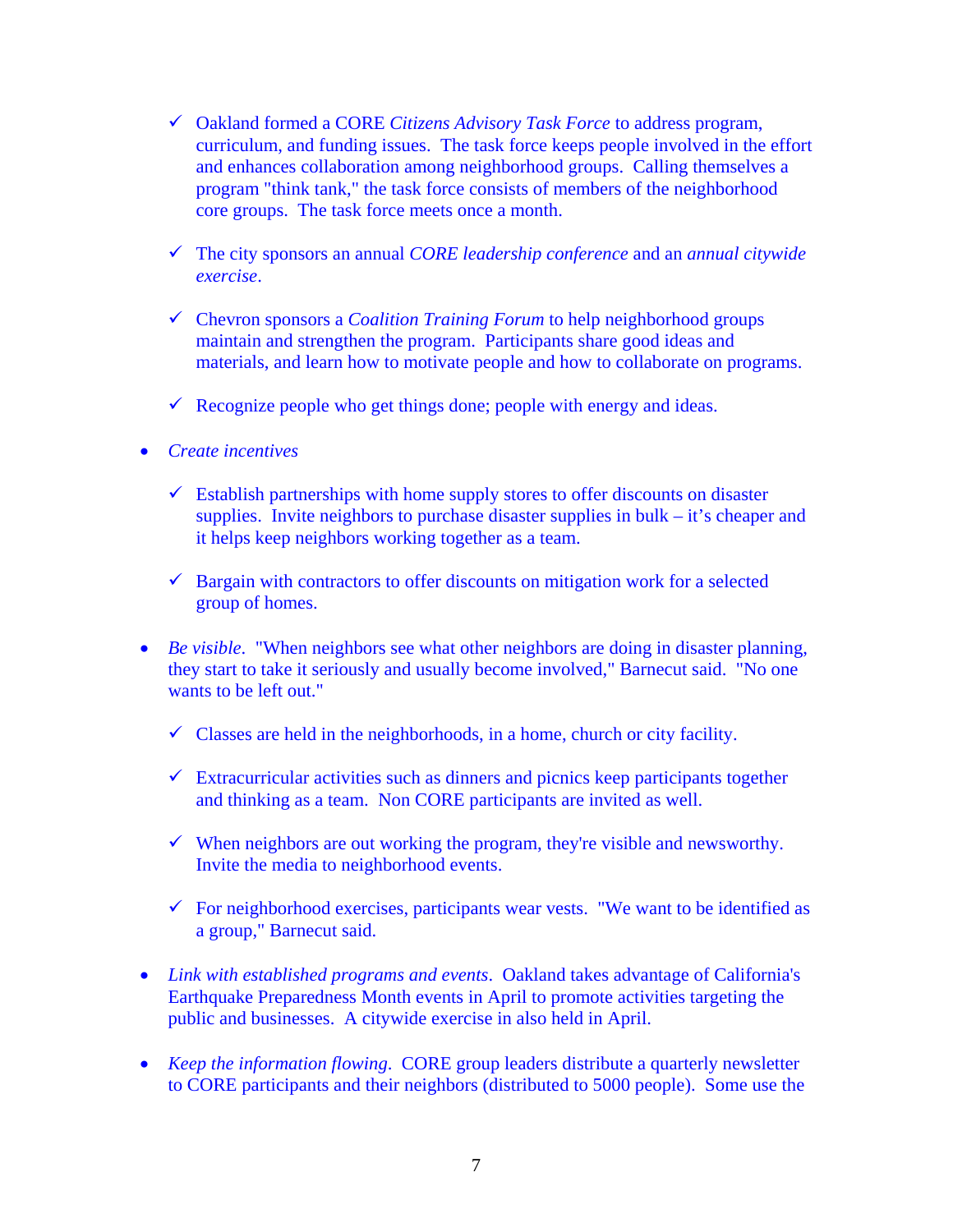newsletter to introduce themselves face-to-face to people in the neighborhoods. With distribution comes conversation and learning.

• *Emphasize collaboration, not just individual preparedness*. In presentations and newsletters, show that people are working together. Show collaboration among neighborhoods, training teams and community groups. A single group leader can inspire the others when there's collaboration among groups.

## Mitigation Services for Senior Citizens -- Project Springbreak

In 1998, the Oakland Office of Emergency Services teamed with CARD (Collaborating Agencies Respond to Disaster), the Oakland Housing Authority, and the Corporation for National Service's Americorps program to provide disaster education and mitigation services to senior citizens in the inner city -- Project Springbreak. The effort was supported by FEMA and held in conjunction with similar programs around the country.

CARD was initiated in 1987 to provide disaster services to special populations in the Oakland area. The program consists of 15 city and community-based organizations that service senior citizens, people who speak a language other than English, people living with HIV and AIDS, homeless youth, people addicted to drugs and alcohol, and U.S. veterans.

The project team recruited 150 high school and college students from Americorps, and trained them in home mitigation methods such as how to secure shelving and furniture to wall studs. Over a two-week period the students conducted mitigation projects in 155 senior citizens' homes. Each senior received a disaster supplies kit as well. Promotional activities included a kick-off event, media, and a "volunteer recognition" reception.

"Seeing young people interact with seniors is something you just can't put a label on," Bell said. "They work very well together -- it's incredibly inspiring."

Numerous agencies, businesses and voluntary organizations worked together to make the project a success (please see page 10). "Beyond the mitigation in the home, seniors now have a greater sense of well being for being better prepared," Bell said.

"One problem was that not everyone wanted strangers in their homes. But with each project, we hope to gain the trust needed to include seniors in preparedness education," Bell added.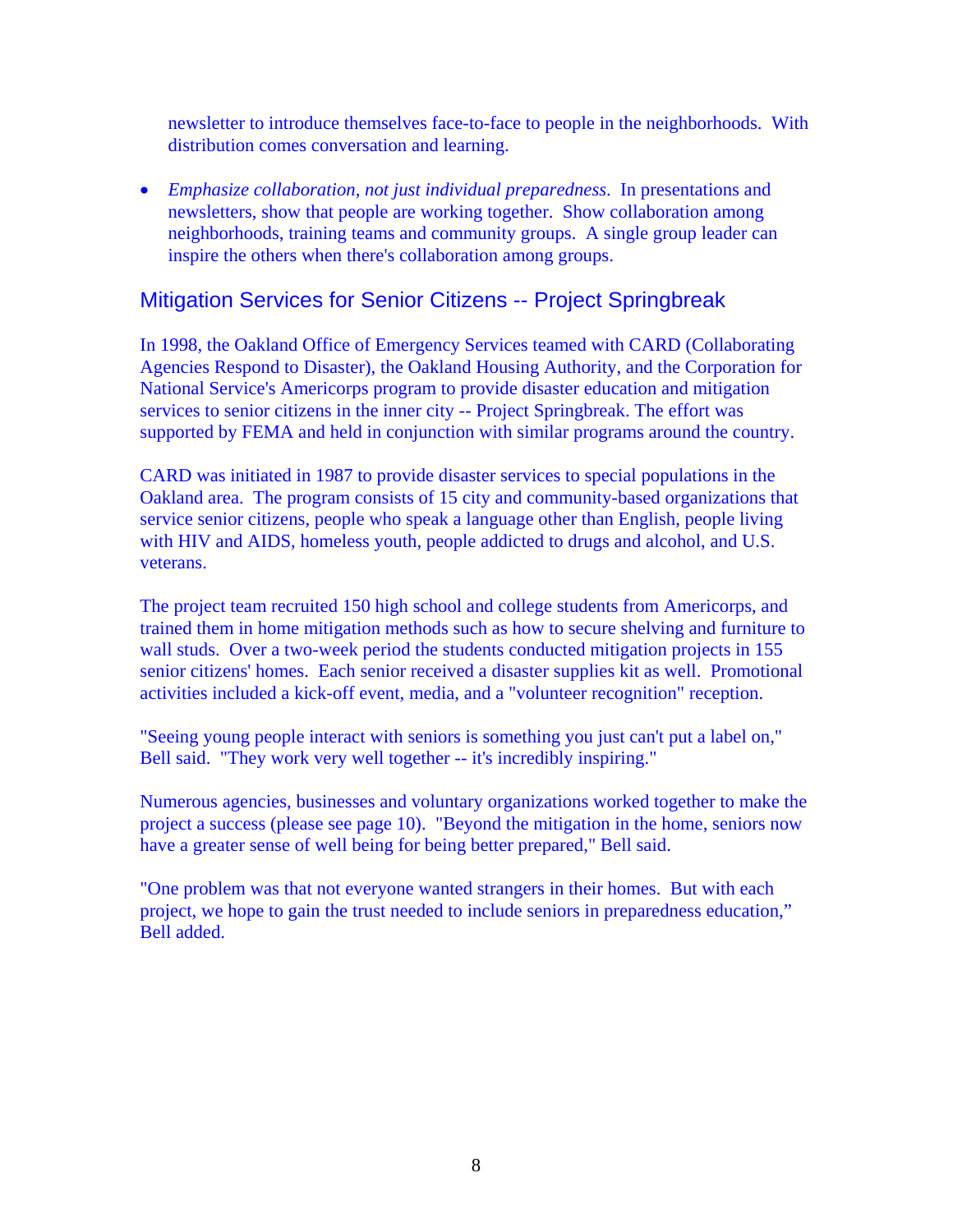| <b>Project Springbreak: a partnerships case study</b>                                                                                              |                                                                                           |  |
|----------------------------------------------------------------------------------------------------------------------------------------------------|-------------------------------------------------------------------------------------------|--|
| Project Springbreak illustrates how groups can work together to achieve a common goal.                                                             |                                                                                           |  |
| <b>Community and voluntary organizations</b>                                                                                                       | <b>Activities</b>                                                                         |  |
| Youth volunteers from the Oakland area                                                                                                             | Conducted mitigation projects seniors' homes                                              |  |
| Corporation for National Service/Americorps,<br><b>Volunteers in Service to America, National</b><br><b>Civilian Community Corps</b>               | Project coordination, recruitment, training                                               |  |
| <b>Collaborating Agencies Responding to</b><br>Disaster, CARD Project of Alameda County                                                            | Provided non-structural hazard mitigation<br>training and on-site building coordination   |  |
| California State Commission of Improving Life<br><b>Through Service</b>                                                                            | <b>Advisor and coordinator</b>                                                            |  |
| The American Red Cross, Bay Area Chapter                                                                                                           | Meals and on-site project coordination                                                    |  |
| <b>Spanish Speaking Citizens Foundation, East</b><br>Bay Habitat for Humanity, Retired Senior<br><b>Volunteer Program, Cal. Conservation Corps</b> | Provided guidance in working with special<br>populations in the inner city                |  |
| <b>Government agencies</b>                                                                                                                         |                                                                                           |  |
| <b>Oakland Emergency Management Board,</b><br>Project Safe, Oakland Office of Emergency                                                            | Organization and partnership development<br>State workers served as technical advisors    |  |
| <b>Services</b>                                                                                                                                    |                                                                                           |  |
| <b>Oakland Housing Authority</b>                                                                                                                   | Identified residents who needed assistance,<br>made appointments, provided training space |  |
| <b>Unified School District</b>                                                                                                                     |                                                                                           |  |
| <b>California Office of Emergency Services</b>                                                                                                     | <b>Outreach to students</b>                                                               |  |
| <b>FEMA</b>                                                                                                                                        | Maps of vulnerable areas, promotion and<br>outreach assistance                            |  |
| <b>Businesses partners</b> (\$8,000 in savings in the<br>purchase of materials and supply kits)                                                    |                                                                                           |  |
| Home Depot, Earthquake Outlet, Earthquake<br><b>Protective Services, Kinkos</b>                                                                    | Provided tools, materials, office supplies, and<br>training                               |  |
| <b>LAI Insurance Agency</b>                                                                                                                        | Advised on liability insurance issues                                                     |  |
| Airporter Express, McDonalds, Noah's Bagels                                                                                                        | Donated meals and snacks for workers                                                      |  |
| Cellular One, Lawrence Livermore Nat'l Labs                                                                                                        | Provided use of communications equipment                                                  |  |
| <b>Tenant and Owner Development Corporation</b>                                                                                                    | Loaned earthquake training videos                                                         |  |
| <b>NASA / AMES</b>                                                                                                                                 | Produced a video of the project                                                           |  |
| Oakland A's, Signet Theatres                                                                                                                       | <b>Gifts for volunteers</b>                                                               |  |

### **Project Springbreak: a partnerships case study**

 $\Gamma$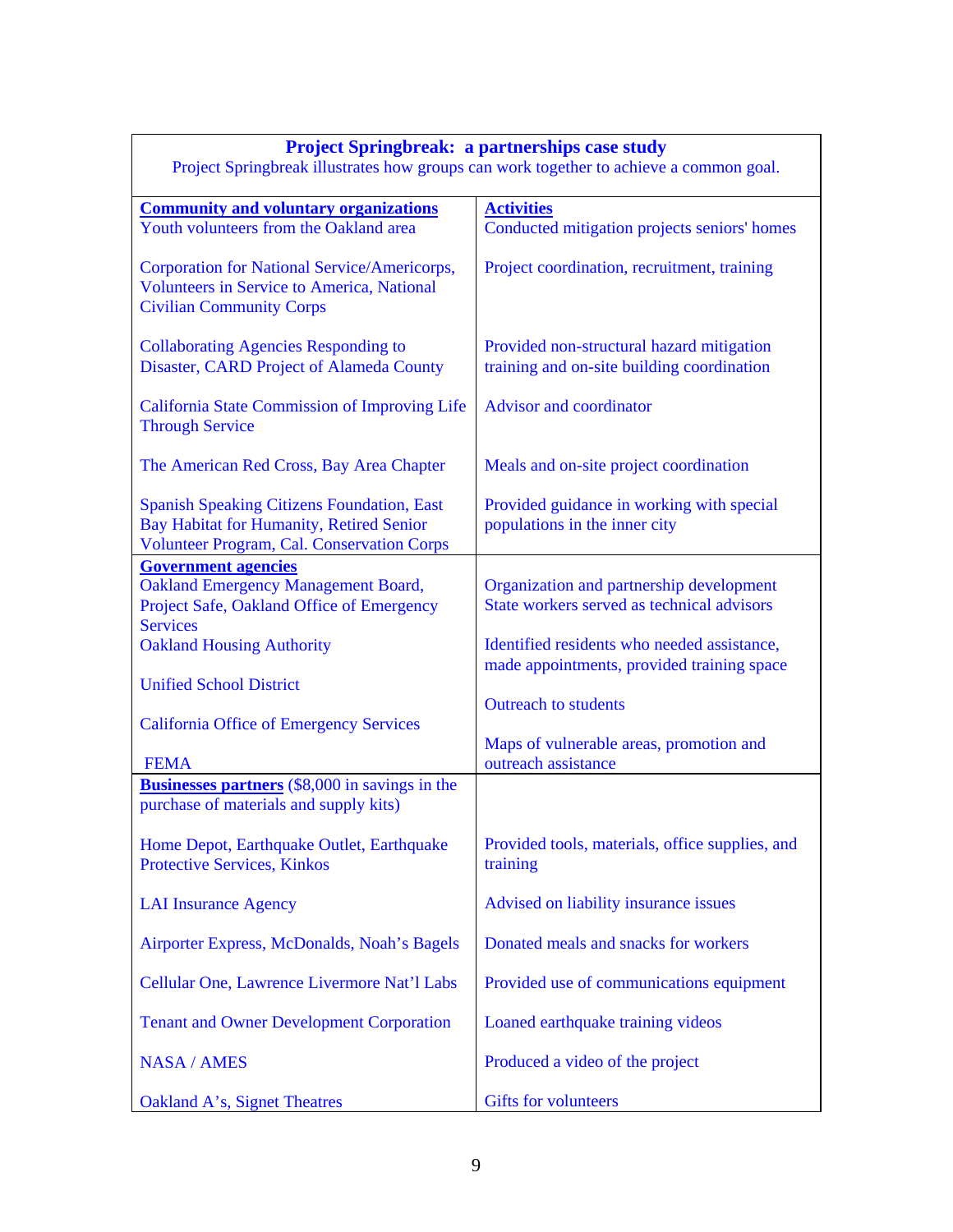## *Disaster Education in Deerfield Beach and Broward County, Florida*

Presented by:

**The Project Impact team of the City of Deerfield Beach** 

| <b>Rick Powell</b>                | <b>Ron Ruback</b>              | <b>Noble Watkins</b>     |
|-----------------------------------|--------------------------------|--------------------------|
| <b>Division Chief</b>             | <b>Hurricane Mitigation</b>    | <b>Hazard Mitigation</b> |
| <b>Deerfield Beach Fire &amp;</b> | <b>Officer</b>                 | <b>Coordinator</b>       |
| <b>Rescue</b>                     | <b>City of Deerfield Beach</b> | <b>Home Depot</b>        |
| <b>City of Deerfield Beach</b>    |                                |                          |

"We found that that the way to become disaster resistant is CERT," said Rick Powell, Division Chief for Deerfield Beach Fire & Rescue. "It allows for consistency in training and enables disaster educators to network with the entire community."

The training program, conducted by Deerfield Beach firefighters, trains between 100 and 150 people a year (25 participants per 7-week course). Eight out of 28 municipalities in the county have CERT teams in place. Current interest in the course exceeds the program's capacity. Deerfield Beach funds the program; FEMA provides course materials and train-the-trainer workshops.

# Lessons on CERT Training

- *Recruit carefully.* 
	- $\checkmark$  "The key to getting CERT started is to recruit a few key influential people from all aspects of the community," Powell said. "Once involved, they can solicit participation among their own groups. We went into areas that involved a lot of youth and minorities, and recruited people who were genuinely interested in the program."
	- $\checkmark$  "Try to reach the top political people. Involve the mayor, city council, city manager and police chief. When they go through the training, they get invested and are more willing to help with budgets," Powell said. "When the mayor says yes to a program, things fall in place." (A conference participant stated that in West Virginia endorsements from the extension service or churches are more important than those of local political leaders.)
- *Pick the right crew to help you get started.* Make sure you have a sufficient base of instructors. "We had to go out and sell the program to fire fighters. We now have 23 certified instructors," Powell said. "Look for instructors who enjoy people, can entertain, not just lecture, and understand the value of disaster education."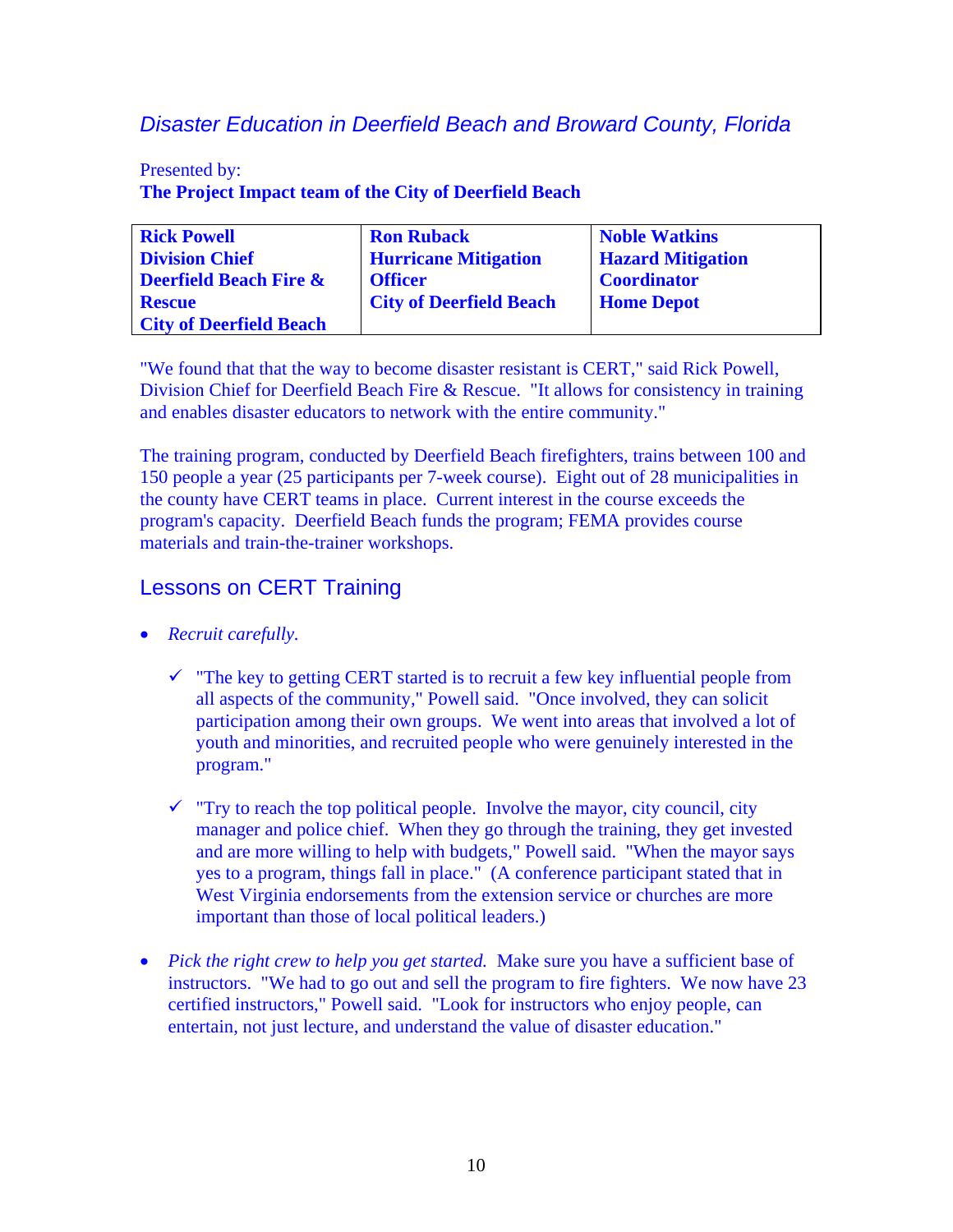- *Start slowly and build your membership over time*. "It takes a multiyear commitment to train a community. These programs are very high maintenance," Powell said. "Plan carefully, give yourself enough lead-time, and plan for growth."
- *Hold volunteers accountable*. Treat them as professionals as if they were paid. "We have high standards," Powell said.
- *Emphasize empowerment*. Disaster training empowers people, and empowerment motivates people to action -- use empowerment as a motivational message for recruitment. (Another incentive is that people who are CERT trained are allowed in certain areas after a disaster.)
- *Keep training participants involved*. If participants want to participate beyond their own training, find a way to keep them involved. Some CERT programs in the county have a cadre of volunteer instructors, for example. "The worst thing you can do is train a trainer and then ignore them during an emergency," Powell said.

# Want to Be a Disaster Resistant Community?

"You need to develop partnerships with local public and private sector organizations," Said Ron Ruback, Hurricane Mitigation Officer, City of Deerfield Beech.

City projects include retrofitting the high school (the city's primary shelter space) and the main fire station, and installing shutters on about 100 homes. A complementary state program is retrofitting homes (up to \$10,000 per home). The state produced a 23-page checklist on wind hazards and provides training to home inspectors. Questionnaires were sent to homeowners in high risk areas to ascertain their interest in the state's mitigation program -- 477 out of 1600 responded.

Here are ideas on becoming disaster resistant:

- *Form a community alliance or working group*. This gives the program structure and visibility. Include business and public sector partners. Meet regularly to plan events, e.g., activities for hurricane awareness week. "Involve people, work together and communicate," Ruback said. "We raised \$13,000 in corporate sponsorships."
- *Keep the issues in the public eye*.
	- $\checkmark$  The Project Impact team participates in a local cable TV program on hurricane preparedness, evacuation, disaster supplies, and home retrofitting issues. They first broached the idea to a producer and then to the president of the company. "Sometimes you just have to go for it," Ruback said. "We had never been on TV before, but you learn by doing."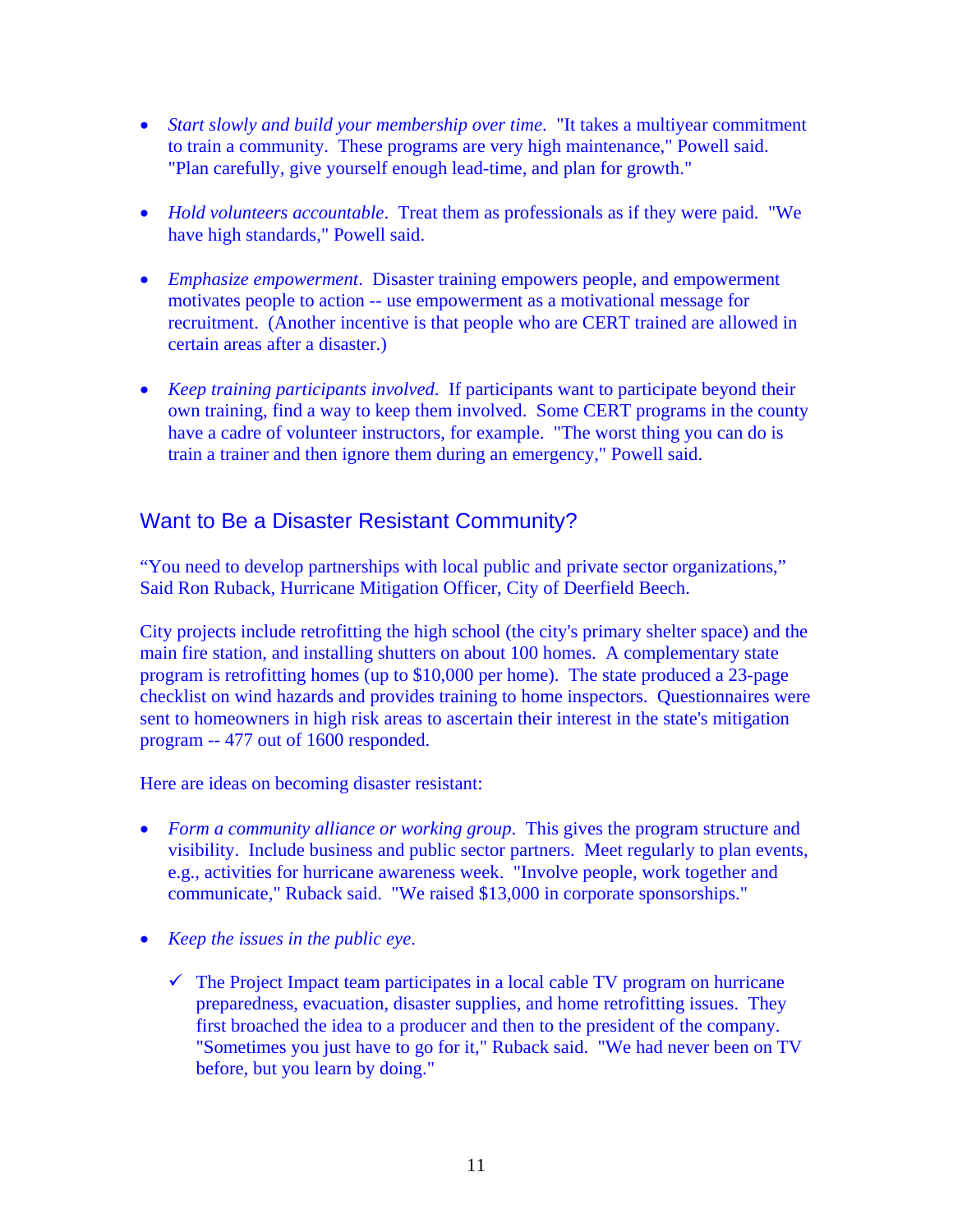- $\checkmark$  The city has a web site and newsletter, and gives presentations to civic clubs, homeowners associations, and condominium associations. "Don't reinvent the wheel for information -- we use FEMA materials," Ruback said. A "model home" built by State Farm Insurance will be used for presentations on mitigation.
- *Remember your internal audiences*. Local government employees are an important audience. Make them aware of your program. Determine linkages with municipal programs. Perhaps they're trying to reach the same external audiences). Each city employee is given a family disaster plan and evacuation plan.
- *Emphasize the economic incentives to retrofitting in presentations and materials*. The public needs to understand the numbers before investing in home mitigation projects.

# Getting Businesses Involved

"Businesses need to know each other and be able to call on each other in a disaster," said Noble Watkins, Hazard Mitigation Coordinator for Project Impact/Home Depot. "It's in their interest to get involved in partnerships -- they want to know how to strengthen their family and business, to be prepared," he said.

Deerfield's Project Impact team formed a business alliance, which has grown to about 150 companies (about 50 are active). The alliance is planning a series of contingency planning seminars to teach disaster preparedness to small businesses. Sessions will cover such issues as backing up computer systems, maintaining customer records, property retrofitting, storm shutter installation, and closing up a business.

The plan is to have the larger businesses serve as mentors. "We're asking the larger companies to donate one person one day a month to teach contingency planning to small businesses that can't afford to have their own plans done," Watkins said.

Watkins emphasized that businesses need to have a plan to reopen after the disaster. "Nine out of 10 businesses that don't open within 72 hours of a disaster never open again," he said.

Family preparedness is an important part of any business plan. Give employees information about how to survive without emergency services, how to evacuate, and how to communicate with the company when disasters occur. Encourage employees to practice their home emergency plan regularly.

Watkins also suggested that businesses identify their suppliers and establish a system to communicate with suppliers following a disaster. Another idea is to sign a pre-disaster contract with an area contractor so that you have someone committed to working for you when you need repair work after a disaster.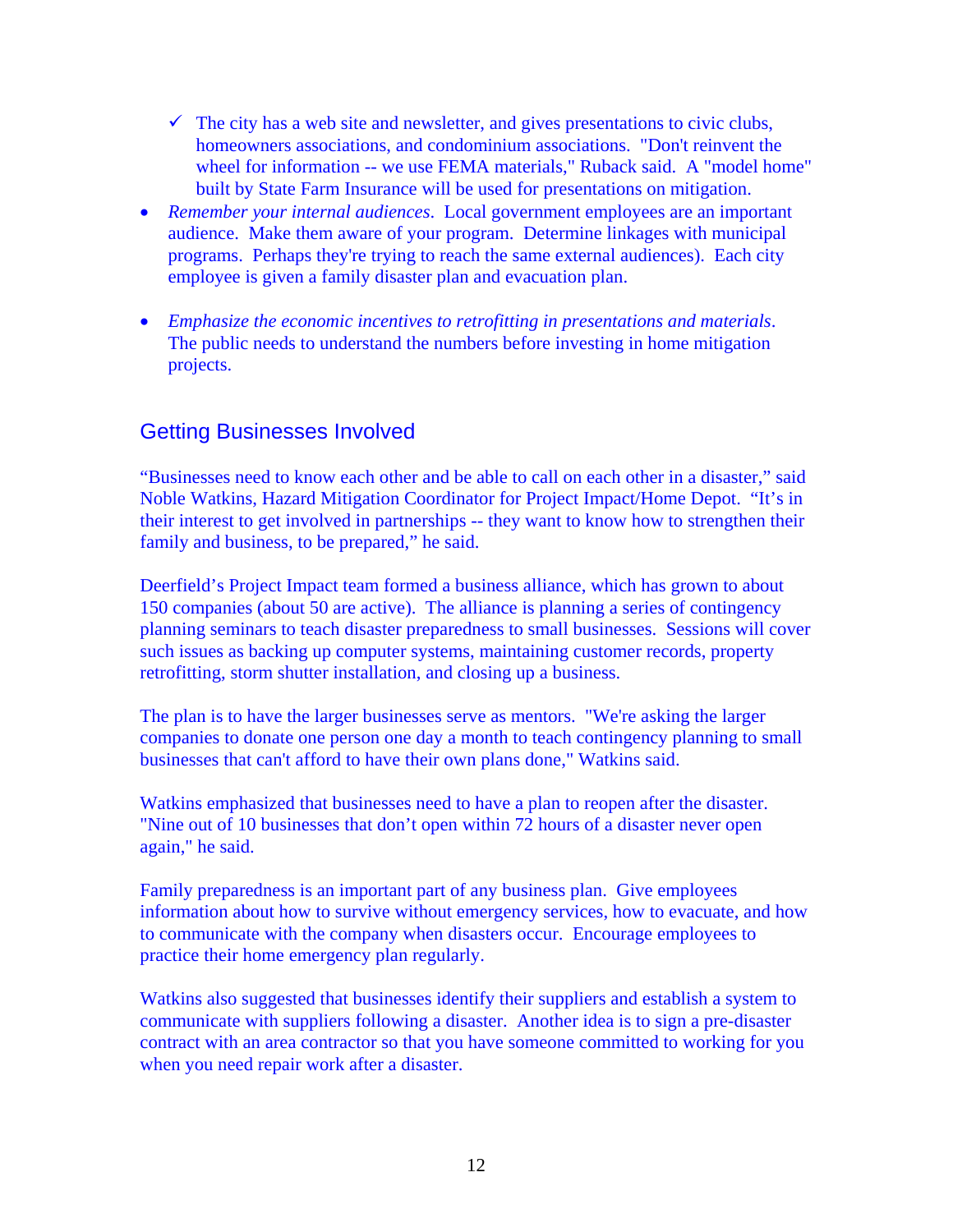## *Disaster Education in Seattle, Washington*

Presented by: **The Project Impact Team of Seattle** 

| <b>James Mullen</b><br><b>Director</b><br><b>Division of Emergency Management</b> | <b>LuAn Johnson</b><br><b>Community Preparedness Program</b><br><b>Manager</b><br><b>Division of Emergency Management</b> |
|-----------------------------------------------------------------------------------|---------------------------------------------------------------------------------------------------------------------------|
| <b>Bill Steele</b><br><b>University of Washington</b>                             | <b>Doug Chandler</b><br><b>Vice President of Contingency Planning</b><br><b>Washington Mutual Bank</b>                    |

# Principles on Building Sustainable Programs

"The most important lesson I've learned is to listen to people. Even if you have a great idea, you need to hear the perspectives of others, the ultimate idea will never be what you think," said James Mullen, Director of the Seattle Division of Emergency Management.

In its first meeting, the Project Impact team defined three projects: 1) strengthen the infrastructure of city schools, 2) develop scientific tools for public policy makers, and 3) retrofit and strengthen older homes in Seattle. What emerged from the presentations were more than program descriptions, they were these program development principles:

- *Be credible*. Make a commitment to long term sustainability, to program content over glitz. Build a good project, be realistic, make sure things work well. Develop the grassroots. "We're in this for the long term, even if the Federal dollars dry up," Mullen said. Develop the real workings of a program and the accolades will come in due time.
- *Start small and let the program grow as resources and experience allow*. "We're not looking for a big splash in the media," said Doug Chandler, Vice President of Contingency Planning, Washington Mutual Bank. "We're trying to develop the guts of the program from the grassroots. Be careful how you disperse the message. You need to make sure that you can deliver on what you promise," he suggested. "Try to be methodical in the way you approach your business and Project Impact partners."
- *Develop credible partnerships*. "We don't go after everyone, we look for partners that want to get involved, organizations that really want to make the program work, not just big businesses. If we're credible they'll come, and they do," Mullen said.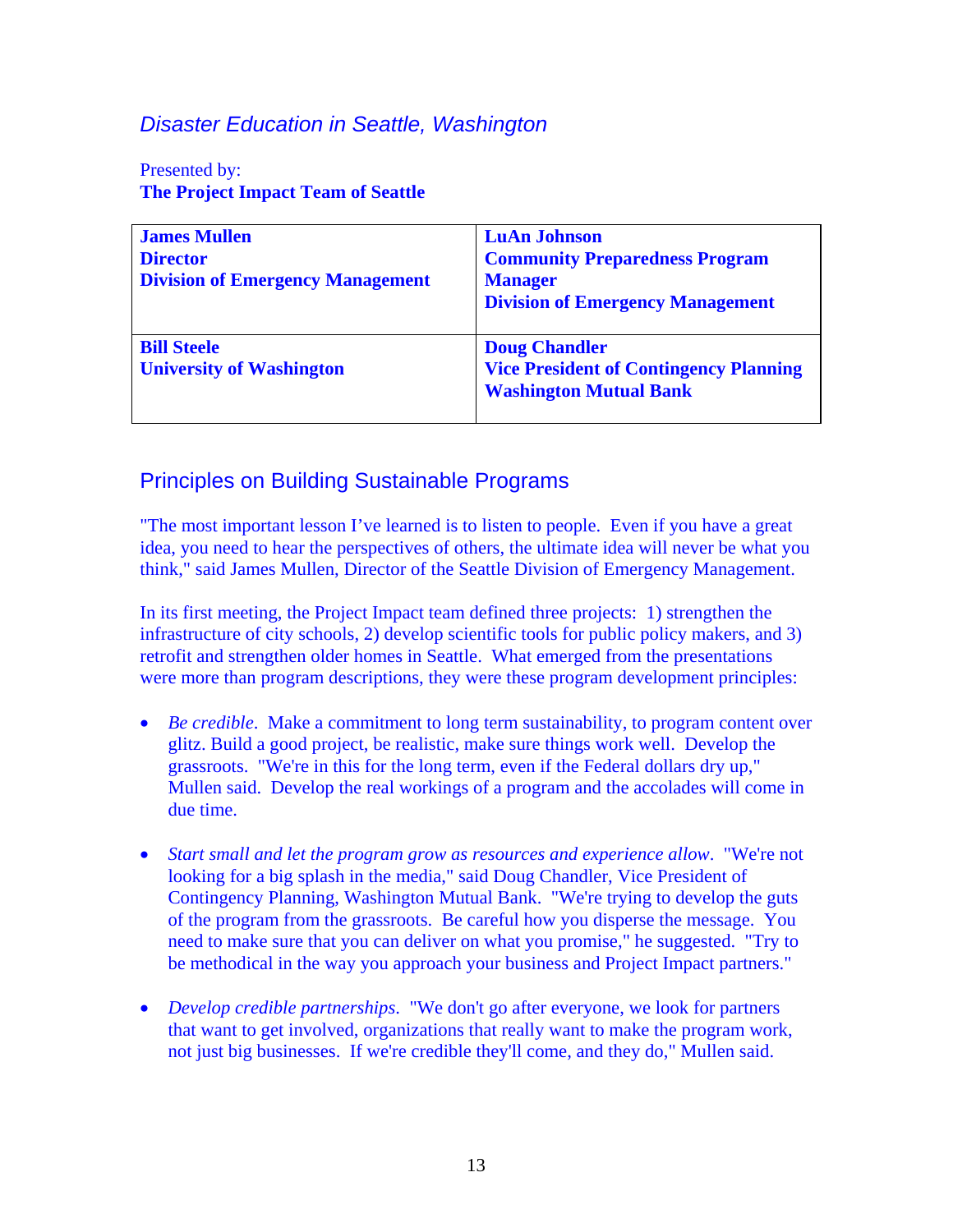- *Get people talking from different professions*. "The most important part of this project is that we've put everyone in the same room and got people talking. We have more good ideas than we can deal with," Mullen said. "Involve people from different disciplines. You will really benefit from the interaction in your community by working together -- we're nothing if we don't form coalitions."
- *Keep an open mind about the possibilities*. Bill Steele from the University of Washington spoke about the great potential that lies within a community. "The community is always larger than I recognize," he said. "That's why coalitions are so important. We are continually redefining our community, it's an open box that is growing all the time. There is a lot to uncover in your community."
- *Develop portable projects*. Success comes from leveraging resources, getting other to assume leadership, allowing others to learn from your mistakes. Seattle's Project Impact team structures its programs to be transferred easily to other jurisdictions
- *Invest in research and development*. Study the history of hazards in your community. Use research to predict damages. Take advantage of new technologies. The University of Washington and U.S. Geological Survey provide Seattle with scientific and academic support. One project is the development of probabilistic landslide hazard mapping tools for policy makers.
- *Integrate mitigation strategies into local programs*. Not all programs need to be started from scratch. Consider how your program can link with ongoing government initiatives. Seattle's Project Impact involves such agencies as environment, housing, and health and human services, the governor's office, the insurance commissioner, and state energy regulators.

# Building Neighborhood Teams: SDART

#### *LuAn Johnson, Seattle's Community Preparedness Program Manager, heads the city's highly successful SDART program -- Seattle Disaster Aid and Response Teams.*

"Our mission is to re-institute a sense of neighborhood," Johnson said in explaining the SDART program. SDART is a neighborhood-based program that works to get people involved in personal and neighborhood preparedness. By working together, participants learn how to respond safely as a team, and how to be 72-hour sufficient in case police, fire and emergency services are not available after a disaster.

After three years of operation, 189 Seattle neighborhoods have been organized to respond to disasters. The focus has been on residential neighborhoods with about 30 homes per neighborhood. "Getting lower income neighborhoods involved is very difficult, but we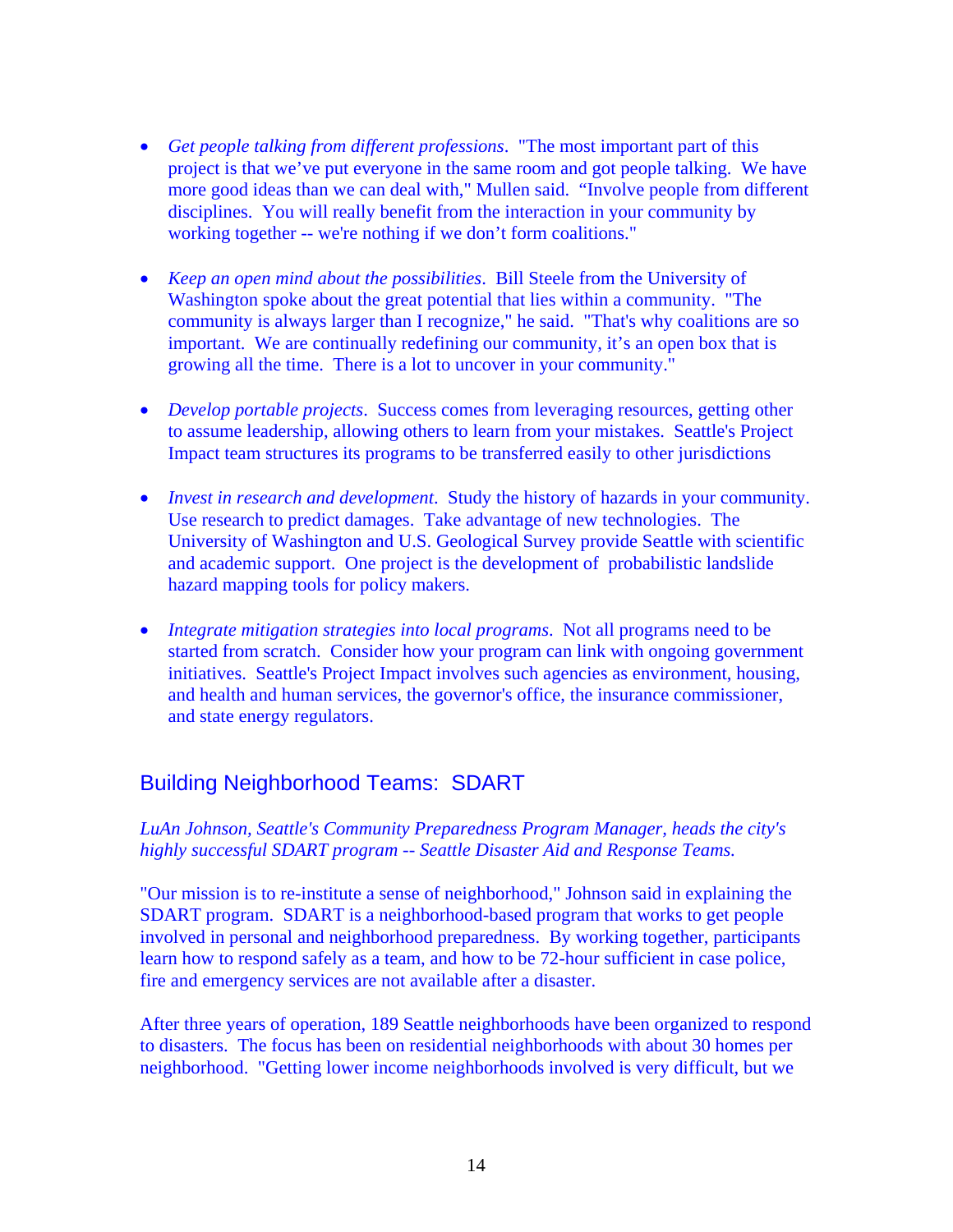hope that if more people are able to handle their own problems, they can help the poor in a disaster," Johnson said.

#### **Neighborhood Structure**

"Our assumption is that neighborhoods don't need to go outside their group and spend a lot of money. They already have the skills, knowledge and resources, but they need help identifying their resources and getting organized," she said.

Neighbors are organized into one of seven function areas, called disaster response teams:

- $\checkmark$  Block coordinators
- $\checkmark$  Communications
- $\sqrt{\phantom{a}}$  Damage assessment
- $\checkmark$  First aid
- $\checkmark$  Safety and security
- $\checkmark$  Light search and rescue
- $\checkmark$  Sheltering.

Each function is broken down into a task description that lists what people need to know and do in a disaster. "People do not panic in disaster, but they do not always do the right thing," Johnson said. "The task descriptions help people to do the right thing. None of the tasks are difficult and none of them require training with the exception of first aid."

#### **Getting Started**

To begin, Johnson holds a 90 minute orientation meeting in the neighborhood to talk about the program. Neighbors are encouraged to sign up for one of the teams. Participants are given liability protection by registering as emergency services workers in the state.

"Our goal is a minimum of three people per team, but we're getting six people on a team for a total of 35 people in each neighborhood," Johnson said.

"A key lesson is that everyone must be given something to do -- everyone is important to the group. This sense of belonging helps institute a feeling of neighborhood," Johnson said.

#### **Program Maintenance**

Johnson organizes a drill for each neighborhood every six months. The first drill is a "table top" where participants meet in a home and talk about how they would respond to disasters. The second is a "walk about" drill where neighbors walk around the neighborhood as a group and talk about potential emergencies and how they would work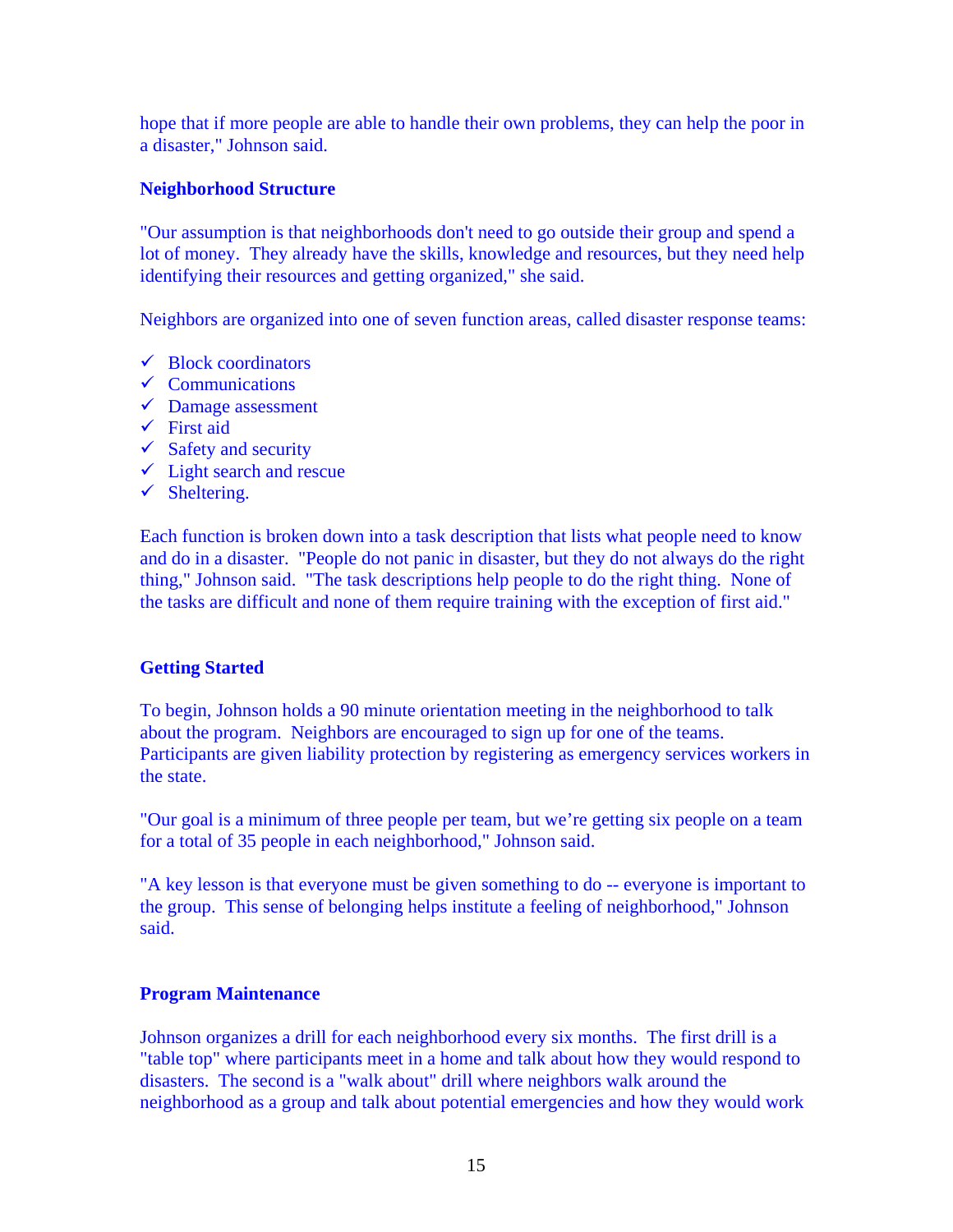together to address them. Scenarios might include a child home alone, a tree blocking traffic, a neck injury, a garage fire fueled by natural gas, or a person in shock.

"The walk about drill helps draw the neighborhood together in a very meaningful way," Johnson said. "Kids love it. It's not frightening, it's empowering."

A functional drill is also held to train neighbors in their respective response team functions.

SDART is promoted by "block watch" and word of mouth. Johnson said that they don't advertise because they don't want to create a demand that they can't handle. There is about a six week wait to get a program started.

"Once the program is underway maintaining interest in neighborhoods is not a problem," she said. "This is a gradual process that builds on its own. It's a natural draw. The walk about and the functional drill are outside and visible to the others in the neighborhood. We wear hard hats and use fake blood -- we get a lot of attention," Johnson said.

Other SDART activities include an annual drill ("whatever kind the neighbors think would be most useful") and "Disaster Saturday," an event held on the first Saturday in October promoting Project Impact and home retrofitting.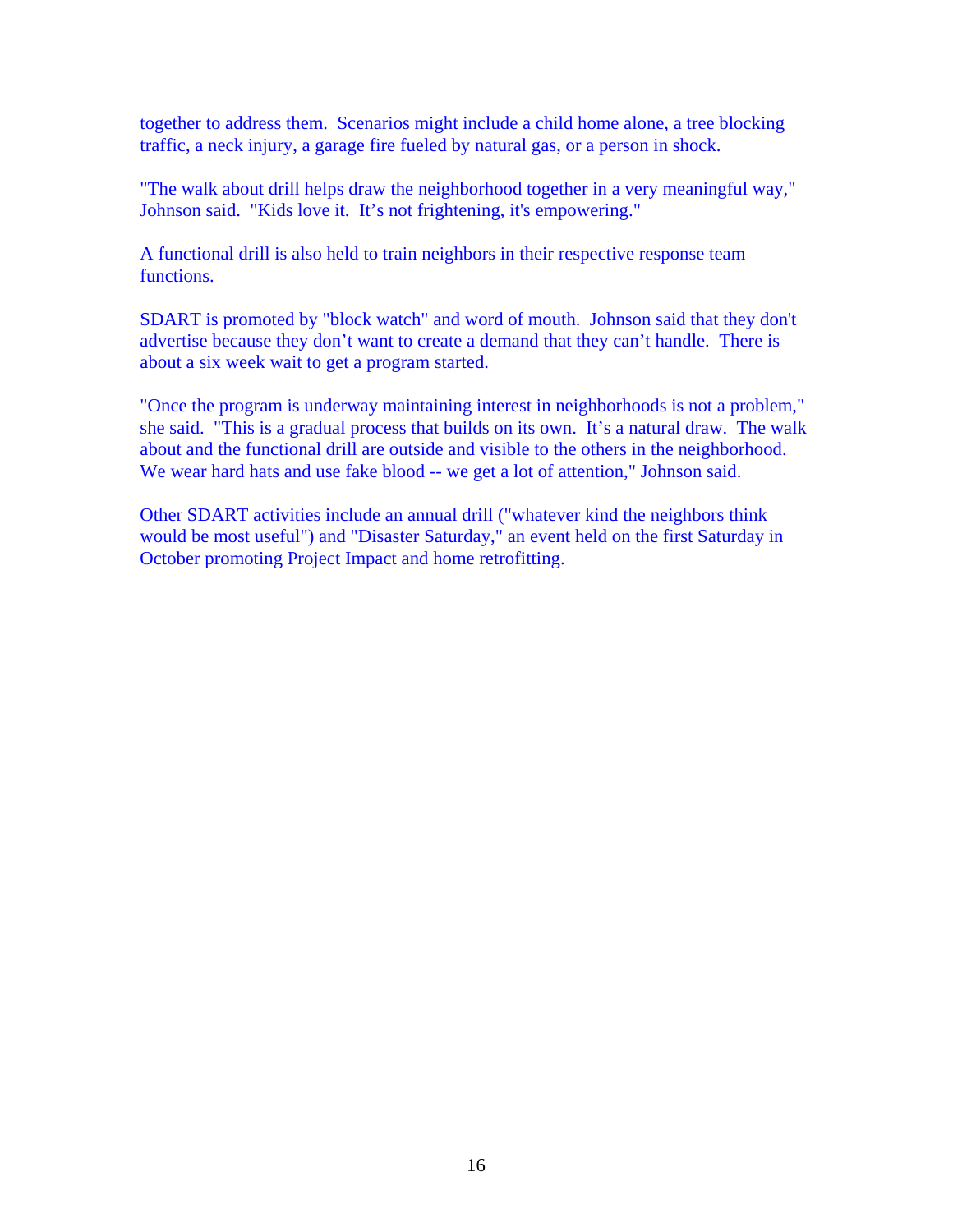# **Strengthening the Network of Disaster Educators**

*Throughout the country, in all sectors of society, professionals and private citizens are working within their organizations and communities to inform and educate the public about disasters. They represent a range of professions and disciplines, from emergency management to fire and law enforcement, from voluntary organizations to business and academic fields. They are the individuals who comprise an unstructured yet growing network of disaster educators around the country -- the network supported by FEMA's Community & Family Preparedness Program.* 

*This section of the report is about the disaster education community. It covers ideas and activities that are meant to strengthen the network. And it raises important questions about what can to be done to further enhance the profession of disaster education.* 

## *Inaugural "Disaster Saves" Awards Announced*

Recognizing the true benefits of disaster preparedness and the untiring work of the disaster education community, FEMA and the American Red Cross announced the first winners of the national disaster education award -- Disaster Saves Award. The new award goes to individuals whose educational efforts have made a significant difference in people's lives in a natural disaster.

Kay Goss, Associate Director for Preparedness, Training, and Exercises for FEMA, and John Clizbe, Vice President of Disaster Services for the American Red Cross, shared the honors in announcing the awards at the Community & Family Preparedness Conference (June 1998). The winners participated in the ceremony via conference calls that were broadcast through the loud speaker system for all conference participants to hear.

#### *Disaster Saves Winners*

#### **Ursula Hyman, Richard Baumer, Linda Williams and Frank Griffith Eaton Canyon Recovery Alliance -- Pasadena, California**

In a remarkable multi-year effort following a series of devastating firestorms in Southern California in 1993, an umbrella group of homeowners associations in Pasadena -- the *Eaton Canyon Recovery Alliance* -- worked with public agencies and the American Red Cross to educate residents about wildfire, flooding, mud slides, and debris flow hazards.

The public education team (Ursula Hyman, Richard Baumer, Linda Williams and Frank Griffith) used a variety of means to educate the public: public meetings, door to door visits, partnerships, newsletters, materials distribution, and public signage. Community workshops covered such topics as "fire-wise landscaping," "flood safety," "earthquake safety," and "neighborhood preparedness." Additional hands-on training was provided in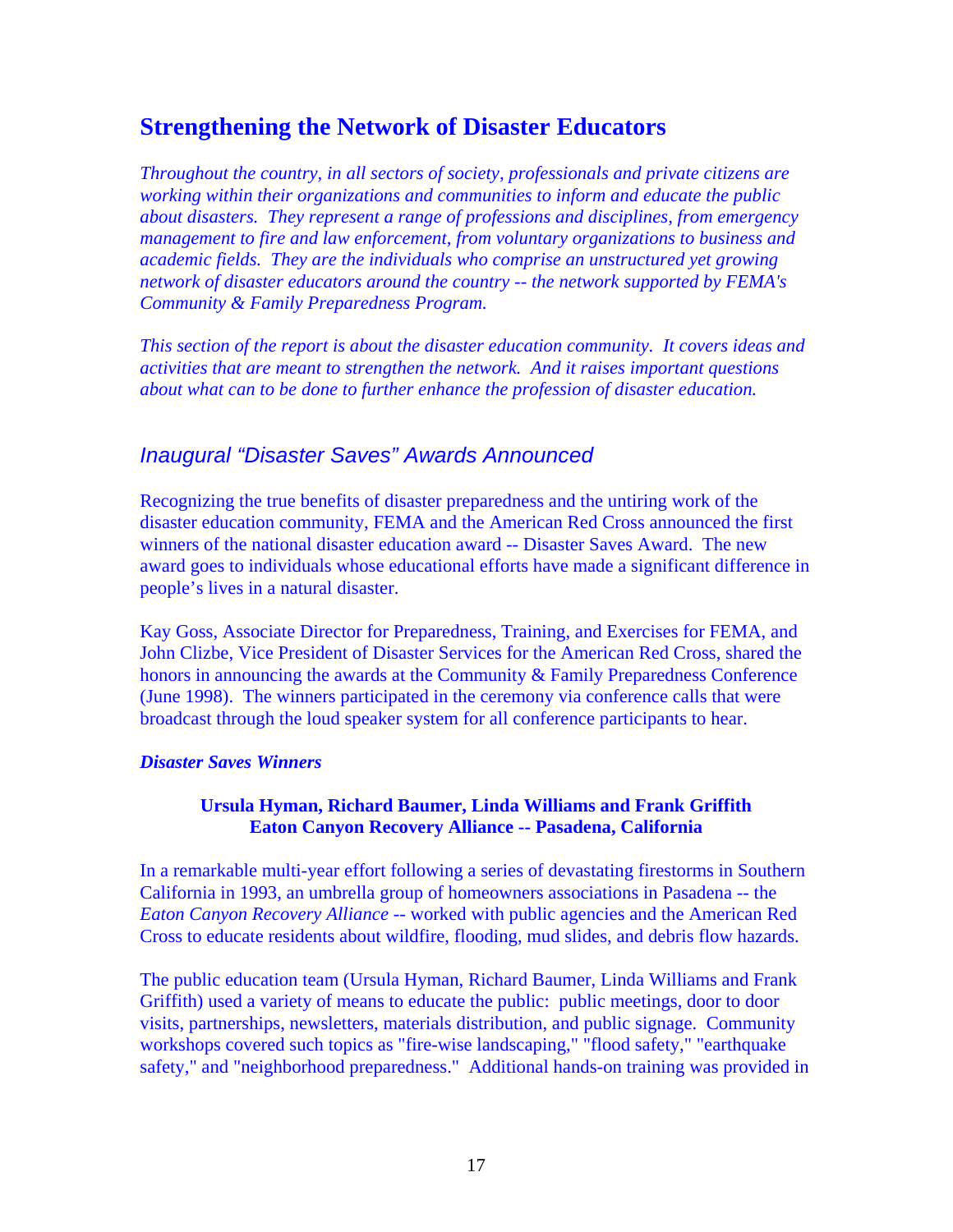a "community safety training day." Hundreds of properties were protected by temporary and permanent mitigation measures as a result of efforts by the Alliance.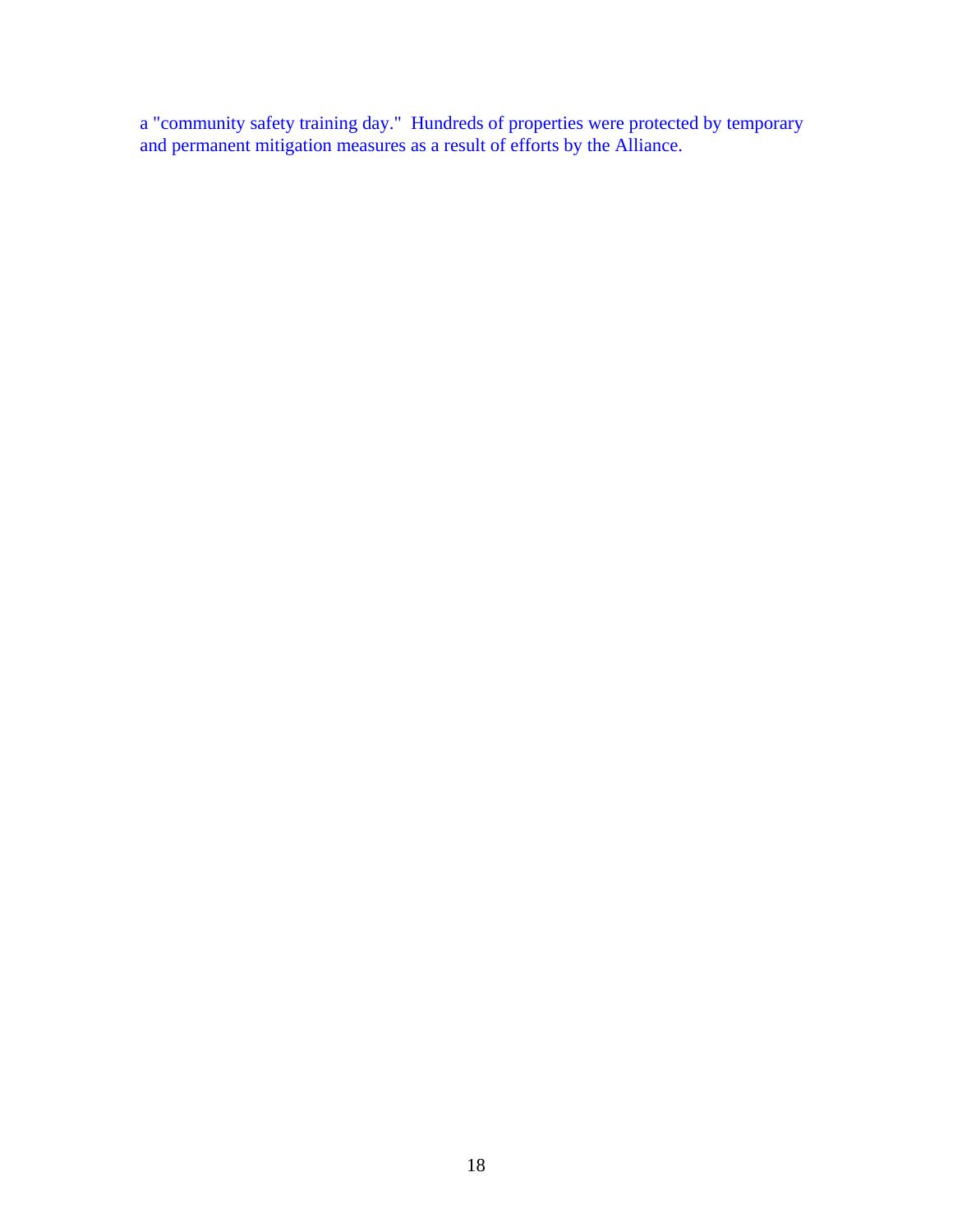#### *Disaster Saves Winner*

#### **Rocky Lopes, Ph.D., Manager, Community Disaster Education American Red Cross**

Rocky Lopes is a national leader in the field of community disaster education. He has demonstrated an untiring commitment to training and supporting disaster educators throughout the American Red Cross system, the fire service, and the emergency management community. Rocky manages the American Red Cross' Community Disaster Education program and is a full-time staff member at the national headquarters of that organization. As a researcher, teacher, trainer and conference facilitator since the 1980's, he has assumed a leading role in the creation of a nationally acclaimed bank of disaster preparedness messages and public education techniques. Rocky's 1992 study, "Public Perception of Disaster Preparedness Presentations Using Disaster Damage Images," led to a profession-wide change in the way images are used in public education. He has worked extensively building coalitions with the Federal Emergency Management Agency, the U.S. Fire Administration, the National Weather Service, the U.S. Geological Survey, and a wide range of industry and voluntary associations.

#### *Disaster Saves Winners – Honorable Mentions*

#### **Arthur Burtman, American Red Cross, Massachusetts Bay Chapter Elaine Mesitti, Boston Fire Department**

Thanks to the work of Elaine Mesitti and Arthur Burtman, senior citizens, elementary school children and many others in the Boston area are given life saving information on fire prevention and disaster preparedness. They work closely together to make sure that their messages are effective and appropriate.

Some time ago, Arthur developed a Disaster Preparedness Coloring Book Program. In March 1998, thanks to Elaine's coordination, Arthur presented this program to the 4<sup>th</sup> grade at the Josiah Quincy School. After the presentation, the students wrote thank you notes and described the things they learned from him. Wrote one student, "If you never warned us to check our smoke detector, my family wouldn't know that our battery was dead." And another, "I checked my smoke detector that day when I went home. I'm glad you mentioned it. We had to change our batteries."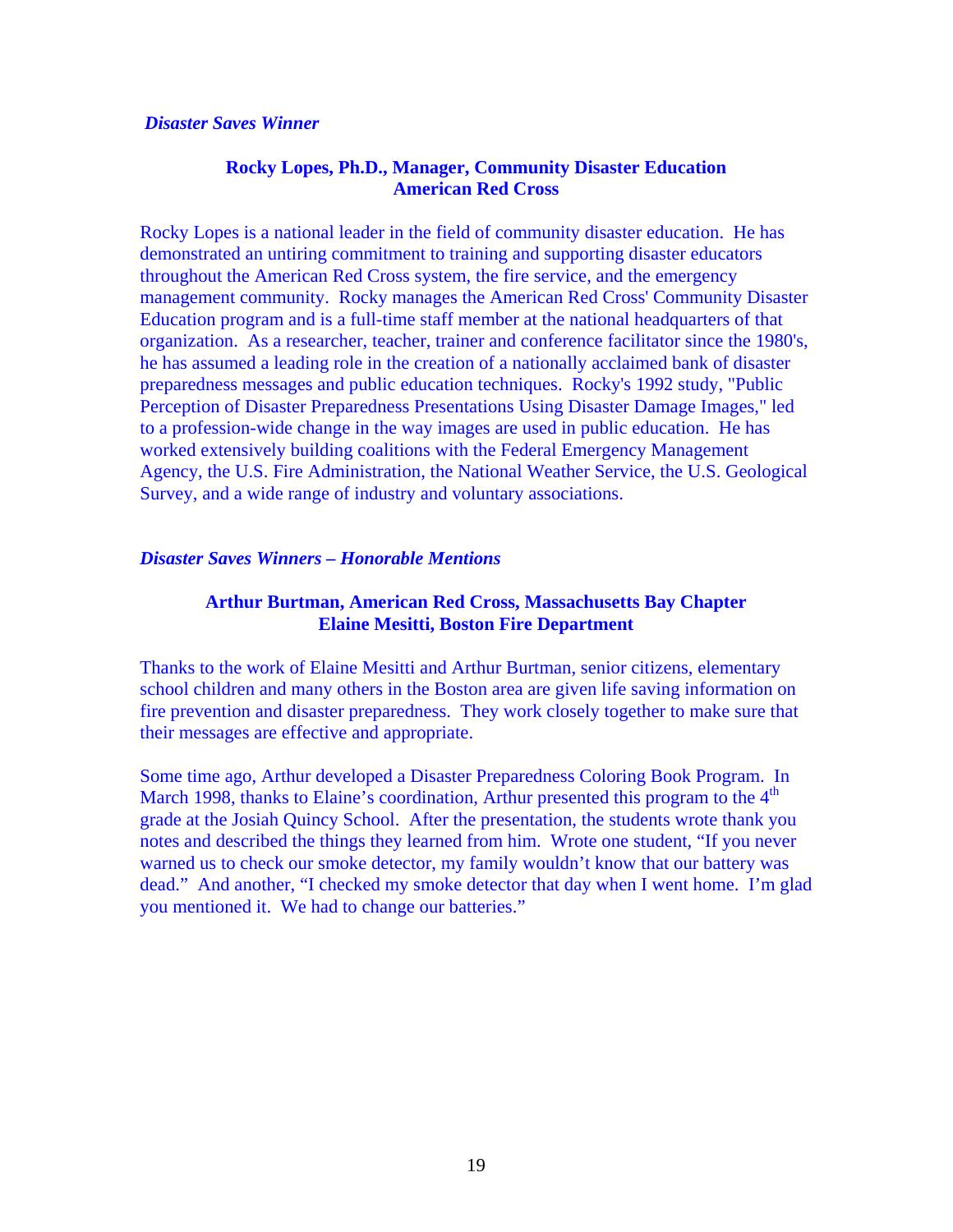# *Networking on the Emergency Information Infrastructure Partnership*

Presented by: **Avagene Moore, EIIP Coordinator**  Amoore@emforum.org

The Emergency Information Infrastructure Partnership (EIIP) is an Internet-based forum that encourages dialogue among those who share an interest in emergency management. It was founded by FEMA, the Congressional Fire Service Institute, the International Association of Emergency Managers (IAEM), the National Emergency Management Association, the National Volunteer Fire Council, and the State and Local Emergency Management Data User Group.

The EIIP focuses on the second 'I' in EIIP, building the infrastructure, which makes possible the direct exchange of information between people. "Our goal is to get you involved in an exchange of ideas in any way you're comfortable," said Avagene Moore, EIIP coordinator. "It could be participating in a discussion online, networking with your peers via discussion groups or mailing lists, sharing ideas in the electronic library, teaching a class in the virtual forum, or presenting a paper."

#### **EIIP's web page**  *(***http://www.emforum.org)**

EIIP's mission is to provide innovative solutions to emergency management challenges by exploiting the information infrastructure. The web site offers these features:

**Virtual Forum** – chat sessions, discussion groups, and program schedules for the feature topic of the month. Each quarter EIIP focuses on one of the four phases of emergency management. Weekly online discussions include:

- $\checkmark$  "Round Table" discussion on Tuesdays, 1:00 pm (EST)
- $\checkmark$  Weekly presentation with Q&A on Wednesdays, 12:00 noon (EST)
- $\checkmark$  "Mutual Aid" help session on Thursdays, 8:00 pm (EST)

**Virtual Library** – on-line information resources, and a User Documents area for sharing papers, plans and public information. Browse CFP's Act Now Preparedness Update.

**The Virtual Classroom** – educational and training program information.

**The Technology Arena** – data sources and information about tools with application in the field of emergency management or disaster response.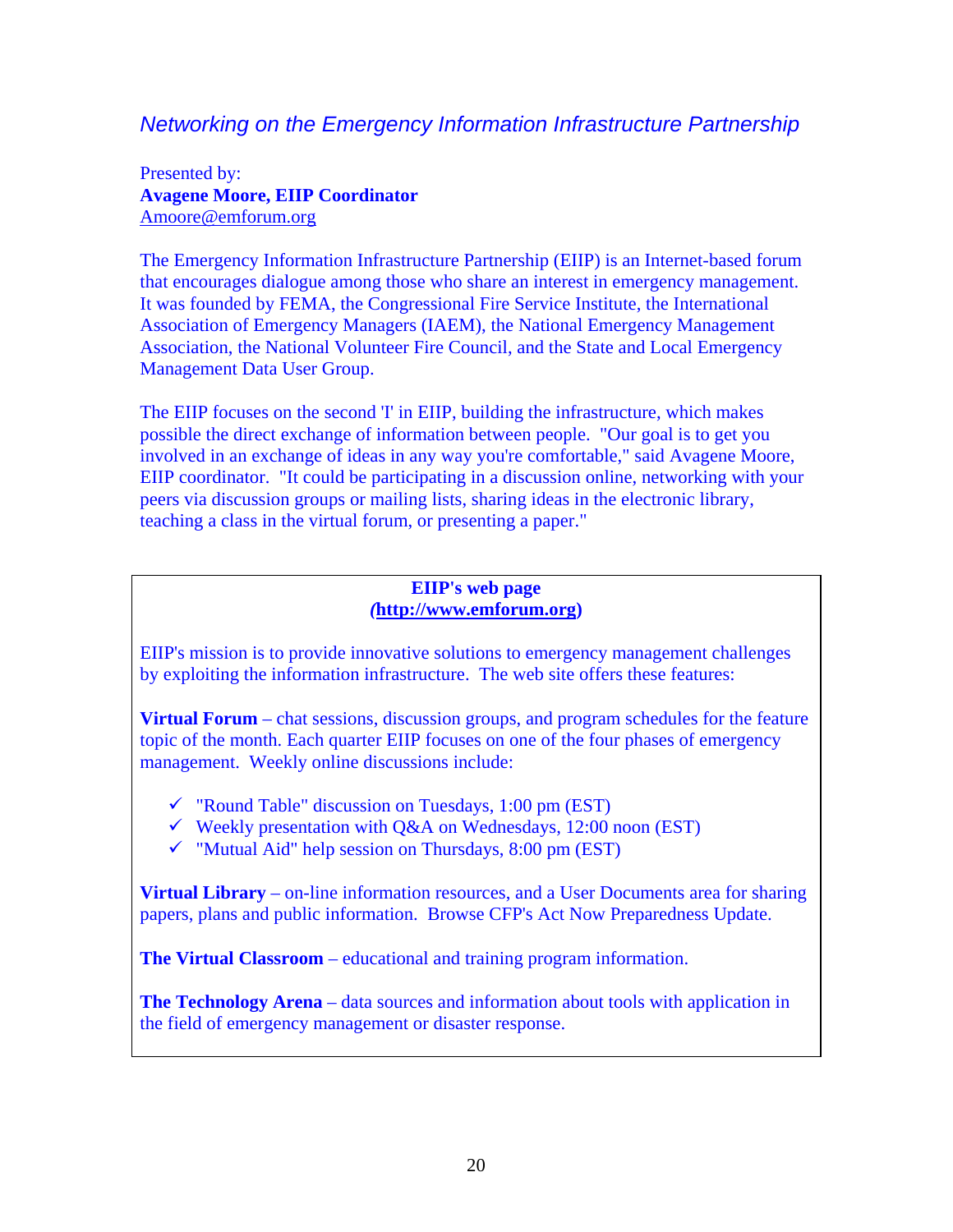Moore challenged disaster educators to think about the Internet as an opportunity for expanding and spreading knowledge. "We need to broaden our thinking ," she said. "Talk to people who have new perspectives, create new conversations, engage in 'what if' before you lock into 'how to' -- this approach leads to discovery."

Moore encouraged participants to take advantage of the Internet and to upgrade their computer systems to keep up with improving technology. "Okay, so sometimes technology doesn't work. Try again, you can have a bad Internet day just like you have a bad hair day," she said.

EIIP online discussions have covered such issues as disaster education, emergency public information, meeting the needs of a growing elderly population, floodplain management, Project Impact, partnerships with private industry, continuity of operations, protection of vital records in a disaster, and satellite and Internet-based communications networks.

For more information, email Avagene Moore amoore@emforum.org or Amy Sebring asebring@emforum.org.

### *Disaster Education Online -- Pros and Cons*

Presented by: **Heidi Kramer, American Red Cross community disaster education volunteer**  disaster.education@juno.com

Heidi Kramer delivers community disaster education to two small online services. She believes strongly in trying to reach people online, but says there are pros and cons to online education.

#### **Advantages to online education**

- $\checkmark$  Online services can target audiences through regional or interest based forums, enabling you to capitalize on "teachable moments." For example, information about preparedness, appropriate behaviors, and recovery can be posted and revised as disasters develop.
- $\checkmark$  Electronic forums ensure message repetition, which is essential to disaster education. Online information lives on and on. Live discussions become permanent records in a text library and can be viewed by others.
- $\checkmark$  Convenience -- people can "drop in" when they have time. Questions can be asked and answered long after the presentation is over.
- $\checkmark$  The Internet reaches audiences who may not be affiliated with any groups, as well as people who are unable to attend traditional presentations.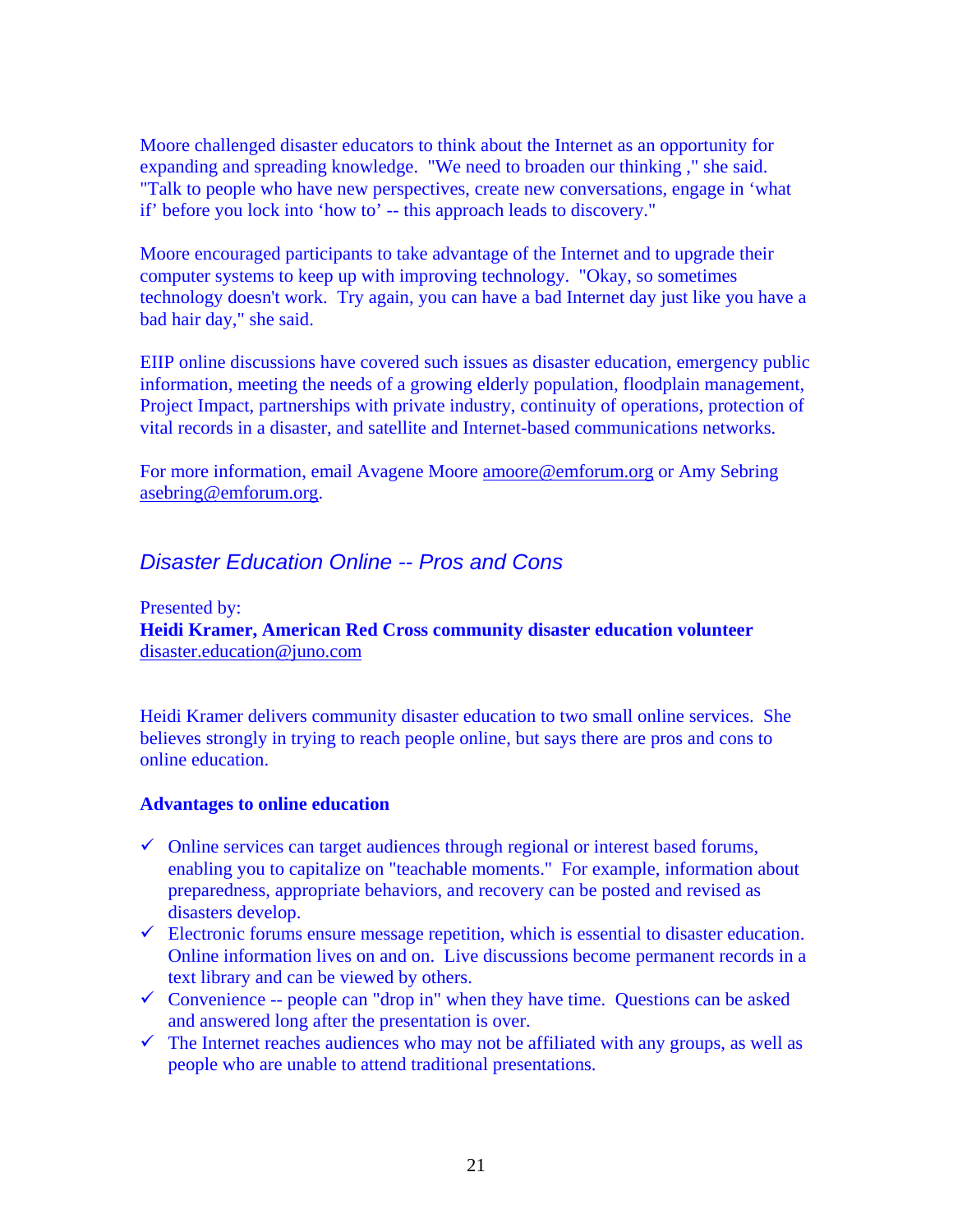#### **Disadvantages to online education**

- $\checkmark$  Many people don't have access to a computer or are not online.
- $\checkmark$  Audience participation is unpredictable and sometimes low.
- $\checkmark$  You can't use visual cues to assess if your message is being clearly communicated to your audience.

Kramer predicted there will be new opportunities for online education with the expansion of community based networks. She also predicted more involvement with schools that have "global schoolhouse" programs and computer capabilities.

## *National Disaster Education Coalition Activities*

#### Presented by: **Roxanne Hawkins-Lamb, U.S. Geological Survey**

The National Disaster Education Coalition is an inter-agency group that provides and supports programs that educate the public about natural hazards, disaster preparedness and mitigation. Charter members are the American Red Cross (http://www.redcross.org), the Federal Emergency Management Agency (http://www.fema.gov), the National Fire Protection Association (http://www.nfpa.org), the National Weather Service (http://www.nws.noaa.gov), and the U.S. Geological Survey (http://www.usgs.gov). Associate members are the International Association of Emergency Managers, and the National Emergency Manager's Association.

The group is an informal coalition created to:

- Ensure that educational messages regarding natural hazards and disaster preparedness disseminated by participating agencies are consistent, accurate, and appropriate for the audience.
- Keep abreast of research and lessons learned in disasters. Advise coalition members of information that may make changes to educational materials necessary.
- Encourage joint development of educational materials. When possible, ensure that co-sponsored educational materials are made available from each agency whose logo appears on the item.
- Consult with other agencies before updating, revising, modifying, discontinuing, or creating educational materials.
- See that materials remain available to the public at no charge or for cost, as nonrevenue generating products.
- Encourage development of multiple-format materials that can be distributed using technology such as Fax-back, Internet, CD-ROM, and satellite broadcast.
- Ensure that products reach target audiences and cover the breadth of natural hazards that can happen in the U.S.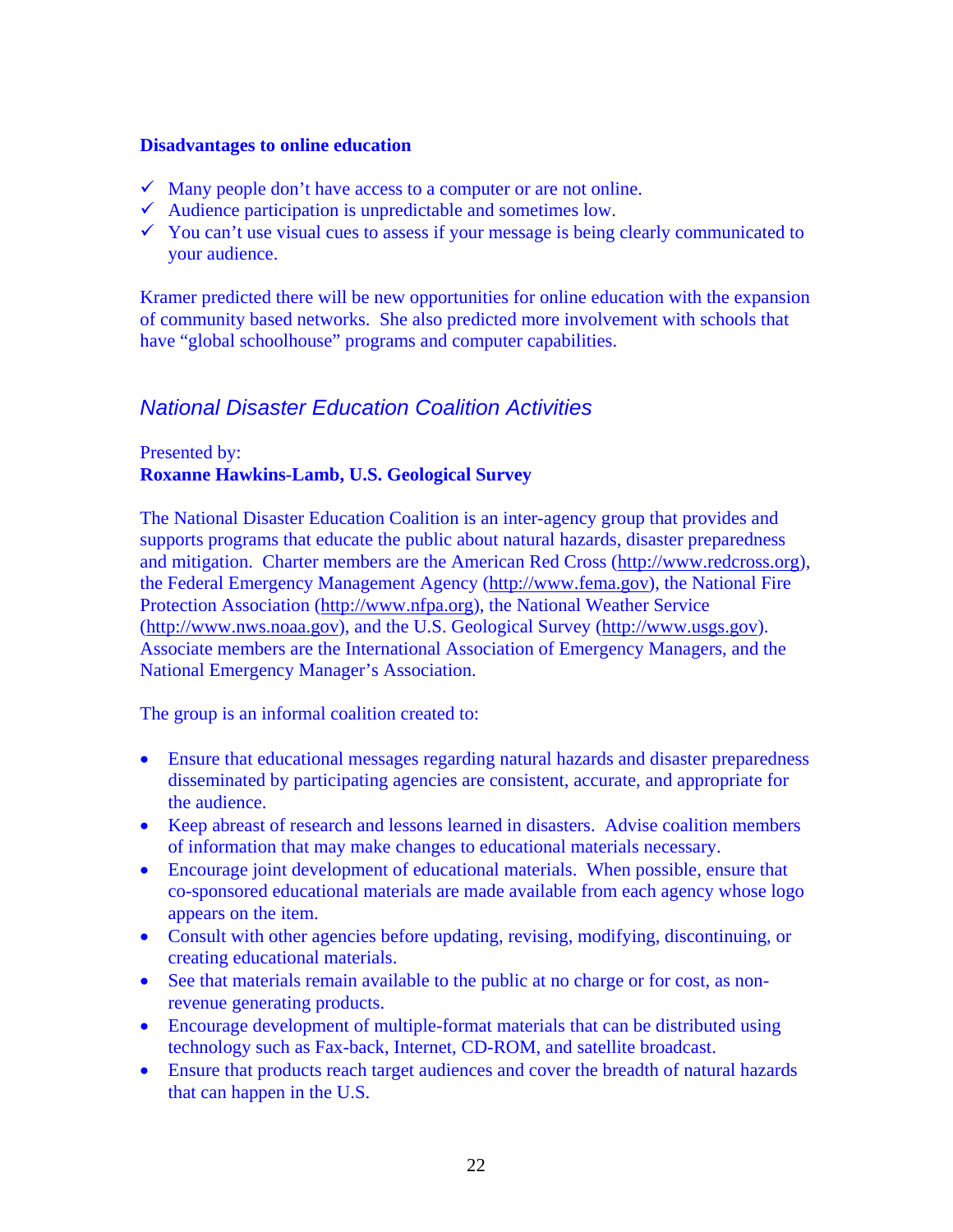• Disseminate messages of the International Decade for Natural Disaster Reduction in the United States.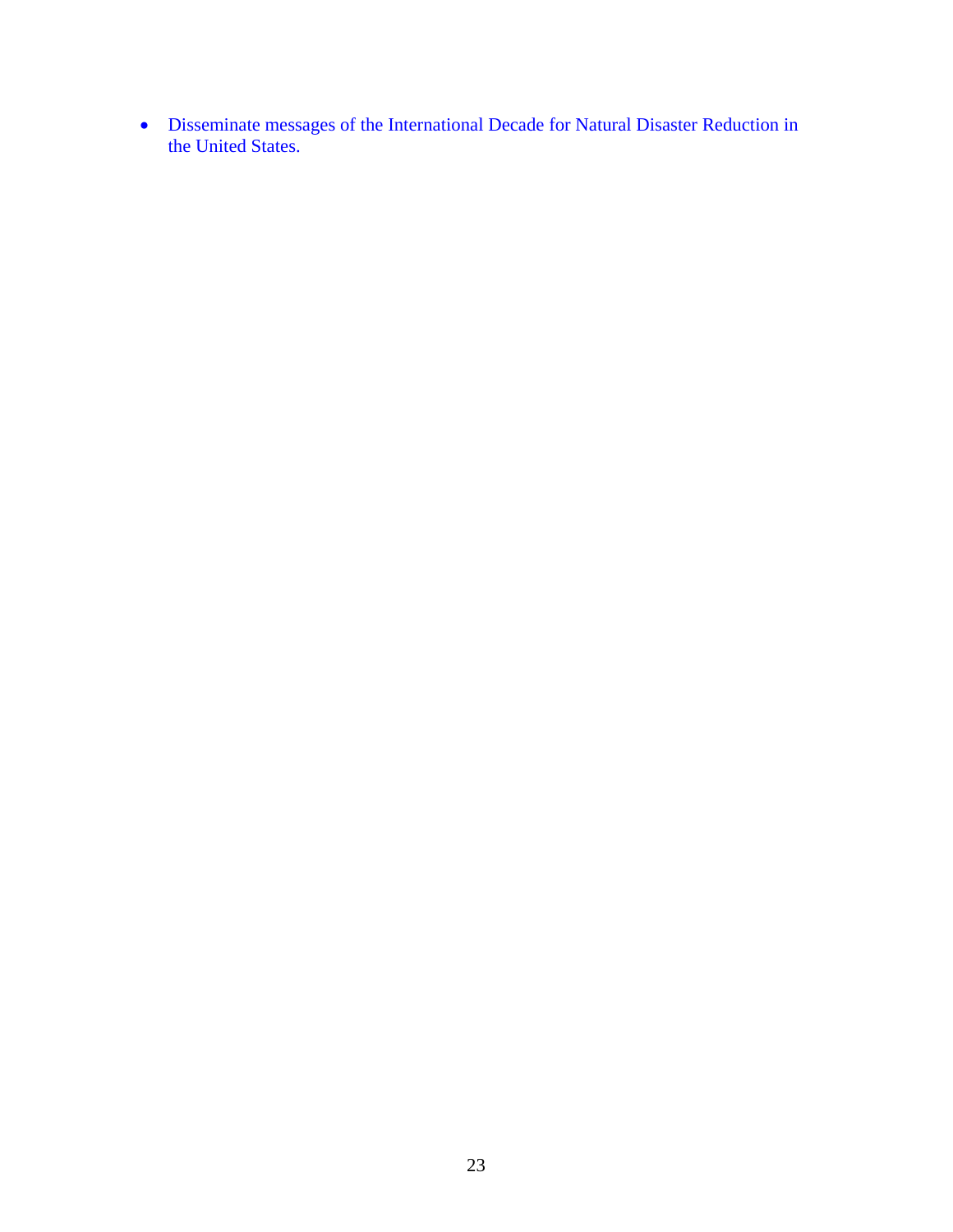## *Good Ideas on State Coalitions*

Presented by: **Cathy Henry, Family Preparedness Officer, North Carolina Division of Emergency Management**  chenry@interpath.com

"Go to everyone you can think of because someone will agree to help you," said Cathy Henry, a North Carolina Family Preparedness Officer. Here are important organizations for partnerships:

- The American Red Cross -- organized at the state level and in counties throughout the country. "They're my first and most important partner," Henry said.
- Americorps -- a national program sponsored by The Corporation for National Service that involves men and women of all ages in community service projects. Americorps members in North Carolina (as well as California and elsewhere) conducted home mitigation projects in homes of senior citizens (see page 24 for additional details).
- State agencies -- Henry encouraged conference participants to work with the highest levels of state government possible. For example, Henry is working with the North Carolina Department of Health and Human Resources, Division of the Hard of Hearing on a train-the-trainer program to provide hard of hearing persons with disaster preparedness and recovery information. She is partnering with the state's Department of Aging to reach senior citizens. (Medical equipment sales and leasing companies may also be interested in a partnership for reaching seniors.)
- The American Society for the Prevention of Cruelty to Animals, the Humane Society, local veterinarians, state veterinary associations, or the local chapter of the Doctors of Veterinary Medicine Association -- These groups may have ideas on pet care issues, which are extremely important to senior citizens and others. Many will not evacuate in a disaster unless they know that their pets are okay. "The message is that you need to save your pet and that your pet might need your in a disaster," Henry said.
- "You just can't say don't bring your pets in an evacuation, we need to say what they can do," added a conference participant.
- Work with TV stations to encourage open captioning for disaster warnings.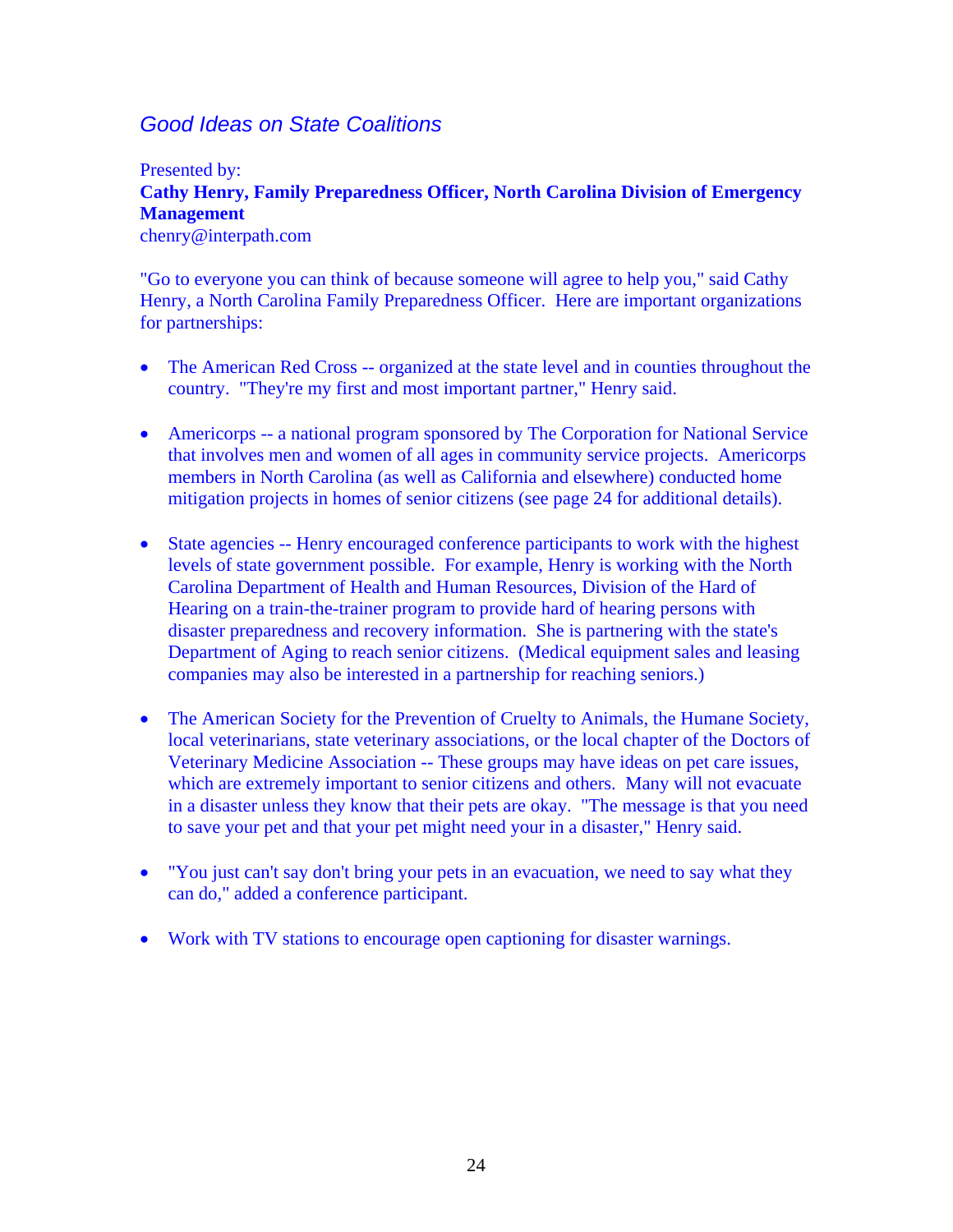# **Strengthening Your Community Disaster Education Program**

*When 80 disaster educators get together you're guaranteed to gets lots of ideas on how to make programs work well. This section offers highlights from their discussions and presentations over the four-day period. A theme running through the conference: How do you build comprehensive community-wide disaster education programs?* 

### *Partnering with Americorps*

#### Presented by: **Floyd Jones, Program Director, N.C. Americorps Project**

Looking for way to reach students? Senior citizens? Americorps may be an answer, according to Floyd Jones, director of the North Carolina Americorps project.

Americorps is a national initiative targeting senior citizens and youth with programs on education, public safety, environment, and human needs. In North Carolina -- in a partnership with North Carolina Emergency Management, the Division of Aging, and the American Association of Retired People -- 14 Americorps members went to schools to talk about disaster preparedness (Americorps Disaster Preparedness Outreach Program).

"We started with the Board of Education to prepare the way," Floyd said. "We then called the schools, explained the program, and lined up the presentations." Following five days of training, the Americorps members gave 550 school presentations, reaching 20,000 students in three months. Some did six presentations a day.

Americorps members range from teenagers to senior citizens. They receive a living stipend for their service. The Corporation for National Service pays 80 percent of the stipend, the grant recipient covers the remaining 20 percent. 1700 service hours (ten to 12 months) are required for full-time Americorps membership, 900 hours for part-time. "Americorps is funded with taxpayers' money, so strict financial accountability requirements are in place," Floyd said.

Floyd noted that the American Red Cross Chapter in Los Angeles has a large Americorps program that works to deliver disaster presentations and community education.

Floyd encouraged participants to ask their state commission for information about Americorps grants. He suggested disaster educators ask their program partners to help with recruitment.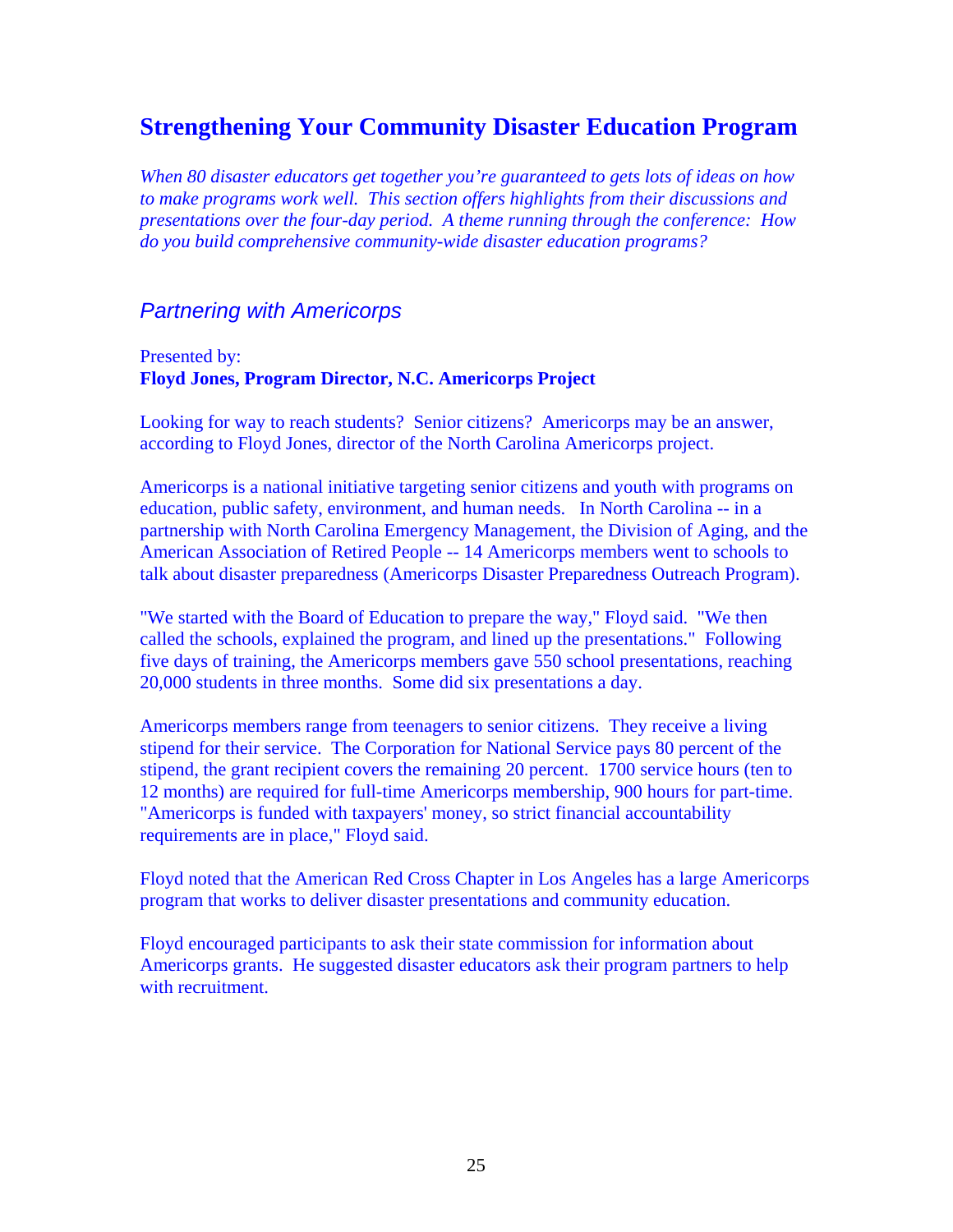### *Partnering with Explorers*

Presented by:

**Emergency Management Exploring Post 493 sponsored by the American Red Cross and the Boulder City/County Office of Emergency Management** 

| <b>Bob Amick</b><br><b>Police Communications Supervisor,</b><br><b>University of Colorado at Boulder</b><br>Amick@spot.colorado.edu | <b>Sherry Kenyon</b><br><b>Fire Safety Coordinator</b><br><b>Boulder Fire Department</b> |
|-------------------------------------------------------------------------------------------------------------------------------------|------------------------------------------------------------------------------------------|
| <b>Eric Hill</b>                                                                                                                    | <b>Carrigan Bennett</b>                                                                  |
| <b>Explorer Scout</b>                                                                                                               | <b>Explorer Scout</b>                                                                    |

"Explorers live up to high expectation," said Bob Amick, advisor to Exploring Post 493 in Boulder, Colorado. "They are full members of the program once they pass through the interview process. Don't baby them. Don't hesitate to have high expectations of them."

Sponsored by the Boy Scouts of America, Exploring is for young men and women (ages 14 to 21) interested in "exploring" an area of interest or professional career. Each Explorer Post is organized around a particular field of activity, such as emergency management, fire fighting, medicine, emergency medical services, high adventure, and science and engineering.

Explorers plan and conduct their own programs with the counsel of adult advisors. Local sponsoring organizations provide training and involve the Explorers in their day-to-day activities, giving the Explorers direct experience in professional work. Special emphasis is placed on citizenship and community service.

"Exploring gives you a chance to cultivate some really outstanding people," Amick said.

Two young men from Emergency Management Exploring Post 493, Carrigan Bennett and Eric Hill, shared their insights with conference participants about involving youth in disaster education and emergency management.

#### **Why do you participate in Exploring?**

*"It's important to develop skills and see what the possibilities are. We need to have disaster skills in order to teach disaster preparedness -- we need hands on experience. Through Explorer Post 493's Mock Disaster Program we come to understand what agencies do when they all come together."* (Carrigan Bennett)

*"Explorers supplement other agencies in disasters, so you get real experience. We can be helpful in an Incident Command System. Exploring also expands our scope of knowledge. I'm now in the fire service program, and I would not be here (Community & Family Preparedness Conference) were it not for this program."* (Eric Hill)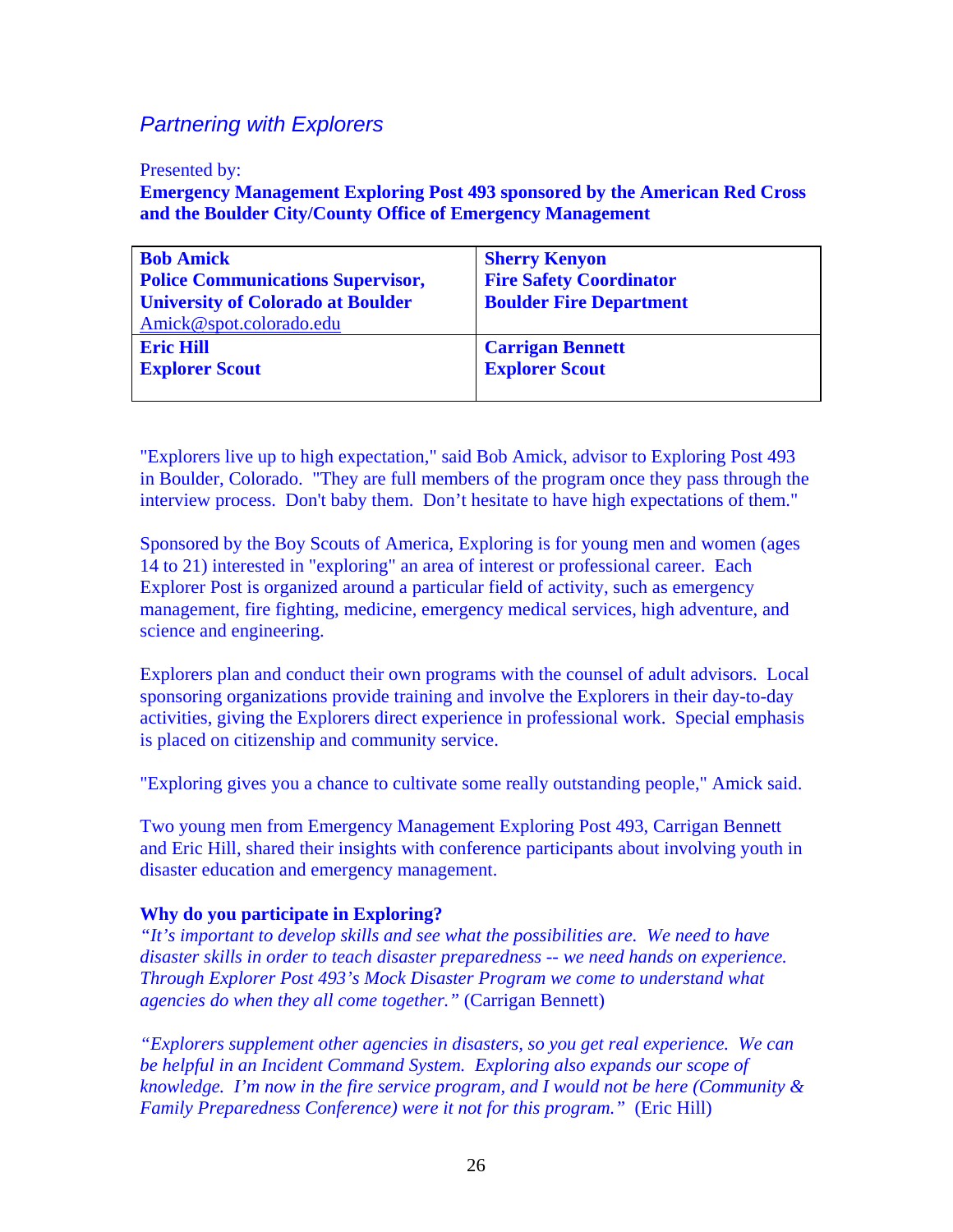#### **How do Exploring experiences teach you how to educate others?**

*"Because our Post is sponsored by the American Red Cross, I have an understanding of that organization. The Boy Scouts do the mock disasters and that interest is brought back to their families and Posts. This is how we get community disaster education contacts."* (Sherry Kenyon)

#### **Have these experiences affected your career goals?**

*"Before I wanted to get into computer programming, now I'm interested in combining computers and emergency management."* (Carrigan Bennett)

*"I'm studying medicine, and this experience has changed the way I'm getting there. My work for the fire service is teaching me about the humanitarian aspect of the program - not just the technical information from a book."* (Eric Hill)

#### **How can disaster educators get the youth involved?**

*"Kids have a lot of power over adults. They go home and ask questions. 'Mom, do we have an evacuation plan … and why do we have only one fire exit?' Children are really important. I nagged my parents until we got a fire ladder.*" (Carrigan Bennett)

*"Don't not teach us. Let us know what's going on or we end up walking in a cloud. Don't' have any concerns about what I'm seeing."* (Carrigan Bennett)

*"There is a lot of energy in high school. Give them a chance and get them involved. We have good core group of high school kids in our program; they just need to know that they can get involved and be a part of the program."* (Eric Hill)

*Emergency Management Program Helps* is available for groups interested in starting an Emergency Management Explorer Post. The guide was produced in a partnership with FEMA and the National Exploring Division of the Boy Scouts of America (BSA). To order copies, contact your local Boy Scouts of America Council office and ask for Bin Item #99-243.

To learn about sponsoring an Explorer Post, look under Boy Scouts of American in the white pages of your telephone book and ask for Explorer Posts. Or see the BSA Website To find local BSA Councils in your area at http://www.bsa.org. Also see Emergency Management Explorer Post 493 Website at http:bcn.boulder.co.us/community/explorer.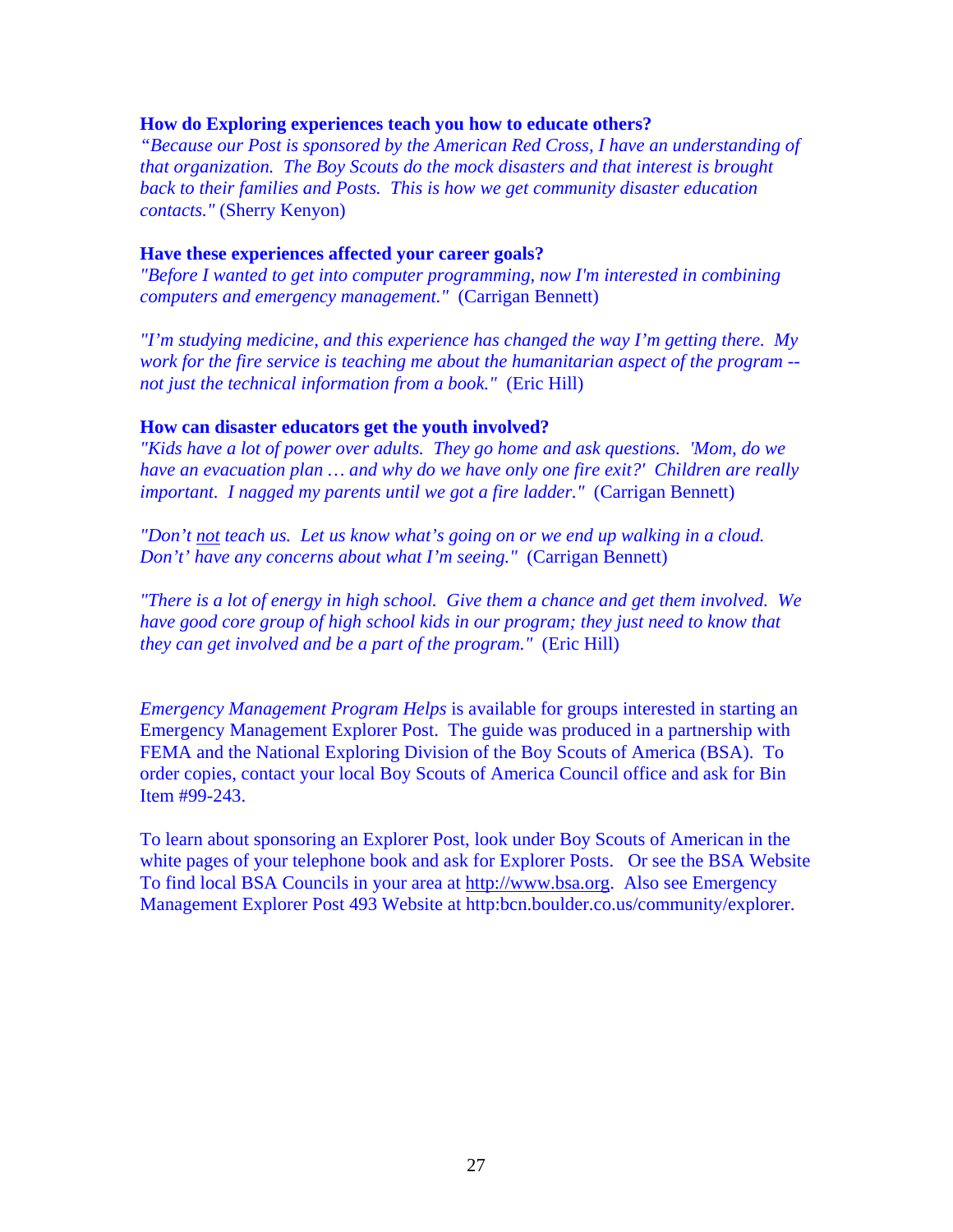### *Disaster Education Model: CERT*

The Community Emergency Response Team (CERT) concept is a training program that was started by the Los Angeles City Fire Department in 1985 to help people in neighborhoods and places of work organize in teams to protect themselves and each other in disasters. The program recognizes that professional emergency responders cannot be everywhere helping everyone immediately after a disaster, and that people spontaneously try to help each other in disasters without sufficient training to do so safely.

CERT training consists of a series of classes given over several weeks, a disaster exercise at the end of the course, and various refresher classes and activities designed to keep participants involved in disaster preparedness. Course topics include hazard awareness, individual and family disaster preparedness and response, fire suppression, medical response, light search and rescue, and team organization. Participants learn what to do before and after disaster, how to mitigate the effects of disaster, and how to help their neighbors and colleagues in a disaster.

Participants are usually trained in teams where they live or work – in a neighborhood, community group or workplace setting – learning how to complement each other's skills and respond as a unit in a disaster. In some cases, CERT teams assist professional responders in community-wide disasters.

Over the years, CERT programs have developed in cities throughout the country. With its emphasis on learning-by-doing and collaboration, CERT has proven to be a highly effective approach to disaster education. Participants hear consistent messages over an extended period of time, they practice using the very skills and knowledge they would need to respond safely in a disaster, and their learning is reinforced by the people whom they know and trust -- members of the team.

CERT programs are run by fire service, emergency medical, and emergency management personnel. Communities in California, Washington, Oregon, Utah, Colorado, Missouri, Florida, North Carolina, Iowa, Kansas and Idaho have started CERT programs. FEMA supports the programs by conducting or sponsoring train-the-trainer courses.

To learn more about CERT, contact the training officer for emergency management in your state, or contact:

Sam Isenberger Emergency Management Institute 16825 South Seton Avenue Emmitsburg, Maryland 21727 Phone: 301-447-1071 *E-mail: sam.isenberger@fema.gov*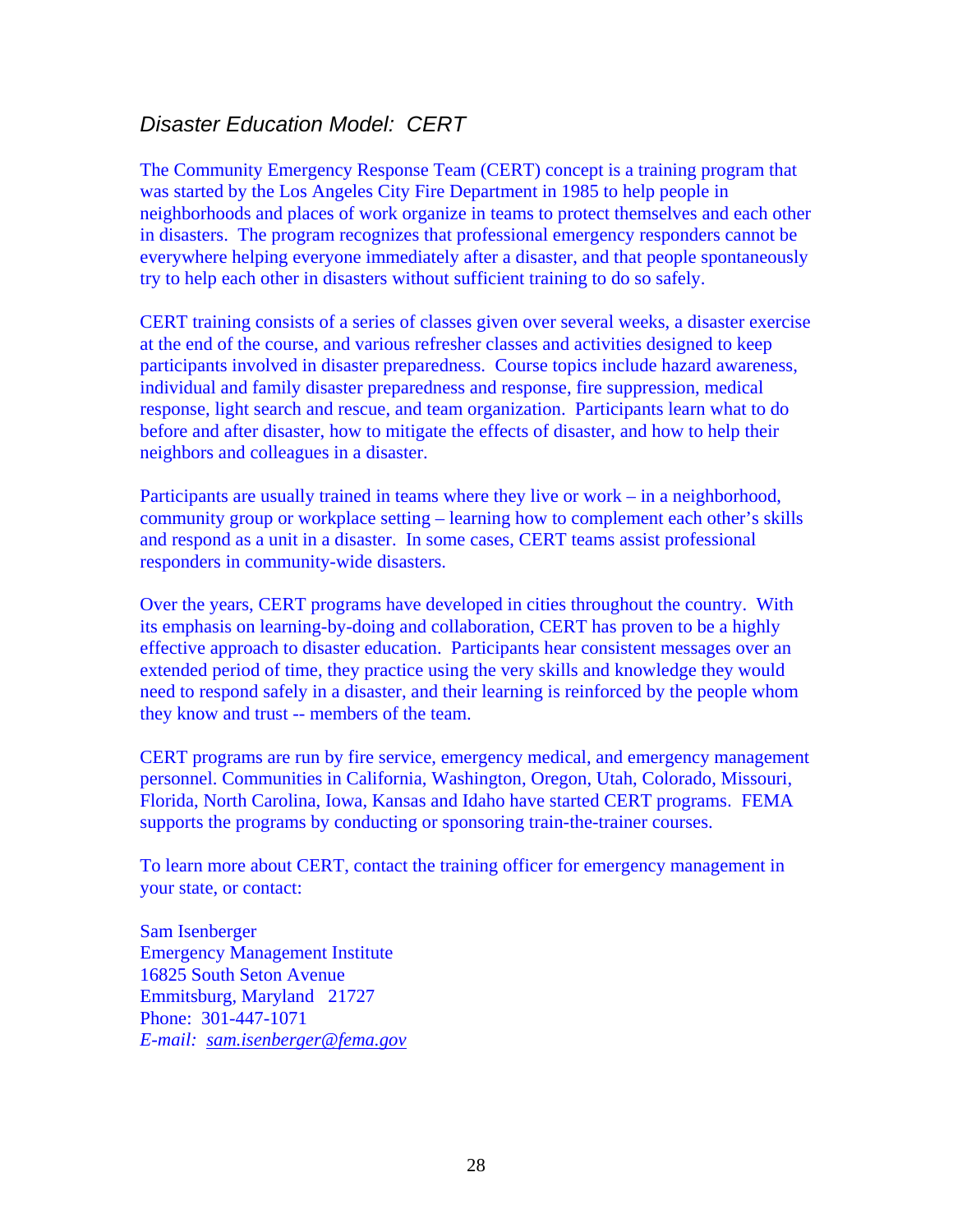### *Training School Administrators and Teachers*

Presented by: **Virginia Kimball, Instructor, American Red Cross**  Vskimball@aol.com

"Increasingly school boards, school administrators, principals and teachers are taking emergency planning and disaster education seriously," said Virginia Kimball, an American Red Cross instructor based in California. Kimball has been actively involved in the evolution of curriculum and training materials on multi-hazard emergency planning for schools.

"There are several models to consider when approaching your school system," Kimball said. A traditional approach is to give disaster preparedness presentations during the school day -- the American Red Cross, the fire service, and others have been working in the schools for many years with great success. Another approach is to train teachers in the use of disaster preparedness curricula so that they can integrate the information into everyday classroom activities. A third approach is to focus on emergency planning -- to help school administrators and principals prepare and exercise their schools' emergency plan.

#### **"My dream is that every school will use the same procedures"**

In a group exercise, participants were given various emergency scenarios and asked to identify problems school administrators would need to address for each. The exercise suggested the commonality of issues in a variety of school emergencies and disasters - hence, why the Incident Command System is an effective method for dealing with them.

"The Incident Command System works very well in the schools," Kimball said. "It enables school administrators to speak the same language as fire departments and other response agencies who may respond in an emergency."

"With our increasingly mobile population, it's becoming even more important to have a consistency of emergency plans at schools around the country," she added. "My dream is that every school will take emergency planning seriously as part of its commitment to school safety, and that every school will use the same signals and procedures to respond to tornado watches, earthquakes, gunfire, bomb threats and the dozens of other potential incidents which may threaten schools."

Kimball encourages disaster educators to be aware of courses for administrators and educators that are offered at FEMA's Emergency Management Institute in Emmitsburg, Maryland, and in some states. She suggests that schools utilize the School Site Emergency Planning Guidelines which can be downloaded from the Los Angeles County Sheriff's web site (http:///www.eob.org) in a compressed format (click on "what's new").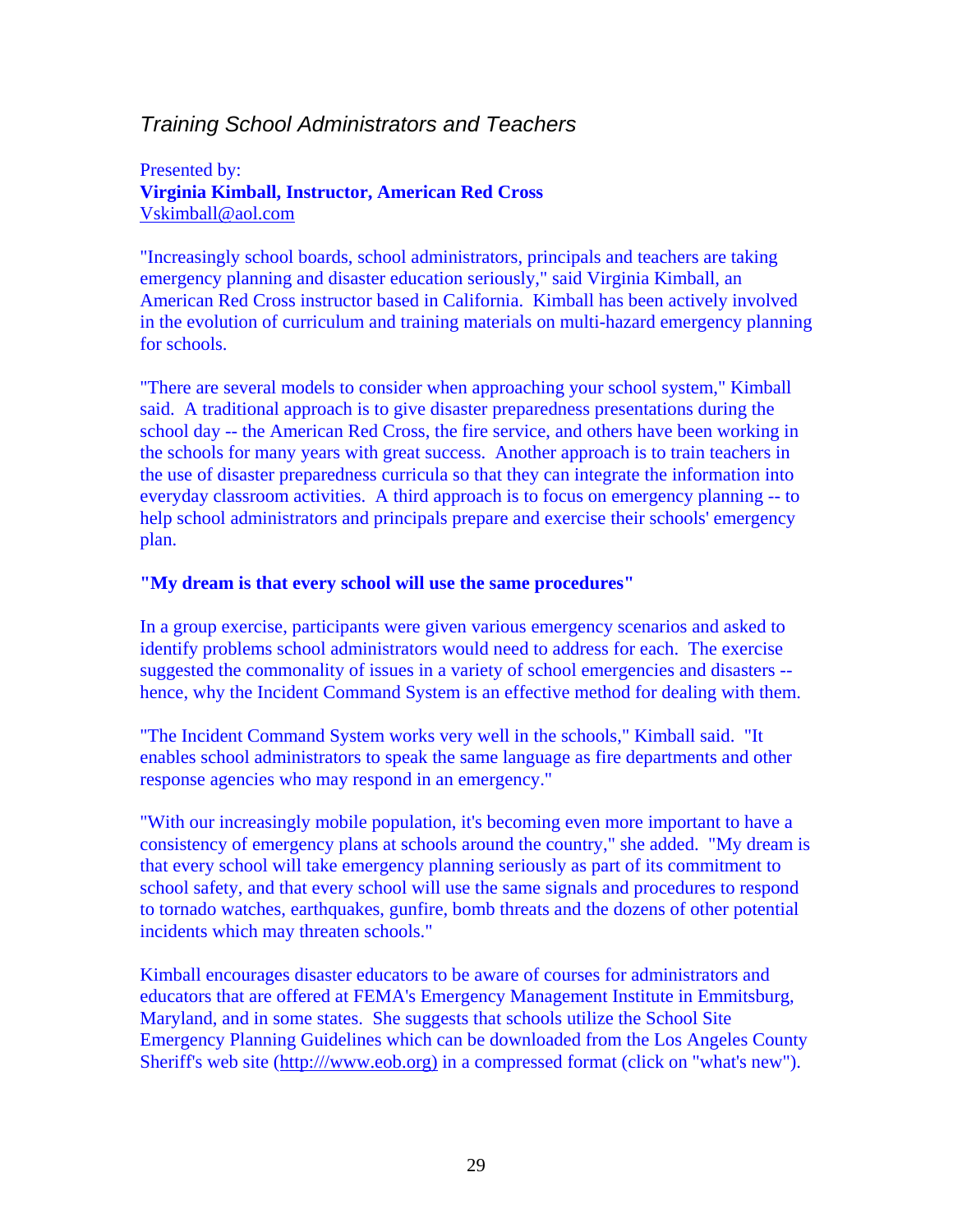Below are summaries of four recommended courses:

#### **E362 Multi-Hazard Safety Program for Schools**

This 4 1/2 day train-the-trainer course teaches participants how to conduct two-day emergency planning workshops for their school community. Topics include risk reduction, Incident Command System, drills and exercises, disaster recovery, mitigation, crisis counseling and school violence. The intended audience includes school administrators, principals, school board members, school district facility and risk managers, teachers, PTA members, emergency managers, and other members of emergency services. Applications can be submitted to the state emergency management training office.

#### **E434 Earthquake Safety Program for Schools**

This 4 1/2 day train-the-trainer course teaches participants how to conduct workshops on emergency planning for the earthquake hazard. The topics are similar to those listed above, but are specific to earthquakes. Applications can be submitted to the state emergency management training office.

#### **E436 Earthquake Tremor Troops: A Teacher's Package for K-6**

This  $4\frac{1}{2}$  day workshop is designed to train teachers how to give workshops in their school districts on the delivery of the Tremor Troops earthquake curriculum. The curriculum includes multi-disciplinary hands-on classroom activities developed by the National Science Teachers Association, and a unit on crisis intervention. Lesson plans and activities promote scientific literacy and help prepare children to respond safely and cope with an earthquake. The intended audience is elementary science and curriculum coordinators, kindergarten and elementary teachers, and educators for science and educational resource centers. Applications can be submitted to the state emergency management training office.

#### **E439 Seismic Sleuths: A teacher's package on earthquakes for grades 7-12**

This  $4\frac{1}{2}$  day course is designed to train master teachers how to give workshops in their school districts on the delivery of the Seismic Sleuths earthquake curriculum. The curriculum includes activities that can be integrated into science, math and social studies curricula, and illustrates how these disciplines can be applied to reduce earthquake hazards. Topics include seismic safety design, construction, land use, and emergency management. Applications can be submitted the state emergency management training office.

For information, contact The National Emergency Training Center, Emergency Management Institute at 301-447-1035 or 800-238-3358, or email the course manager, Dawn Warehime, at dawn.warehime@fema.gov.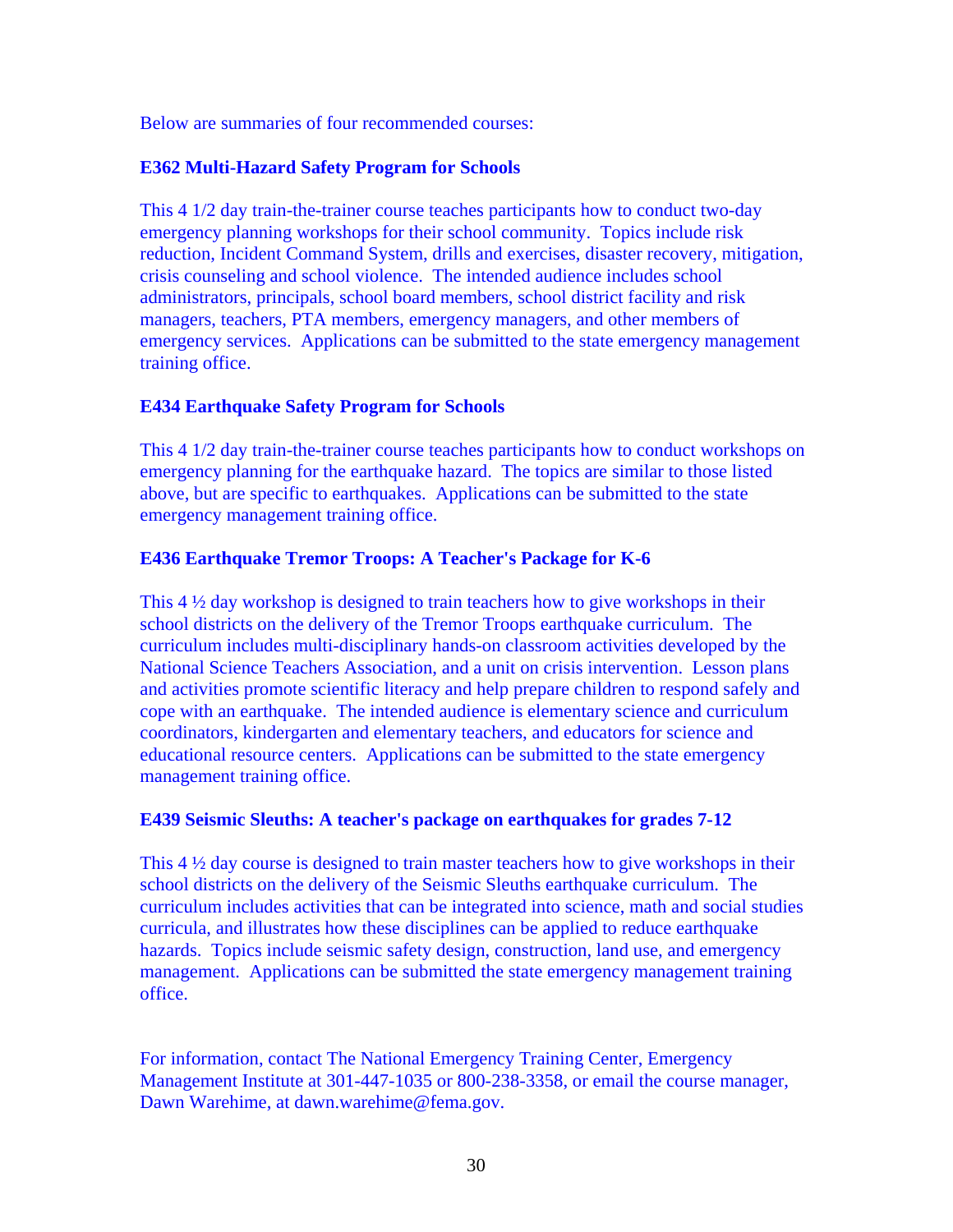## *Methods for Evaluating Disaster Education Programs*

#### Presented by: **Phil Schaenman, President, TriData Corporation**

"You don't need to be a statistician or have sophisticated evaluation instruments to obtain useful data," said Phil Schaenman, a specialist in fire safety education and fire research. Schaenman described a hierarchy of evaluation methods in descending order of sophistication.

**End impacts** – "This is the most significant of all the data," Schaenman said, "but the most difficult to compare because of the tremendous difference in the intensity of disasters." Examples of end impacts are comparing two similar communities' losses from similar disasters, and/or measuring a community's losses over two similar disasters. In the case of fire, examples of end impacts are the number of fires per 1,000 population, fire deaths per 1,000 population, and dollar loss from fire per 1,000 population.

**Change in behavior** – The next best method answers the question: Did the education change the target audience's behavior? "You don't need to have very precise data if there is meaningful change in behavior," Schaenman observed. "Five percent of the population had a working smoke detector in 1975 and 93 percent do today -- even if this data were good only to plus or minus 10 percent, the trend would still be highly significant."

**Change in knowledge** – Less significant than behavior change but still useful is to measure a change in what people know. For example, you could test an audience's knowledge before and after a presentation. "The drawback is that people forget, so you need to retest the audience at a later date," Schaenman said.

**Percentage of target audience reached** – "Outreach doesn't necessarily mean your audience is acting on your message or is even hearing you, but it's still useful data, especially when selling a budget," Schaenman said. "Think also in terms of the percentage of people you're *not* reaching – to say you're *not* reaching 96 percent of the community would be more significant than to say you reached 40,000 if the total targeted population were one million people."

**Anecdotal evidence** – "To garner support among policy people, tell stories about how your program has made a significant difference in people's lives," Schaenman said. "But don't over do it. Even good anecdotal evidence gets old after the fourth example. Also, this approach doesn't work with the budget people – they require more statistical evidence."

"The most powerful and credible evidence comes from a combination of data, e.g., people responded correctly, we reached our audience, we documented an anecdote, and so on. Links counter the inherent problem of comparing apples to oranges when comparing disasters," he said.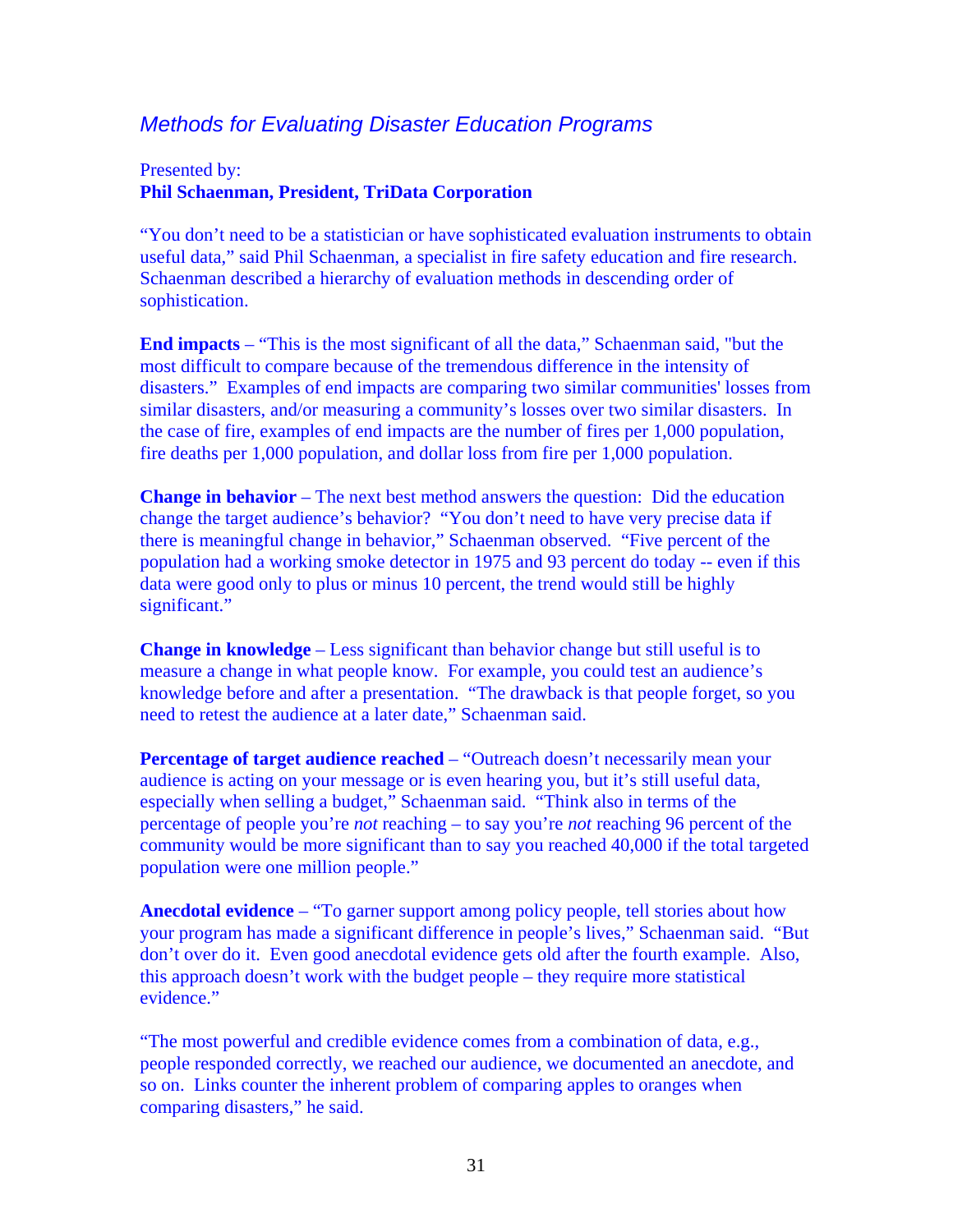Schaenman said that a random sample of 100 to 200 people spread out in the community is often sufficient to tell a lot about a program. He added that the sample should be random, and that questions should be tested and refined to clean out biases. "Even noisy data are better than no data at all."

"There are low cost ways to generate information. Interns and students love to gather data, and volunteer fire fighters are often willing to help," he said.

#### **Factors in Making Programs Work**  Phil Schaenman

**Champions –** You need a spark plug to make things happen, someone who can rally the troops and get people invested in the work.

**Magnanimous chiefs** – The most effective programs have individuals who are willing to dig in and get the work done, people who are not in it for themselves. This allows the champions to fulfill their role.

**Careful targeting** – We all get bombarded with information every day, and get overwhelmed by it. Focus your message on your most important audience.

**Market research** – Research can make or break a program. Learn how people get their information and whom they trust. Learn what your audience thinks it will get out of the program. Ask questions and learn people's perceptions. You can offend people if you don't test your market. Schaenman cited a market test that showed that people in Oregon were most receptive to a door-to-door smoke detector campaign when their neighbors carried the message, while people in Baltimore were more receptive to the door-to-door approach when the message was delivered by the fire department.

**Powerful allies** – Get influential businesses behind your program. Organize a blue ribbon committee to endorse your program and budget. Hold a periodic luncheon to brief committee members on program activities.

**Good materials** – Keep materials current. Messages should be simple and consistent.

**Message repetition** – Hone your message and stick with it. In one example in the U.K., educators tried to achieve 20 to 30 exposures per year in programs targeting the elderly. (A participant noted that research conducted in nine markets by BBDO, a large advertising agency, found that it takes six times for the public to recognize a smoke detector message and 22 times to act upon it.) The environment is important, e.g., people learn more working in groups than from an advertisement.

**Test your program** – It's better to make mistakes with a test program than on a large scale. Learn from your mistakes and expand your program as resources allow.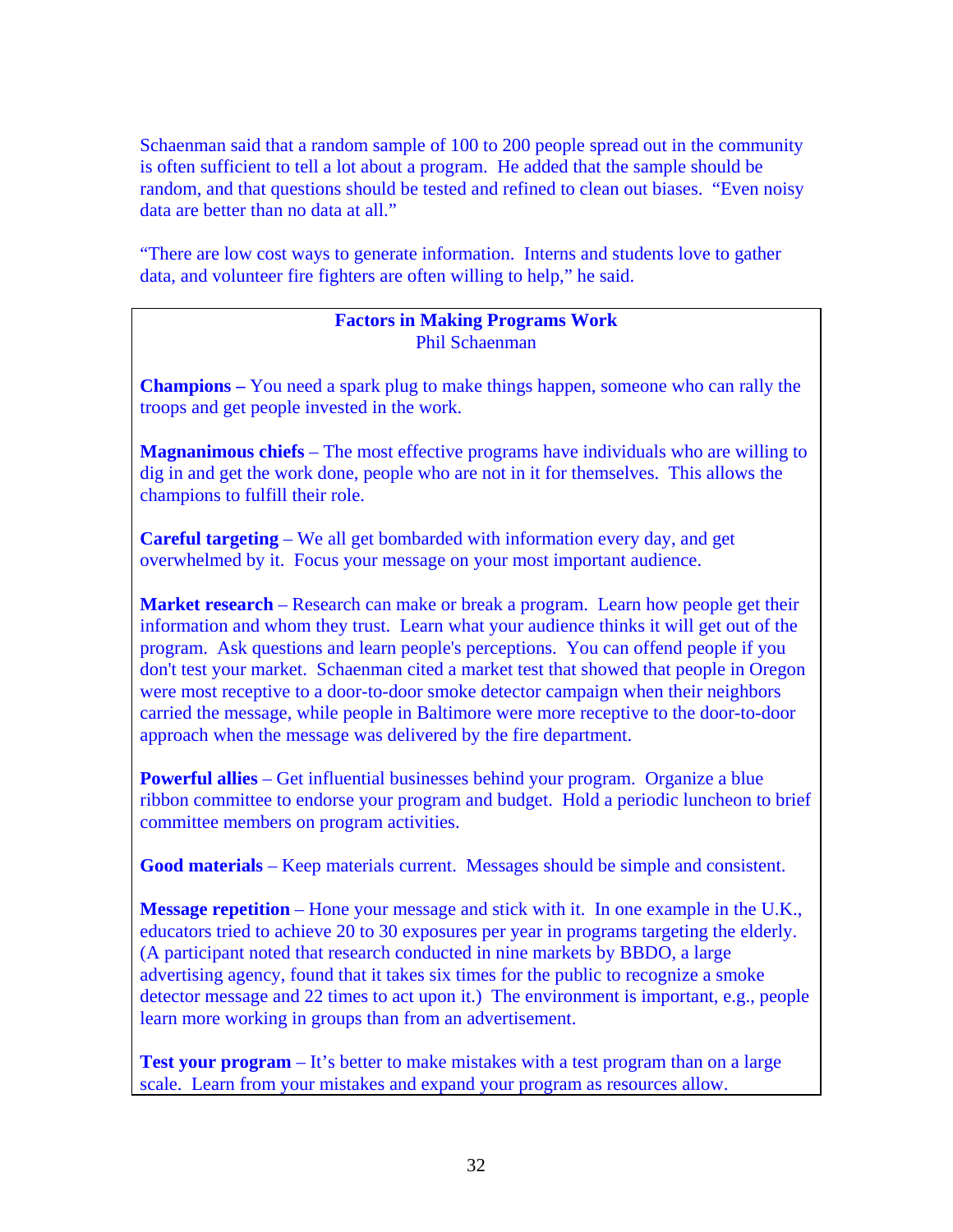# *A Community Partnership Reaching Senior Citizens*

| <b>Presented by:</b>                  |                                     |
|---------------------------------------|-------------------------------------|
| <b>Lee Catlin</b>                     | <b>Darryl Lang</b>                  |
| <b>Community Resource Coordinator</b> | <b>Disaster Services Specialist</b> |
| <b>County of Albemarle, Virginia</b>  | <b>American Red Cross</b>           |
|                                       |                                     |

With a sizable senior citizen population and a history of severe weather in the area, a number of organizations in the county of Albermarle, Virginia got together to organize "Senior Weatherbusters." Through seniors' presentations, local retail store promotions, and media outreach, the partnership seeks to help seniors prepare for winter storms, flooding and other disasters.

Partners include the local seniors advisory council, the community resources and emergency services offices, the police department, the American Red Cross, the county's electric utility, local grocery stores and retail stores, and the Society for Prevention of Cruelty to Animals.

#### **Lessons learned in reaching senior citizens**

- *Targeting seniors? Talk to them first*. Albermarle's seniors program was largely initiated and shaped by senior citizens themselves, according to Lee Catlin, Community Resources Coordinator for the county. Members of the local senior advisory council had expressed their concern about seniors' well being following a series of blizzards and floods in the area. The council became an active participant in developing the messages for the program.
- *Address seniors' psychological needs*. Identify ways to reassure seniors that you will communicate with them in a disaster. Seniors often live alone and can feel vulnerable and isolated. They need to know that someone will be there to help them. Understand that some seniors are very reluctant to ask for help.
- *Address pet care issues in presentations and materials.* People have refused to evacuate their homes when they're not allowed to take their pets with them. Consider a partnership with your local Humane Society or veterinarian, or the local chapter of the Doctors of Veterinary Medicine Association or the Society for the Prevention of Cruelty to Animals. They may have a plan for handling pets in a disaster or ideas for your program.
- *Keep presentation simple and short*. Keep seniors involved in your talk and leave lots of time for questions.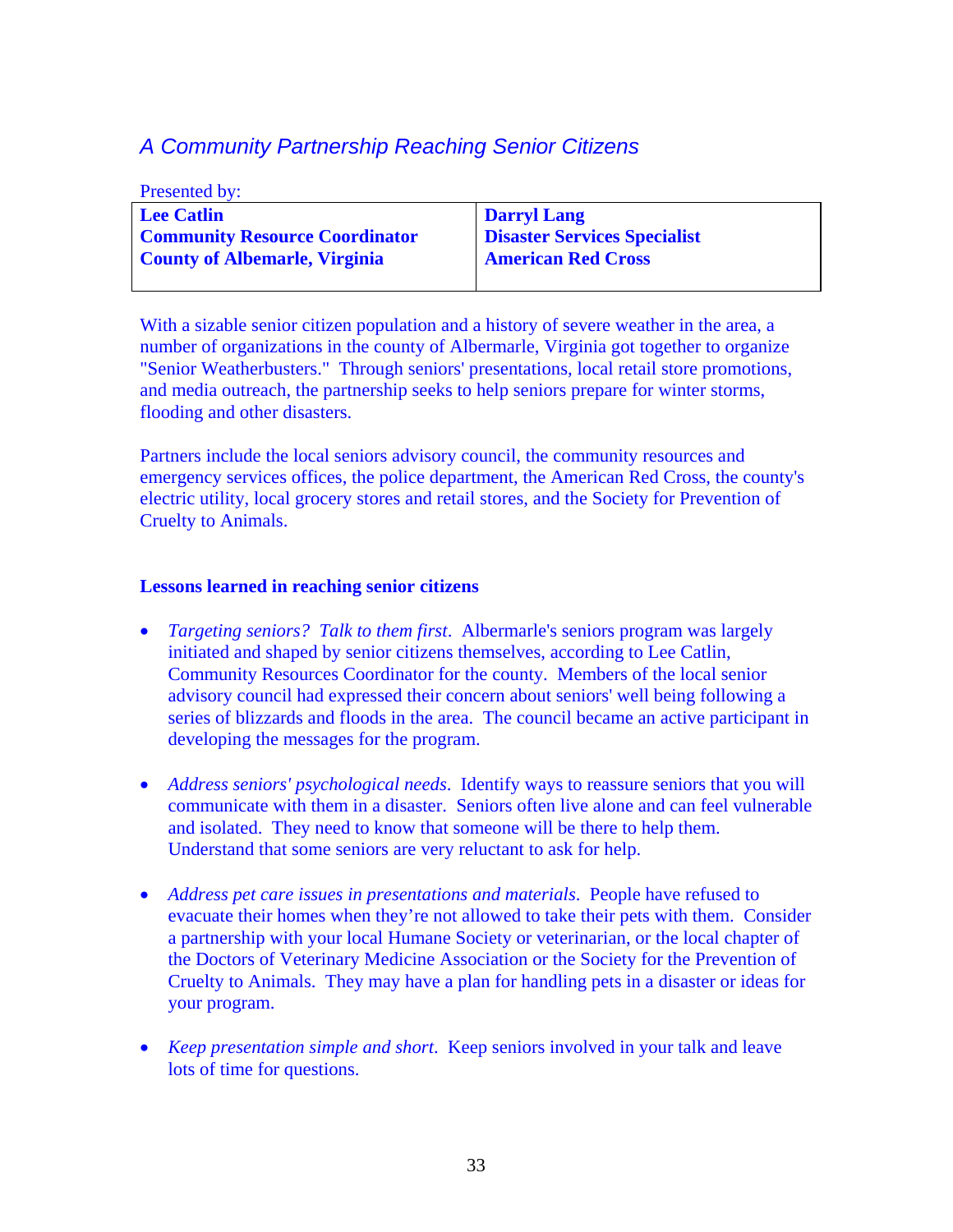• *Recommend disaster supplies that are inexpensive, easy to open, lightweight and simple to operate*. Disaster supplies kits should reflect seniors' physical limitations. Remember oxygen, medications, hearing aid batteries, and other special equipment and supplies. Include lists of prescriptions and information about medications and dosage, and telephone numbers of friends, doctors and pharmacists. "For packaged foods, remember protein and carbohydrates," said Darryl Lang, a Disaster Services Specialist for the American Red Cross. "And if you include Clorox in your kit, remember to change the bottle every six months."

### *Good Ideas on Selling Mitigation*

How do you motivate people to spend money on mitigation measures that reduce the physical effects of disaster? That was a question disaster educators wrestled with during FEMA's Community & Family Preparedness Conference in an exercise called, "The Conference Challenge." Participants' advice -- which was documented by conference facilitators -- is loosely categorized under six headings: programs, partners, financial incentives, planning considerations, approaches, and materials.

#### **Programs**

- Create a "remembrance" event surrounding the anniversary of the last major disaster. For example, say a community hasn't had a large tornado in 25 years. During the two weeks (or so) surrounding the anniversary, have local hardware or home supply stores offer free workshops for homeowners on how to mitigate for tornadoes. Or perhaps they could sell discounted "mitigation kits." Work with the media. Reproduce photos of the community when it was hit by the disaster and of people repairing the damage; put testimonials in the newspaper and on radio; have the local emergency manager explain how these mitigation efforts can save their homes. Perhaps American Red Cross or other volunteers could help the elderly and other high-risk groups retrofit their properties.
- Organize neighborhood disaster programs. Work with neighborhood groups. Recognize success. Have the neighborhood association with the highest number of homes retrofitted recognized by the mayor or city council.
- Hold community mock disaster days, complete with testimonials and lots of information on disaster preparedness and mitigation.
- Have a "fair" or "all hazards week" that includes as many agencies as possible to talk to visitors and give out literature. Find matching funds, grants and donations from corporations.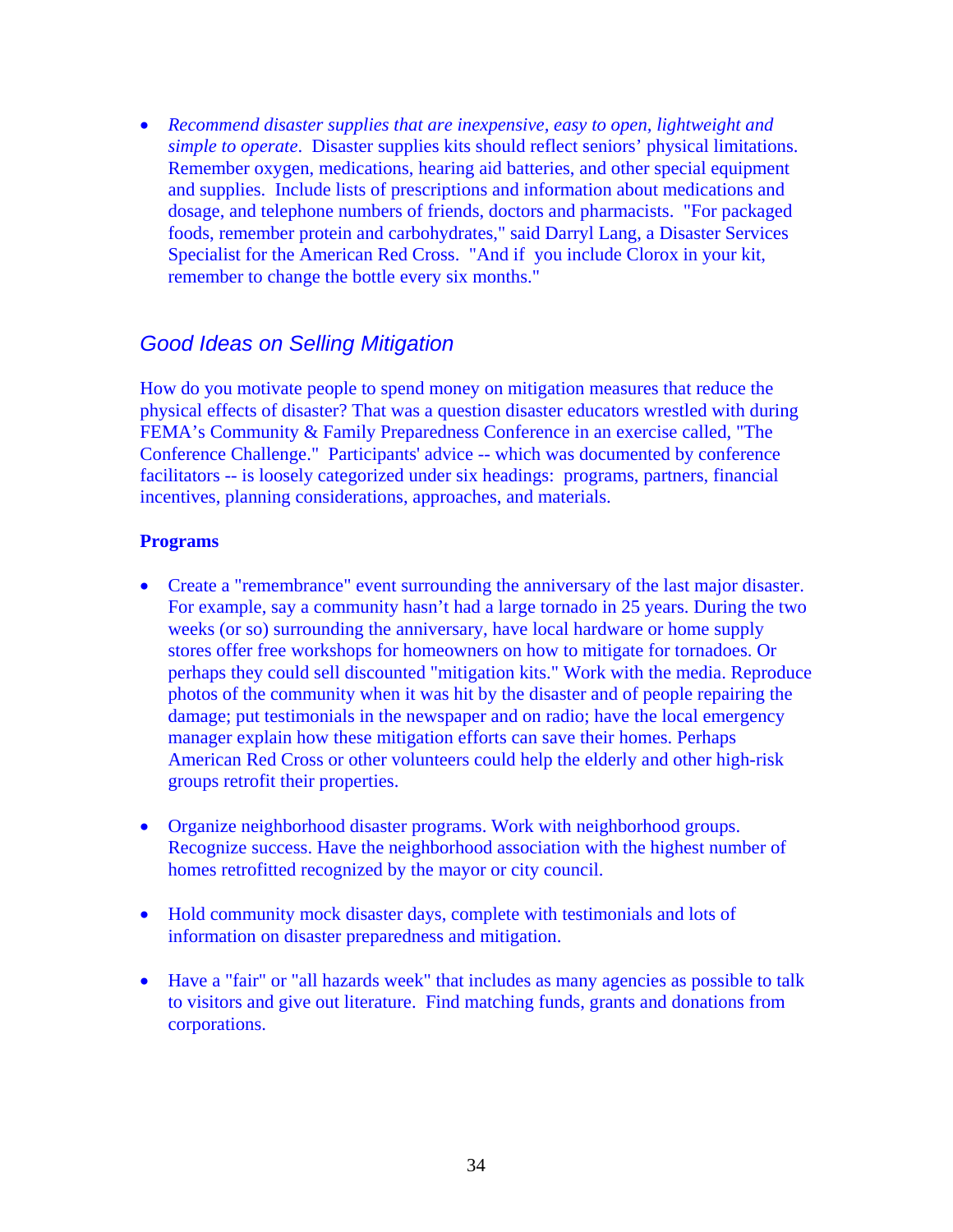- Develop a comprehensive public awareness campaign outlining the advantages to mitigation efforts versus costs incurred in disaster when no mitigation efforts are in place. Emphasize the benefits to homeowners and businesses. Involve competitive businesses that have lots of energy and reach into the community. Prepare a before and after scenario -- this will help illustrate the cost-effectiveness of mitigation.
- We need to educate children in the schools over and over again. A fact filled, fun community disaster education program in the schools, pre-schools and day care centers can and will motivate people to spend money on mitigation measures.

#### **Partners**

- Emergency management and disaster preparedness organizations should partner with businesses that contribute to the overall safety and economic vitality of the community. This is a winning combination. When businesses associate themselves with organizations that mitigate disasters and prepare communities for disaster, they're able to set themselves apart, enhance their reputations and position themselves as concerned citizens in the community.
- Build partnerships with the media, home do-it-yourself stores, building industry associations, neighborhood associations, schools, children' educational museums, and government organizations. Conduct workshops on the Hazard Mitigation Grant Program (HMGP). Give demonstrations on home mitigation.
- Use a well-connected politician or local celebrity to champion mitigation. Ask for help in a dramatic pitch to insurance companies and other businesses that provide products or services connected with mitigation or disaster.
- Get construction companies and associated professionals to retrofit for the disasters that specifically affect your area. Ask fire inspectors to look for non-structural hazards in schools and businesses. Require mitigation.
- Conduct a public awareness campaign that explains some simple and inexpensive mitigation measures. Work in coalitions with local homeowner associations, insurance companies and businesses that can teach the public do-it-yourself projects.
- Ask people who experienced past disasters to present education to targeted populations – to convey a "it can happen to you, it happened to me" message.
- Involve technical "experts" and credible members of the group you are trying to reach to raise awareness of the issues.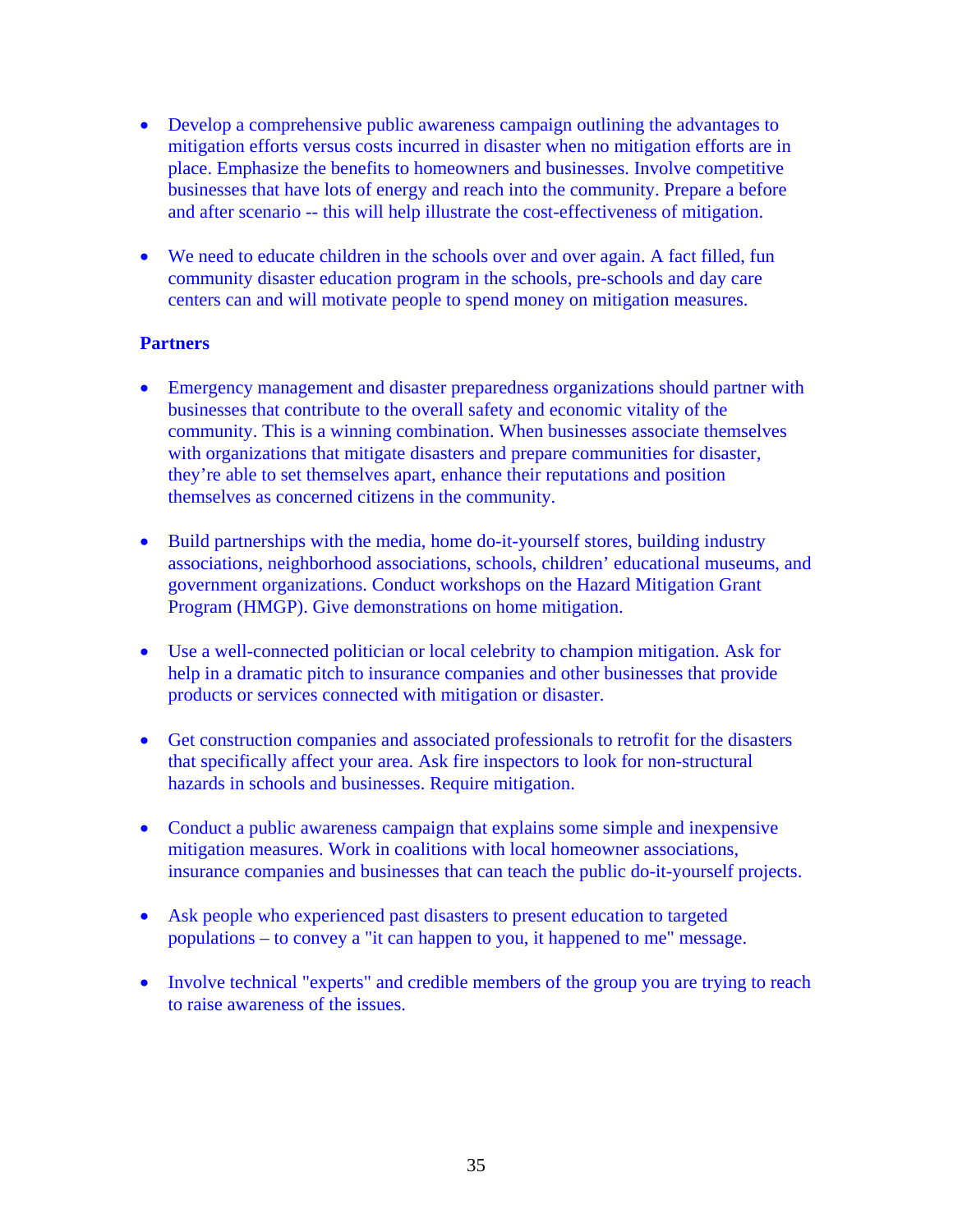#### **Financial incentives**

- Provide low interest loans, subsidies or matching grants. Offer property tax incentives. Exempt homeowners who retrofit their homes from transfer taxes on the sale of their retrofitted home. Take advantage of Community Block Grant Development Funds. Encourage insurance rebates for structural mitigation.
- Make low-interest loans available to landlords who complete mitigation, similar to loans offered to landlords and developers for building or providing Section 8 housing. Ask business partners to provide discounts on materials and service.
- Eliminate local, state and federal disaster assistance grants to people living in high hazard areas (CBRA zones) who fail to take personal mitigation measures. Reduce "red-tape" for mitigation grants.

#### **Planning considerations**

- Find out what's important to the homeowner or business. Appeal to them with what you can do to improve their existence for the long and short term. First identify what they see as their needs, then adapt your messages accordingly.
- Examine your expectations of the behavior you desire, i.e., to spend money on mitigation measures. Then look at the target population and establish a trusting relationship with those identified people. Listen to how they talk about themselves and the stories they tell -- stories that convey who they are and what their values are. This will help you understand the reasons for the behavior you seek to change.
- People who have to choose between need and mitigation will always spend on need. This is why there are so many people without insurance. To have any chance of increasing involvement in mitigation you have to have a program that affects more than just a few homeowners so that people have a real option and can make a choice. If you offered to match any savings in reduction of insurance premiums from any mitigation, people will opt for the insurance and have to participate in the mitigation program.
- Given that many people will not spend money on mitigation, we need to think about what other alternatives we have.

#### **Approaches**

• We need to show people that spending money on mitigation is cost effective and can make a real difference in a disaster. Provide materials or technical assistance to teach people what to do and why.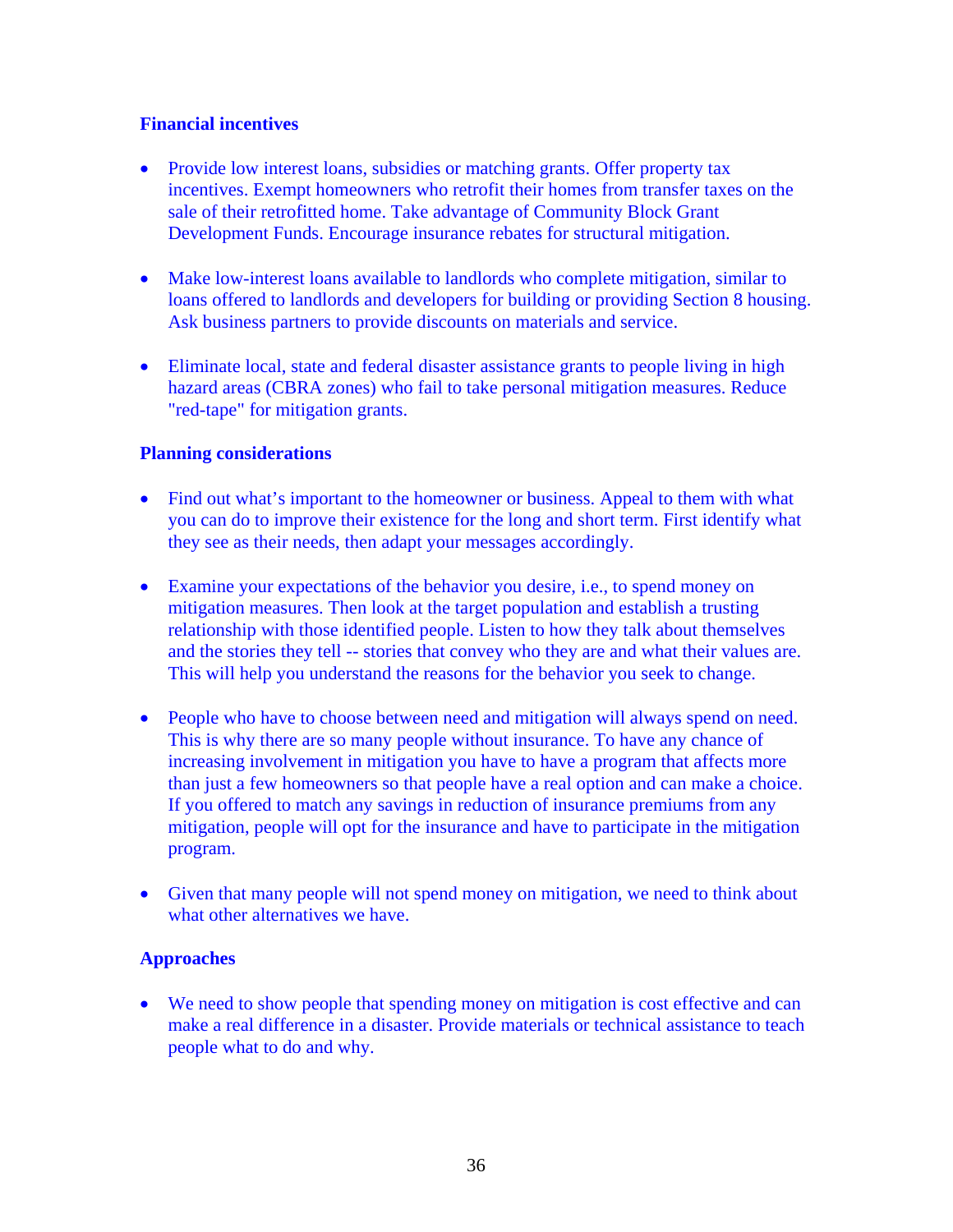- Timing is important. A good time to motivate people is after a disaster occurs in your area or elsewhere in the country. Educate people about what they can expect to lose if they don't mitigate. Many people have unrealistic expectations about disaster assistance, i.e., they think they will be adequately compensated.
- For parents, appeal to their sense of safety for their children (school or home mitigation). For businesses, show that mitigation increases chances for business recovery.
- The key to motivating people is "enlightened self-interest." Show businesses and corporations how much money they will save and they will respond. Another key is employee preparedness. The quicker employees get back to work, the quicker the business will be back in line generating revenue.
- "Perception Management." Perhaps people don't believe that disaster could happen to them, but what if they felt their "stuff" was threatened? If we could convince people that their property is in danger, they would more readily spend money to protect it.
- Create excitement around the program to a point where people want to get involved and feel left out if they don't join in. Good incentives are when many people in a neighborhood are doing the same thing, or when children are excited about a program and the parents feel some responsibility to get involved. Peer pressure works -- if one property owner reduces the risk, others are more likely to do the same and reduce the collective risk.
- Community disaster education is one way to show people the power of disasters and the sensibility of mitigation. We need to convince people that the occurrence of disasters is a matter of "when" and not "if." Mitigation will save money when disaster occurs. For example, it costs much less to move the oil heater and other valuables above the basement than it does to replace them after a flood.
- Start with the mitigation measures that can be completed with little cost involved.
- When you're giving a presentation to a group, suggest that they spend money on mitigation one step at a time.
- Use strong powerful motivating words in presentations. Concentrate on property and not individual safety, i.e., "Take mitigation measures so your property will be there after disaster occurs."
- You've got to "walk to talk." When community leaders and government agencies put money toward mitigation, the community will follow.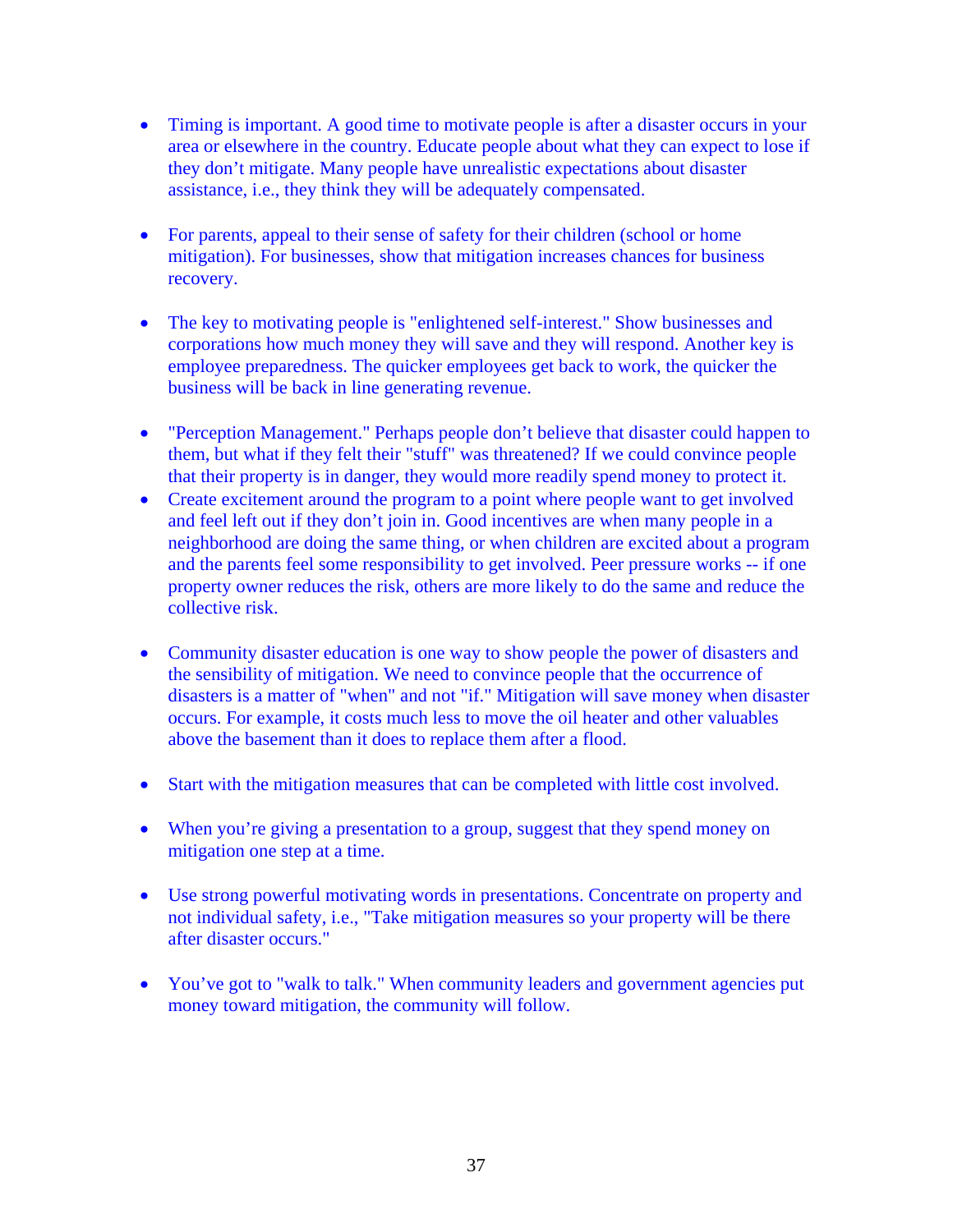#### **Materials**

- Have a mitigation promotional package ready to go immediately after a disaster. Have a presentation re-enacting a disaster to remind people what it's like. Follow with mitigation information.
- Create a graphic (for a newspaper article, brochure or other material) comparing "mitigation costs" with "damage costs" (a mitigated house next to a non-mitigated house for comparison purposes) and perhaps a "total amount saved" bottom line with just the words, "Penny wise" below the graphic. Provide this information to your target audience.
- Motivate people by providing actual case studies that have relevance to the audience you're trying to reach. Case studies should include the value or benefit to the audience, i.e., "What's in it for me?"

## *Good Ideas on Selling Disaster Education*

In another Conference Challenge, participants were asked, "How do you motivate your own agency to be more proactive and supportive of disaster education?" Here's what they said:

- Organize fun and interesting small projects that can be completed with little effort but show good results.
- Demonstrate the potential impact disaster education will have on the community. Be realistic about budget needs.
- Demonstrate the financial advantage of mitigation. Put weather alert radios in schools.
- Involving other agencies and coalitions creates a certain expectation that something will be done now. FEMA and the American Red Cross are trained to react when disasters happen. Involving leaders from outside the response agency circle, agencies that have proactive postures, may help.
- We need to demonstrate the benefits of being proactive. Our agency has been highly successful in a mitigation buy-out and relocation project. It has taken five years and has been difficult to stay focused, but our agency can now see how being proactive will benefit everyone. I will use this as an example to others: Being proactive works.
- Talk with your agency board or management about the positive rewards for being seen daily in the community and working with other agencies. As in the case of the American Red Cross, this builds your organization's reputation for being concerned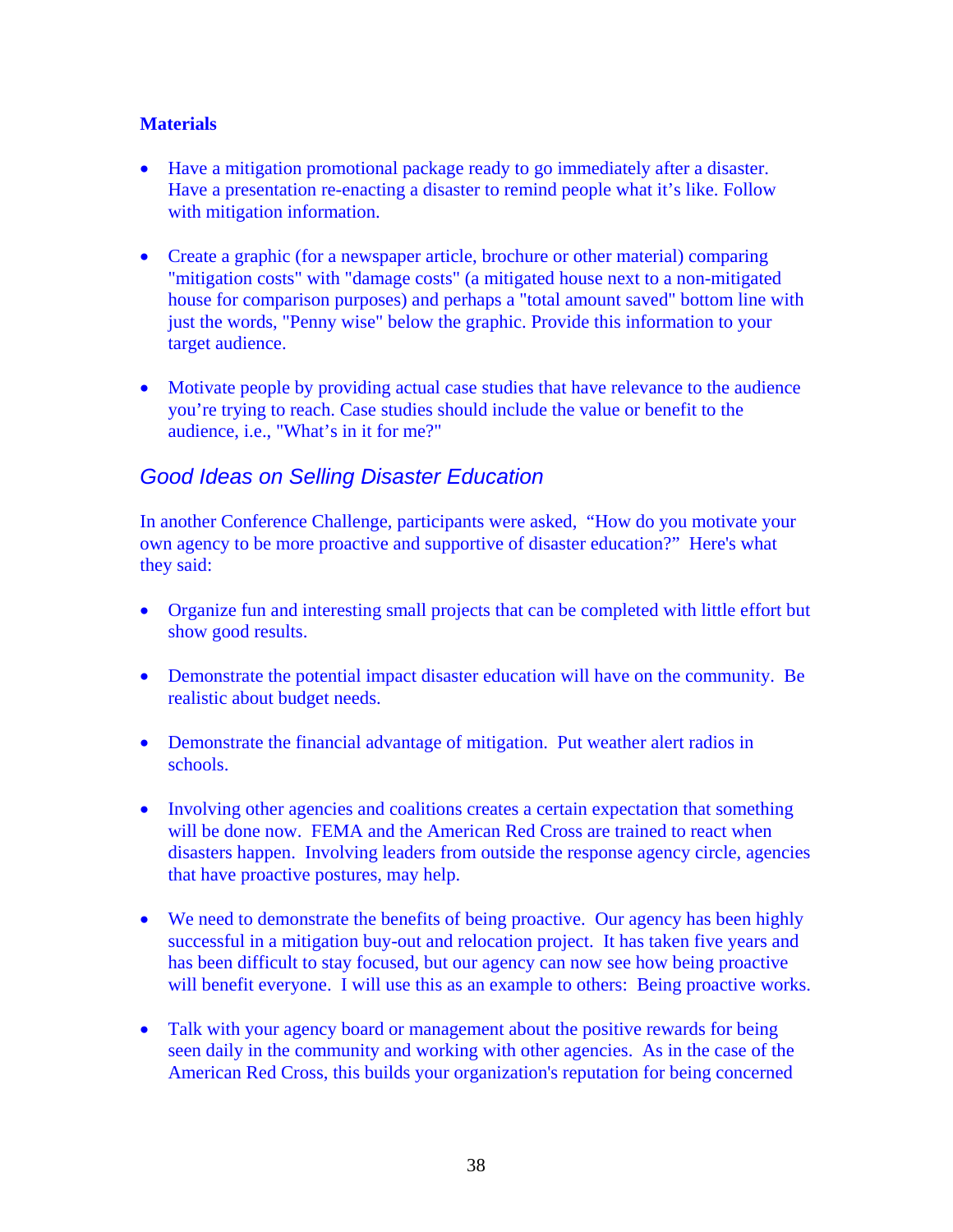about helping people before disaster. It also generates volunteers and it can create a new youth corps. You can also mention the financial benefits of preparedness.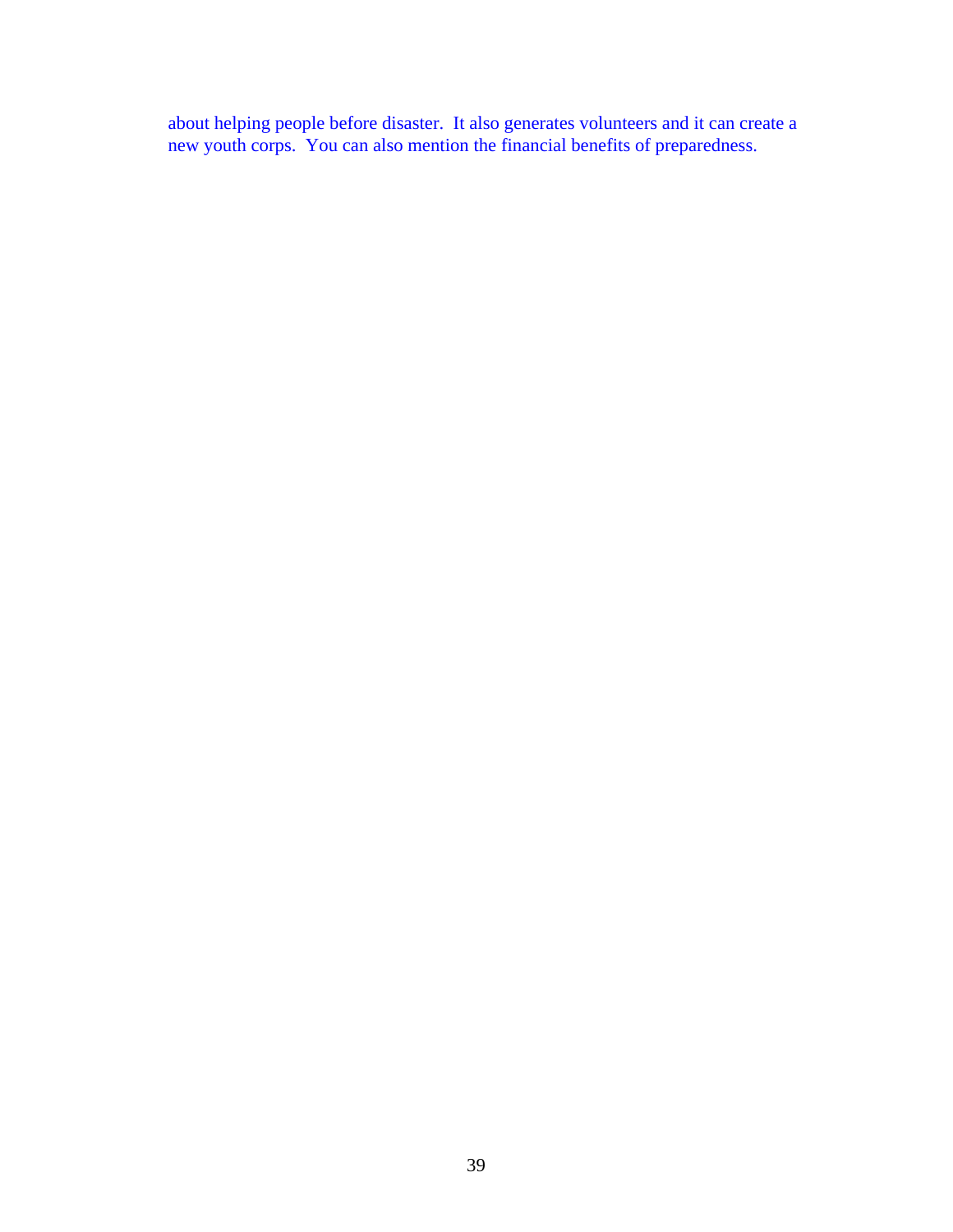- Propose interesting, high energy projects that are fun and enjoyable for all participants. Presenting information is important, but the way you go about it is what interests people.
- Keep the interest up by appealing to your agency's interests. Organize fun activities that get people actively involved. Make sure activities, drills and exercises relate to your agency's needs.
- My agency is not in the disaster business, so we have to educate our managers about the need for disaster education. Once management is on board, getting other staff members to be proactive is easy.
- Support neighborhood advocates who continually support disaster education and mitigation programs among elected officials. Establish performance measurements, monitor and evaluate your program, and then give elected officials a report on your progress. Show results to justify expanded outreach and funding.
- The main motivational tool might be the availability of funds. More funds are becoming available for disaster education and mitigation.
- Be sure to recognize and reward all volunteers who contribute to your program. Enlist volunteers from coalitions and seek alternate funding sources to expand your ability to reach more people.
- We hold annual "status of emergency management" briefings for elected officials, highlighting program advancements and new initiatives. We conduct employee disaster awareness training, a 90-minute session that features speakers, a video and a question and answer period. Each employee receives the most recent edition of our all-hazards handbook. In addition, a refresher summit is held for each Emergency Support Function (ESF's 1-17) prior to the start of hurricane season.
- Offer incentives to companies that are proactive. Offer training and safety courses to proactive businesses. Get businesses involved in disaster education. Make them active participants. Point out the benefits of being a community leader -- which will improve their sales and service.
- Plead your case one more time. Go into the meeting armed with the right supporting materials and facts. Subtly find someone who can convince your CEO or supervisor to be your advocate. Sell your cause to them. It must be someone you trust and who can "see" the benefits of saving lives through mitigation and education. If your organization is the American Red Cross, state that for the organization to achieve the "standards of excellence" in community disaster education for re-chartering, you need to educate the identified high risk group in your community. If this doesn't work, maybe a "work-around" is needed. For the American Red Cross, mitigation is a "must service."